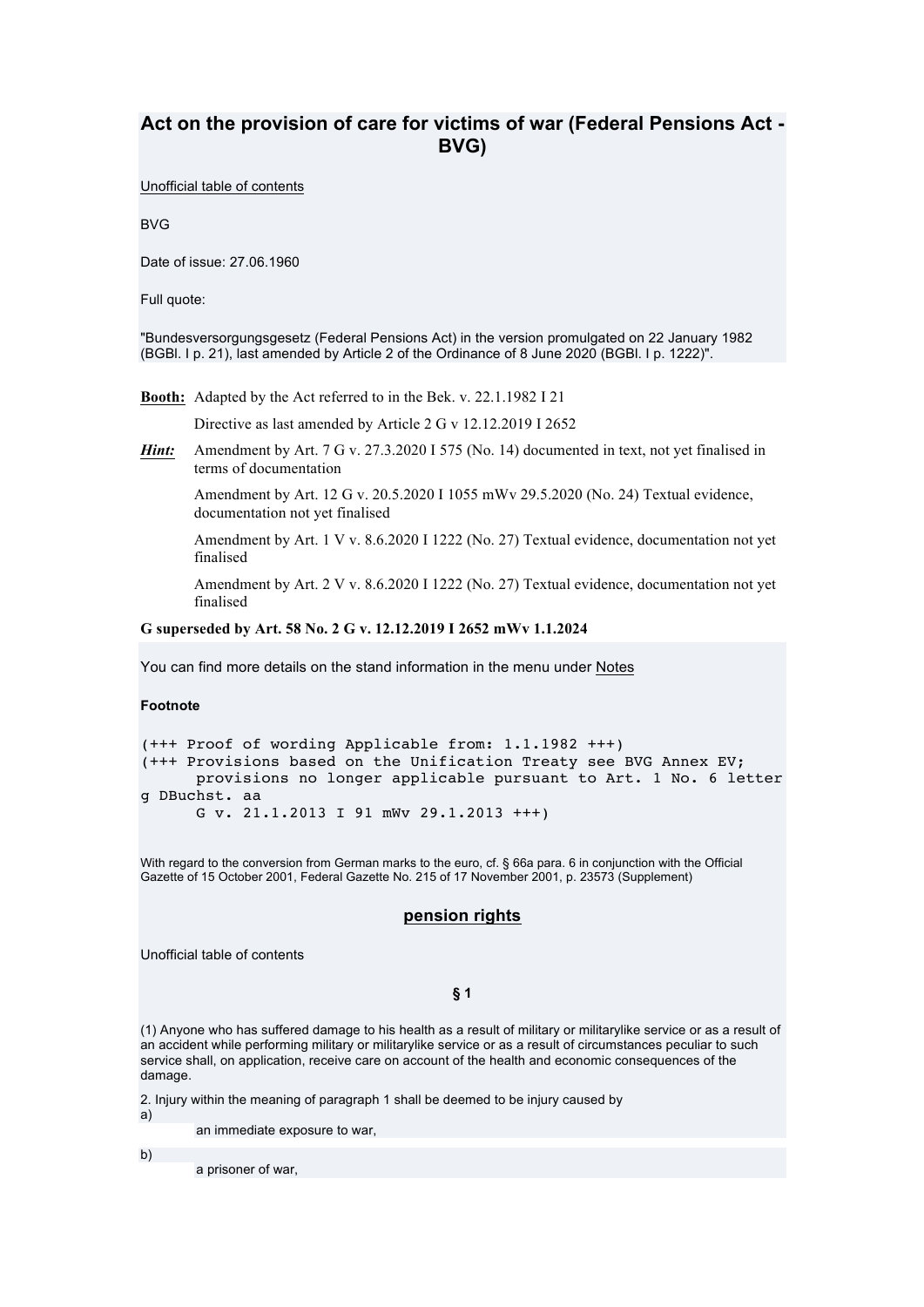- an internment abroad or in the German territories not under German administration because of German citizenship or German ethnicity,
- d)

c)

- a criminal or coercive measure connected with military or military service or with the general phenomena of disintegration, if, in the circumstances, it is to be regarded as a manifest wrong
- an accident suffered by the injured person on a outward or return journey which is necessary in order to carry out a measure of curative treatment, a spa treatment, physical exercises as group treatment or benefits for participation in working life in accordance with § 26 or in order to appear in person at the request of a competent service provider or a court on account of the injury,

f)

e)

an accident suffered by the injured party while carrying out any of the measures listed in point (e).

(3) For the recognition of a health disorder as a consequence of an injury, the probability of the causal link is sufficient. If the probability required for recognition of a health disorder as the result of an injury is not given solely because there is uncertainty in medical science as to the cause of the identified suffering, the health disorder as the result of an injury may be recognised with the consent of the Federal Ministry of Labour and Social Affairs; consent may be granted in general.

(4) Injury deliberately caused by the injured party shall not be deemed to be injury within the meaning of this Act.

5. If the injured person dies as a result of the injury, his survivors shall receive a pension on application. Paragraph 3 shall apply mutatis mutandis.

Unofficial table of contents

#### **§ 1a**

(1) Benefits shall be refused if the beneficiary or the person from whom the entitlement derives violated the principles of humanity or the rule of law during the reign of National Socialism and if he or she submitted an application for benefits after 13 November 1997. Indications which require a particularly intensive examination of whether a person entitled to benefits has violated principles of humanity or the rule of law through his or her individual conduct may arise in particular from voluntary membership of the person entitled in the SS. (2) Benefits shall be wholly or partly withdrawn with effect for the future if there is a reason for refusal within the meaning of paragraph 1 and the beneficiary's confidence in the continued granting of benefits is not predominantly in need of protection in the individual case, even in view of the seriousness of the infringements committed.

(3) Insofar as in the cases of paragraph 2 the immediate withdrawal or reduction of the benefits leads to unreasonable hardship, the withdrawal or reduction shall take place after an appropriate transitional period. Unofficial table of contents

#### **§ 2**

(1) Military service within the meaning of Section 1(1) is

a)

any service performed under German military law as a soldier or Wehrmacht official,

b)

the service in the German Volkssturm,

c)

the service in the field gendarmerie,

d)

the service in the home flak batteries.

(2) In the case of displaced persons within the meaning of Section 1 of the Federal Displaced Persons Act who are Germans or German nationals, fulfilment of the statutory military service obligation in accordance with the regulations of the country of origin before 9 May 1945 shall be equivalent to service in the German armed forces. Sentence 1 also applies to Spätaussiedler within the meaning of § 4 of the Federal Expellees Act. (3) In the case of German nationals, service in the armed forces of a state which was allied to the German Reich during one of the two World Wars or in the Czechoslovakian or Austrian armed forces shall be equivalent to service under German military law if the person entitled to it had his residence or permanent abode in the territory of the German Reich before 9 May 1945 according to the status as at 31 December 1937.

Unofficial table of contents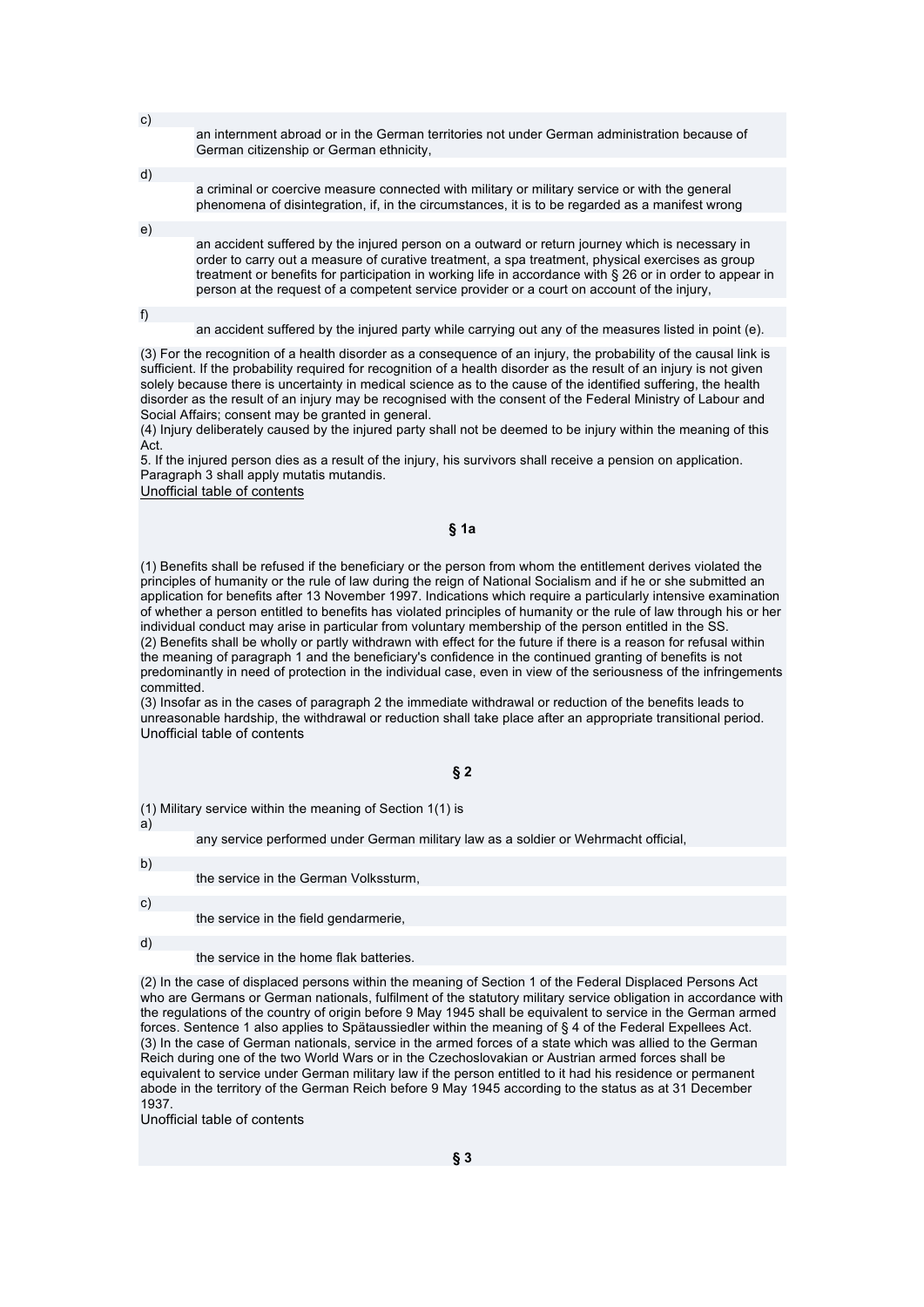| (1) The following shall be deemed to be military service within the meaning of Section 1(1)                                                                                                                                                                              |                                                                                                                                                                                                                                                                                                                        |  |  |
|--------------------------------------------------------------------------------------------------------------------------------------------------------------------------------------------------------------------------------------------------------------------------|------------------------------------------------------------------------------------------------------------------------------------------------------------------------------------------------------------------------------------------------------------------------------------------------------------------------|--|--|
| a)                                                                                                                                                                                                                                                                       | the appearance ordered by a Wehrmacht office for the purpose of determining fitness for military<br>service, aptitude testing or military supervision                                                                                                                                                                  |  |  |
| b)                                                                                                                                                                                                                                                                       |                                                                                                                                                                                                                                                                                                                        |  |  |
|                                                                                                                                                                                                                                                                          | voluntary or involuntary service performed for the purposes of the Wehrmacht on the basis of call-up<br>by a military unit or on the initiative of a military commander,                                                                                                                                               |  |  |
| c)                                                                                                                                                                                                                                                                       | a scheduled or unscheduled embarkation of civilians on ships or auxiliary ships of the Wehrmacht                                                                                                                                                                                                                       |  |  |
| d)                                                                                                                                                                                                                                                                       | the service of Reichsbahn employees seconded to the Wehrmacht and the service of civil<br>administration officials who, on the orders of their superiors, were used to support military measures<br>and were thus subordinated to a military commander, as well as the service of military administration<br>officials |  |  |
| e)                                                                                                                                                                                                                                                                       | the service of the Wehrmacht helpers,                                                                                                                                                                                                                                                                                  |  |  |
| f)                                                                                                                                                                                                                                                                       | the service of volunteer nursing staff with the Wehrmacht during the war,                                                                                                                                                                                                                                              |  |  |
| g)                                                                                                                                                                                                                                                                       | the service of the members of horse procurement commissions of the military district commandos,                                                                                                                                                                                                                        |  |  |
| h)                                                                                                                                                                                                                                                                       | the service of the young gunners, young sailors and NCO students of the Air Force,                                                                                                                                                                                                                                     |  |  |
| $\mathsf{i}$                                                                                                                                                                                                                                                             | the Reich Labor Service,                                                                                                                                                                                                                                                                                               |  |  |
| k)                                                                                                                                                                                                                                                                       | the service on the basis of the Third Ordinance to Ensure the Need for Staff for Tasks of Special<br>State Political Importance (Emergency Service Ordinance) of 15 October 1938 (RGBI. I p. 1441)                                                                                                                     |  |  |
| $\vert$                                                                                                                                                                                                                                                                  | the service in military training camps,                                                                                                                                                                                                                                                                                |  |  |
| m)                                                                                                                                                                                                                                                                       | the service in the Todt organisation for the purposes of the Wehrmacht,                                                                                                                                                                                                                                                |  |  |
| n)                                                                                                                                                                                                                                                                       | the service in the construction staff spear/eastern deployment for purposes of the Wehrmacht,                                                                                                                                                                                                                          |  |  |
| $\circ)$                                                                                                                                                                                                                                                                 | the service in air-raid protection on the basis of the First Implementing Ordinance to the Air<br>Protection Act in the version in force since 1 September 1939 at the time of the injury, following a call<br>for air-raid protection                                                                                 |  |  |
| (2) Military service is not deemed to be civilian service performed on the basis of a service obligation or an<br>employment contract with the Wehrmacht, unless the deployment was associated with special, warlike risks to<br>health.<br>Unofficial table of contents |                                                                                                                                                                                                                                                                                                                        |  |  |
| § 4                                                                                                                                                                                                                                                                      |                                                                                                                                                                                                                                                                                                                        |  |  |
|                                                                                                                                                                                                                                                                          |                                                                                                                                                                                                                                                                                                                        |  |  |
| a)                                                                                                                                                                                                                                                                       | (1) Military or similar service includes                                                                                                                                                                                                                                                                               |  |  |
|                                                                                                                                                                                                                                                                          | the journey of the person called up to the place of recruitment and the return journey after<br>termination of service.                                                                                                                                                                                                |  |  |
| b)                                                                                                                                                                                                                                                                       | Missions, duty travel and activities at destination,                                                                                                                                                                                                                                                                   |  |  |
| C)                                                                                                                                                                                                                                                                       | travel to and from the service in connection with the service, and                                                                                                                                                                                                                                                     |  |  |
| d)                                                                                                                                                                                                                                                                       |                                                                                                                                                                                                                                                                                                                        |  |  |
|                                                                                                                                                                                                                                                                          | participation in official events.                                                                                                                                                                                                                                                                                      |  |  |
| If the injured party had accommodation at or near the place of employment because of the distance of his<br>permanent family home from the place of employment, the first sentence of sub-paragraph c shall also apply<br>to the journey to and from the family home.    |                                                                                                                                                                                                                                                                                                                        |  |  |

(2) Paragraph 1 shall apply mutatis mutandis to prisoners of war, internees and displaced persons.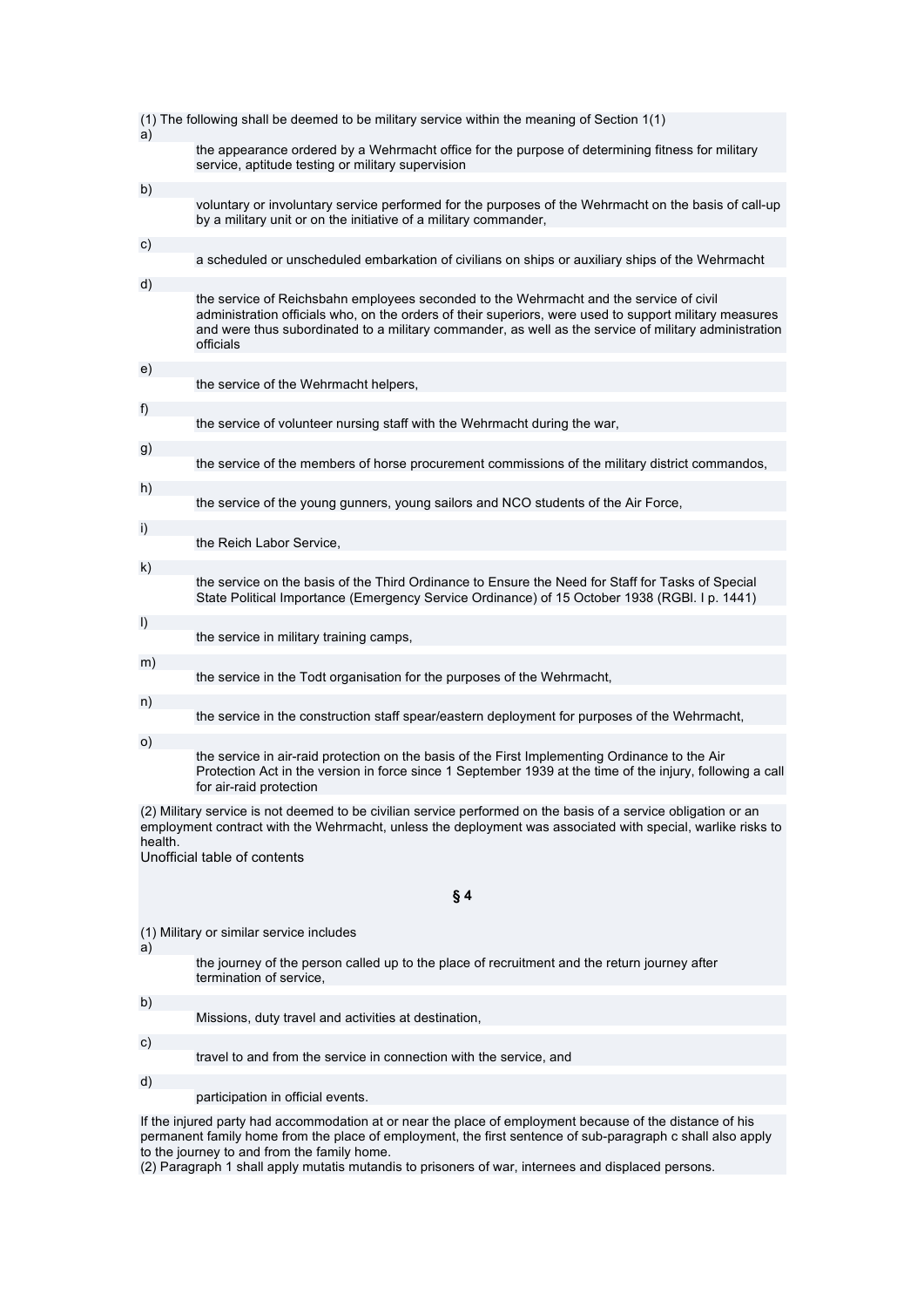(3) For dismissed persons who do not have a place to live within the current borders of the Federal territory, the dismissal procedure shall be deemed to have ended upon arrival at the provisionally assigned place of residence.

Unofficial table of contents

**§ 5** 

(1) Direct effects of war within the meaning of § 1 para. 2 letter a are deemed to exist if they are connected with one of the two world wars,

a)

combat operations and directly related military measures, in particular the use of explosive ordnance,

b) administrative measures directly related to combat operations or their preparation, with the exception of general blackout measures, c) effects to which the damaged party was exposed due to the special circumstances of fleeing from a danger to life or limb directly threatening from warlike events,

damaging events which have occurred as a result of a special danger connected with the military occupation of German or formerly German occupied territory or with the forced resettlement or deportation,

e)

d)

subsequent effects of warlike events which have left a warlike danger zone.

(2) The ex post effects of acts of war (paragraph 1(e)) shall include damage caused in connection with

were caused by relatives or other employees of the occupying powers or by means of transport (including aircraft) of the occupying powers before the date from which benefits are granted under other regulations,

b)

a)

with the First World War were caused by the events described in § 1 no. 1 of the Law on Compensation for Personal Injury Caused by the Occupation of German Reich Territory (Occupation Damage Act) in the version of the announcement of 12 April 1927 (RGBl. I p. 103) and had led to the award of benefits

Unofficial table of contents

**§ 6** 

In cases other than those referred to in §§ 2, 3 and 5, which are specially justified, the existence of military or similar military service or direct exposure to war may be recognised with the consent of the Federal Ministry of Labour and Social Affairs.

Unofficial table of contents

**§ 7** 

(1) This Act shall apply to

German and German nationals and their survivors,

2.

1.

other victims of war, if the injury is causally connected with service in the German armed forces or with military service for a German organisation, and their survivors,

3.

other victims of war who suffered damage in Germany or in a territory occupied by the German Wehrmacht at the time of the damage as a result of direct action of war, and their survivors, provided that they have their domicile or habitual residence within the area of application of this Act.

(2) The law shall not be applied to victims of war who are entitled to care from another State for the same cause, unless otherwise provided for by intergovernmental agreements. Unofficial table of contents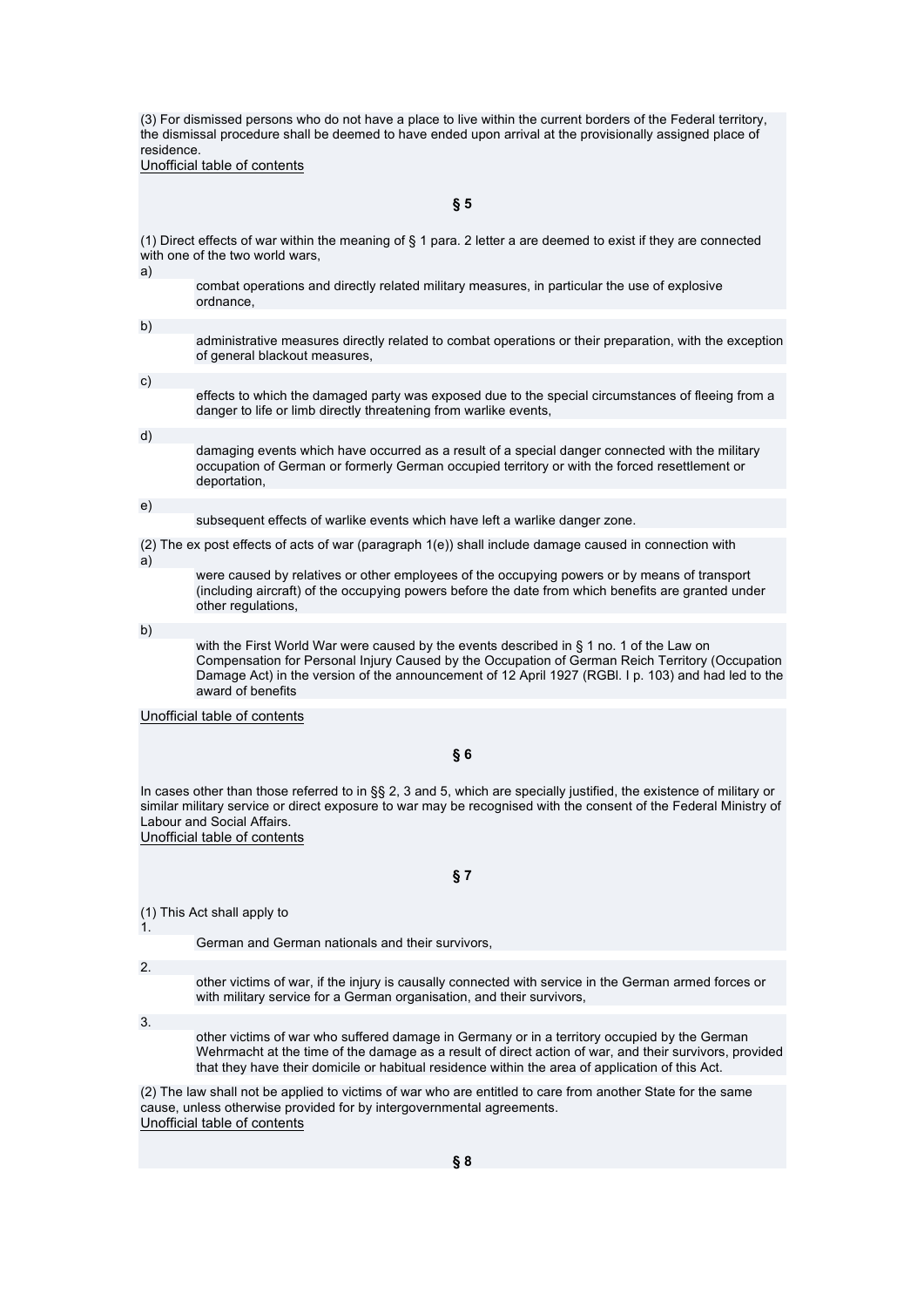Benefits shall be provided to beneficiaries resident abroad in accordance with §§ 64 to 64f. Unofficial table of contents

#### **§ 8a**

(1) An injury within the meaning of Section 1(1) shall be deemed equivalent to an injury suffered by a beneficiary or recipient of benefits under Section 10(4) or (5) as a result of an accident while performing an inpatient procedure under Section 12(1) or (4) or Section 26 or while travelling on the necessary outward and return journey. This shall apply mutatis mutandis if the entitled person or beneficiary follows the request of a competent service provider or a court to appear in person for the provision of care and suffers an accident in the process.

(2) Subsection 1 shall apply mutatis mutandis if a caregiver suffers an accident during a spa treatment pursuant to § 12 subsection (3).

 $(3)$  An injury within the meaning of § 1 para. 1 shall be deemed equivalent to an injury suffered by an accompanying person not insured under § 2 para. 1 No. 1 or 9 of Book Seven of the Social Security Code as a result of an accident when accompanying the injured person on a route within the meaning of § 1 para. 2 letter e, which is necessary due to the consequences of the injury, or when accompanying the injured person while carrying out a measure listed therein. This applies accordingly if the injured person follows the request of a service provider, another authority or a court to appear in person. Unofficial table of contents

#### **§ 8b**

Damage to an aid worn on the body, glasses, contact lenses or dentures is equivalent to damage to health within the meaning of § 1 para. 1.

### **Scope of supply**

Unofficial table of contents

#### **§ 9**

(1) The supply includes

1.

Medical treatment, physical exercises and treatment of the sick (§§ 10 to 24a),

| 2. | Benefits for the care of war victims (sections 25 to 27I),                                                                                                          |
|----|---------------------------------------------------------------------------------------------------------------------------------------------------------------------|
|    |                                                                                                                                                                     |
| 3. |                                                                                                                                                                     |
|    | Damage pension ( $\S$ § 29 to 34) and care allowance (§ 35).                                                                                                        |
| 4. |                                                                                                                                                                     |
|    | Funeral allowance (§ 36) and death grant (§ 37).                                                                                                                    |
| 5. |                                                                                                                                                                     |
|    | survivor's pension (Articles 38 to 52).                                                                                                                             |
| 6. |                                                                                                                                                                     |
|    | funeral allowance in the event of the death of a survivor (Article 53).                                                                                             |
| 1. | (2) Upon application, the following services under this Act shall be provided through a personal budget in<br>accordance with § 29 of Book Nine of the Social Code: |

|                  | medical and health care services.                                                                                                                   |
|------------------|-----------------------------------------------------------------------------------------------------------------------------------------------------|
|                  |                                                                                                                                                     |
| 2.               |                                                                                                                                                     |
|                  | Benefits for participation in working life under sections 26 and 26a,                                                                               |
|                  |                                                                                                                                                     |
| 3.               |                                                                                                                                                     |
|                  | Benefits for participation in accordance with § 27d paragraph 1 number 3,                                                                           |
|                  |                                                                                                                                                     |
| $\overline{4}$ . |                                                                                                                                                     |
|                  | benefits of assistance for care in accordance with § 26c including assistance for the continuation of<br>the household in accordance with § 26d and |
|                  |                                                                                                                                                     |
| 5.               |                                                                                                                                                     |
|                  | the care allowance under section 35.                                                                                                                |
|                  |                                                                                                                                                     |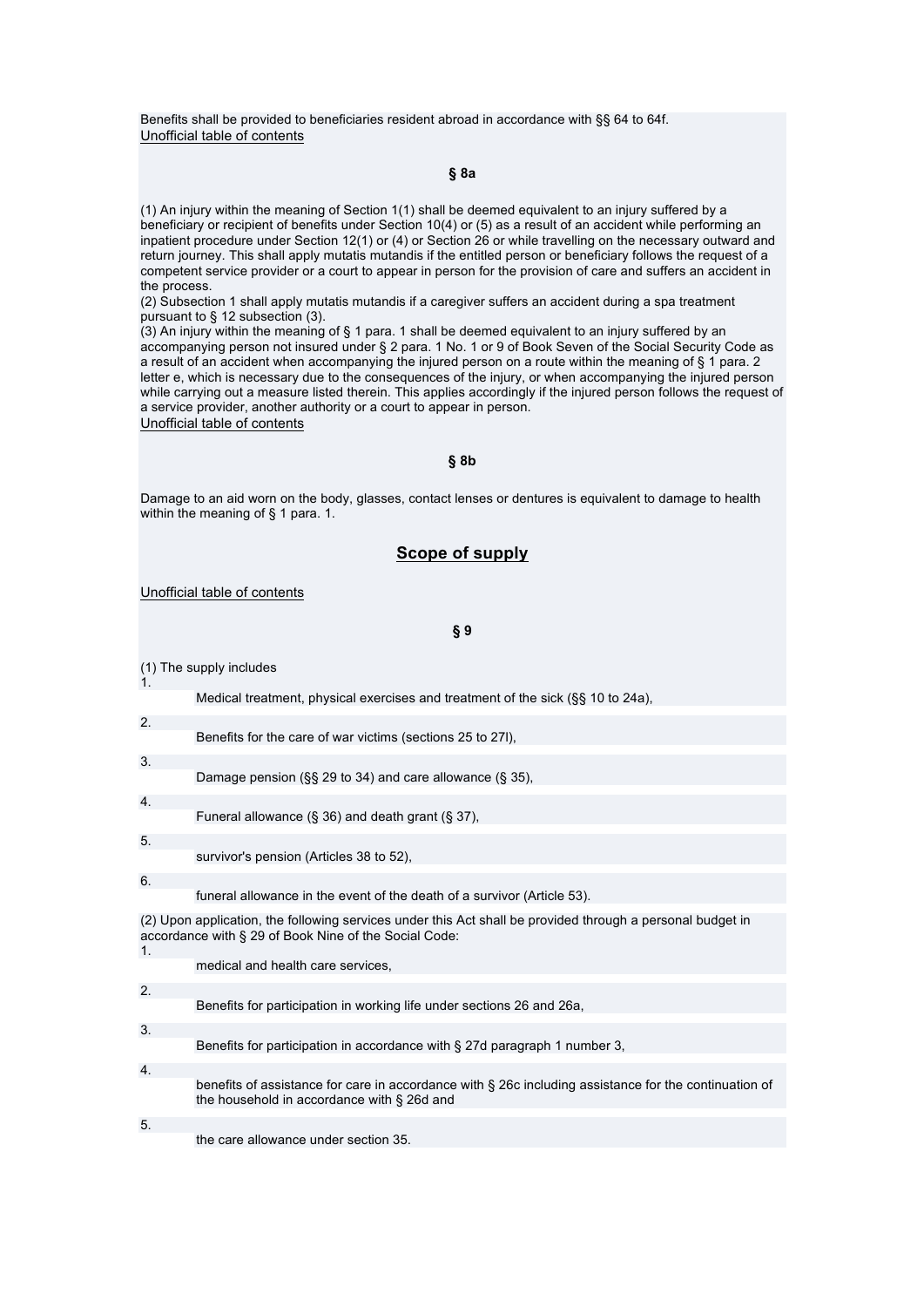## **-healing treatment , physical exercises and medical treatment**

Unofficial table of contents

## **§ 10**

(1) Curative treatment shall be granted to injured persons for health disorders which are recognised as the result of an injury or which are caused by a recognised consequence of an injury, in order to eliminate or improve the health disorders or the impairment of occupational or earning capacity caused by them, to prevent an increase in suffering, to avoid, overcome or reduce the need for care or to prevent its aggravation, to remedy physical complaints, to alleviate the consequences of the injury or to provide the injured person with medical care in accordance with the requirements of § 4 para. 1 of Book Nine of the Social Code to enable the disabled to participate as fully as possible in life in society. If a health disorder is only recognised as a consequence of an injury in the sense of aggravation, therapeutic treatment shall be granted for the entire health disorder, notwithstanding sentence 1, unless the health disorder recognised as a consequence of an injury has no influence on the condition requiring therapeutic treatment.

(2) Severely disabled persons shall also be granted curative treatment for health disorders that are not recognised as the result of an injury.

(3) Physical exercise for the disabled is granted to the injured for the purpose of restoring and maintaining physical fitness.

(4) Medical treatment is

a)

the severely disabled person for the spouse or life partner and for the children (§ 33b paras. 1 to 4) as well as for other relatives who live with him/her in domestic community and are mainly maintained by him/her,

b)

the recipient of a care allowance for persons who have taken over his or her free care and maintenance not only temporarily,

c)

widows and surviving life partners (§§ 38, 42 to 44 and 48), orphans (§§ 45 and 48) and parents entitled to benefits (§§ 49 to 51)

in order to eliminate or improve health problems or the impairment of occupational or working capacity caused by them, to prevent an increase in suffering, to prevent, overcome or reduce the need for care or to prevent its deterioration, to remedy physical complaints or to alleviate the consequences of the disability. The persons entitled under letter c shall also receive sickness treatment for the purpose of enabling them to participate as fully as possible in society in accordance with the objectives specified in § 4 para. 1 of Book 9 of the Social Code. Previous recipients of benefits (sentence 1 letters a and b) who, following the death of the seriously disabled person, do not belong to the group of persons referred to in sentence 1 letter c, may continue to receive sickness treatment if they cannot achieve effective sickness insurance cover under reasonable conditions.

(5) Sickness treatment shall also be granted,

a)

injured persons with a degree of injury of less than 50 for themselves and for the dependants referred to in paragraph  $4(a)$ 

b)

widows and surviving life partners (sections 38, 42 to 44 and 48) for the dependants referred to in paragraph 4(a)

provided that the beneficiary participates in a benefit for participation in working life. The same applies in the event of a temporary interruption of participation for health reasons or other reasons for which the beneficiary is not responsible.

6. Beneficiaries who satisfy the conditions laid down in paragraphs 2, 4 or 5 shall be granted, for themselves and for the beneficiaries, benefits for the prevention and early diagnosis of illness and benefits in respect of pregnancy and maternity. In addition, benefits for health promotion, prevention and self-help shall be provided in accordance with the provisions of Book Five of the Social Code. For these benefits, the provisions on curative and medical treatment shall apply accordingly, with the exception of paragraph 1; for curative services, § 11 paragraph 2 and § 12 paragraphs 3 and 4 shall apply.

(7) The claims under paragraphs 2, 4, 5 and 6 are excluded,

a)

if the beneficiary has an income which exceeds the annual income limit of the statutory sickness insurance scheme, unless the beneficiary is entitled to a care allowance or is unable to secure medical treatment through sickness insurance on account of the disorder of health recognised as being the result of an injury, or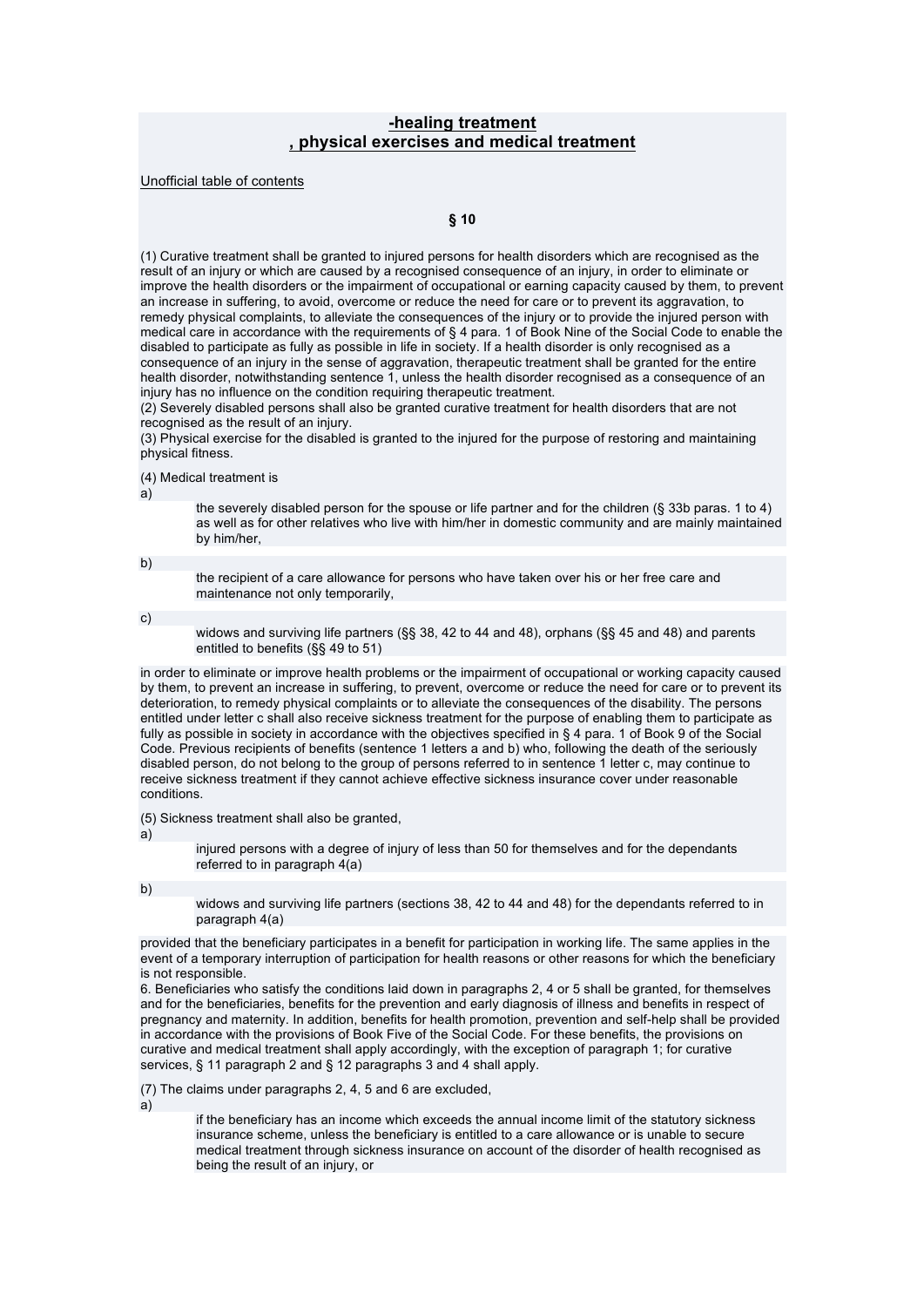|    | if the beneficiary or the person for whom sickness treatment is sought (beneficiary) has been<br>exempted from compulsory insurance under the statutory sickness insurance scheme on request<br>after 31 December 1982, or |
|----|----------------------------------------------------------------------------------------------------------------------------------------------------------------------------------------------------------------------------|
|    |                                                                                                                                                                                                                            |
| c) |                                                                                                                                                                                                                            |
|    | if the recipient of benefits has an income which exceeds the annual income limit of the statutory<br>sickness insurance scheme, unless the beneficiary is entitled to a care allowance, or                                 |
|    |                                                                                                                                                                                                                            |
| d) |                                                                                                                                                                                                                            |
|    | if a social security institution is obliged to provide a corresponding benefit, or                                                                                                                                         |
|    |                                                                                                                                                                                                                            |
| e) |                                                                                                                                                                                                                            |
|    | if there is an entitlement to corresponding benefits under a contract, with the exception of claims<br>under a private health or accident insurance policy, or                                                             |

if and to the extent that the treatment of the sick or suffering is ensured by another law.

Corresponding services within the meaning of this paragraph are services which are identical in terms of their purpose and the way in which they are provided. Benefits in kind provided by other institutions which serve the same purpose as cost absorption, cash benefits or grants under this Act shall be regarded as corresponding benefits in proportion to such benefits. The rights which a person entitled to benefits in kind under paragraphs 2, 4, 5 and 6 may have for himself shall not be excluded by the fact that he is insured under Section 10 of Book 5 of the Social Code.

(8) Medical treatment or sickness may also be granted before recognition of entitlement to benefits. Unofficial table of contents

(1) The medical treatment includes

outpatient medical and dental treatment,

 $\overline{2}$ Supply of medicines and bandages, 3. provision of therapeutic appliances including physiotherapy, exercise therapy, speech therapy and occupational therapy, as well as spectacle lenses and contact lenses 4. Supply of dentures, 5. treatment in a hospital (hospital treatment), 6. Treatment in a rehabilitation facility, 7. home health care, 8. Supply of aids, 9. Exercise testing and occupational therapy, 10. non-physician socio-pediatric services,

11.

 $h)$ 

f)

1.

Psychotherapy as medical and psychotherapeutic treatment and sociotherapy.

The provisions governing the benefits to which the health insurance fund (§ 18c para. 2 sentence 1) is obliged to provide its members shall apply mutatis mutandis to the benefits pursuant to sentence 1, unless this Act provides otherwise.

(2) In-patient treatment in a health resort (spa treatment) may be granted to injured persons under the conditions of § 10 paras. 1, 2, 7 and 8 if it is necessary to ensure the success of the treatment or to prevent a deterioration of the state of health, a need for nursing care or incapacity to work which is to be expected in the foreseeable future. Notwithstanding § 10 para. 7 letter d, the benefit is not excluded by the fact that a health insurance fund is obliged to provide a corresponding benefit. A spa treatment shall not be granted before three years have elapsed since the implementation of such a measure or a spa treatment the costs of which have been borne or subsidized on the basis of public law provisions, unless early granting is necessary for urgent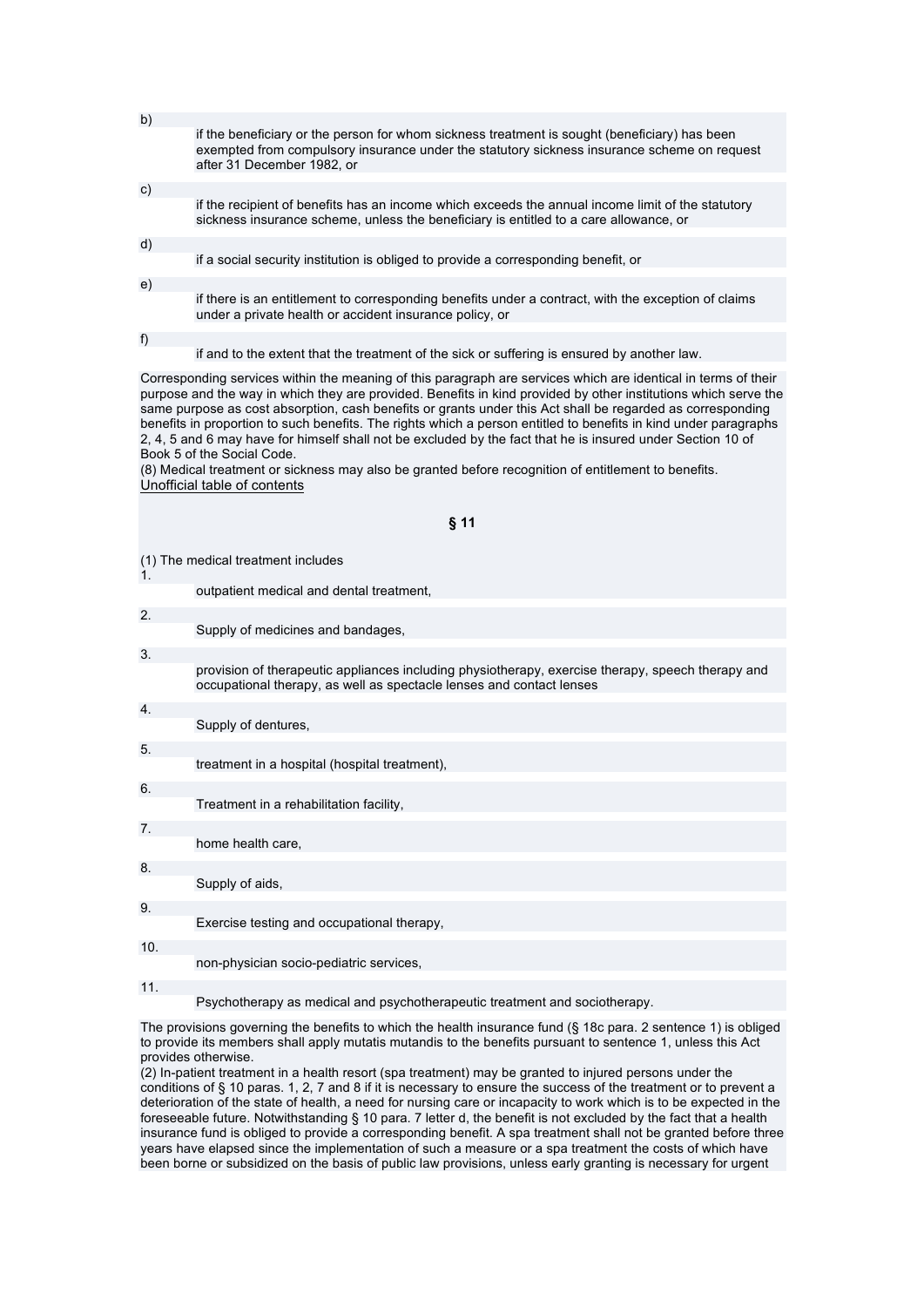health reasons. If the spa treatment is granted under the conditions of § 10 Para. 1, health disorders which may impair the success of the spa treatment shall also be treated.

(3) In order to supplement the supply of aids, injured persons may receive grants as a replacement under the conditions of § 10 paras. 1, 2, 7 and 8

1.

for the purchase, maintenance and modification of motor vehicles or bicycles instead of certain aids and their repair

 $\overline{2}$ for parking facilities for wheelchairs and motor vehicles for the acquisition of which the injured party has received or could have received a subsidy,

3.

for the accommodation of guide dogs for the blind,

4.

for the acquisition and modification of certain equipment, and

5.

the cost of certain services and works.

For individual services, the full costs can also be covered. Recipients of a nursing allowance at least according to level III can also receive a subsidy according to sentence 1 no. 1 if it is not applied for instead of an aid. (4) Under the conditions of § 10 paras. 1, 2, 7 and 8, injured persons shall receive domestic help as well as a subsidy for inpatient or semi-inpatient care in hospices in corresponding application of the regulations that apply to the health insurance fund (§ 18c para. 2 sentence 1).

(5) Curative treatment also includes supplementary rehabilitation benefits which are not among the benefits under §§ 11a, 26 and 27d; the regulations for the corresponding benefits of the health insurance fund apply to these supplementary benefits (§ 18c Para. 2 Sentence 1).

(6) Medical and health care includes the provision of spectacle lenses and contact lenses; in cases of § 10 paras. 2, 4 and 5, however, only if there is no insurance relationship with a statutory health insurance company. The entitlement to spectacle lenses shall also include the provision of the necessary spectacle frame if the spectacles are required for the treatment of a health disorder in accordance with § 10, para. 1 or if, in the case of spectacles not required due to damage, more complex care is required due to recognised damage consequences.

Unofficial table of contents

**§ 11a** 

(1) Physical exercise for the disabled shall be carried out in exercise groups under medical supervision and expert guidance in the context of regular local exercise events of suitable sports communities. (2) The suitability of a sports community requires that its size, medical care, sports management and training facilities guarantee the proper conduct of the training events.

(3) The administrative authority shall make use of a sports organisation in the provision of services, which is able to ensure a sufficient range of services throughout the entire national territory through suitable sports communities. It shall only make use of several sports organisations if each organisation is responsible for providing services in a specific area and if this covers the entire national territory. Instead of one sports organization, the administrative authority may make direct use of suitable sports communities. (4) Insofar as the administrative authority uses suitable sports organisations or sports communities to provide the services, the organisational bodies shall be reimbursed for the administrative costs incurred to a reasonable extent.

Unofficial table of contents

## **§ 12**

(1) Section 11(1), with the exception of sentence 1 no. 4, shall apply accordingly to medical treatment. Sickness treatment shall also include medical rehabilitation benefits and supplementary benefits; the provisions for the corresponding benefits of the sickness insurance fund shall apply to these benefits (Section 18c (2), first sentence).

(2) Grants towards the costs of procuring dental prostheses may be granted to the entitled persons under the conditions of § 10 paras. 4, 5, 7 and 8 up to 80 percent of the necessary costs. § Section 10 subsection (7) shall apply subject to the proviso that benefits under statutory health insurance for the provision of dental prostheses shall exclude the benefit under sentence 1; insofar as such benefits are granted to voluntarily insured persons who pay more than half of the contributions from their own resources, these benefits shall be offset against the total expenses with their value or amount.

3. Spouses or life partners and parents of care allowance recipients and persons who have assumed the free care and maintenance of a care allowance recipient may be granted a spa treatment if they have been caring for the injured person continuously for at least two years and the spa treatment is necessary to maintain their ability to care for the injured person. Such persons may also be granted a spa treatment for a period of five years after the end of their care activities if it is necessary in order to ensure the success of their recovery or to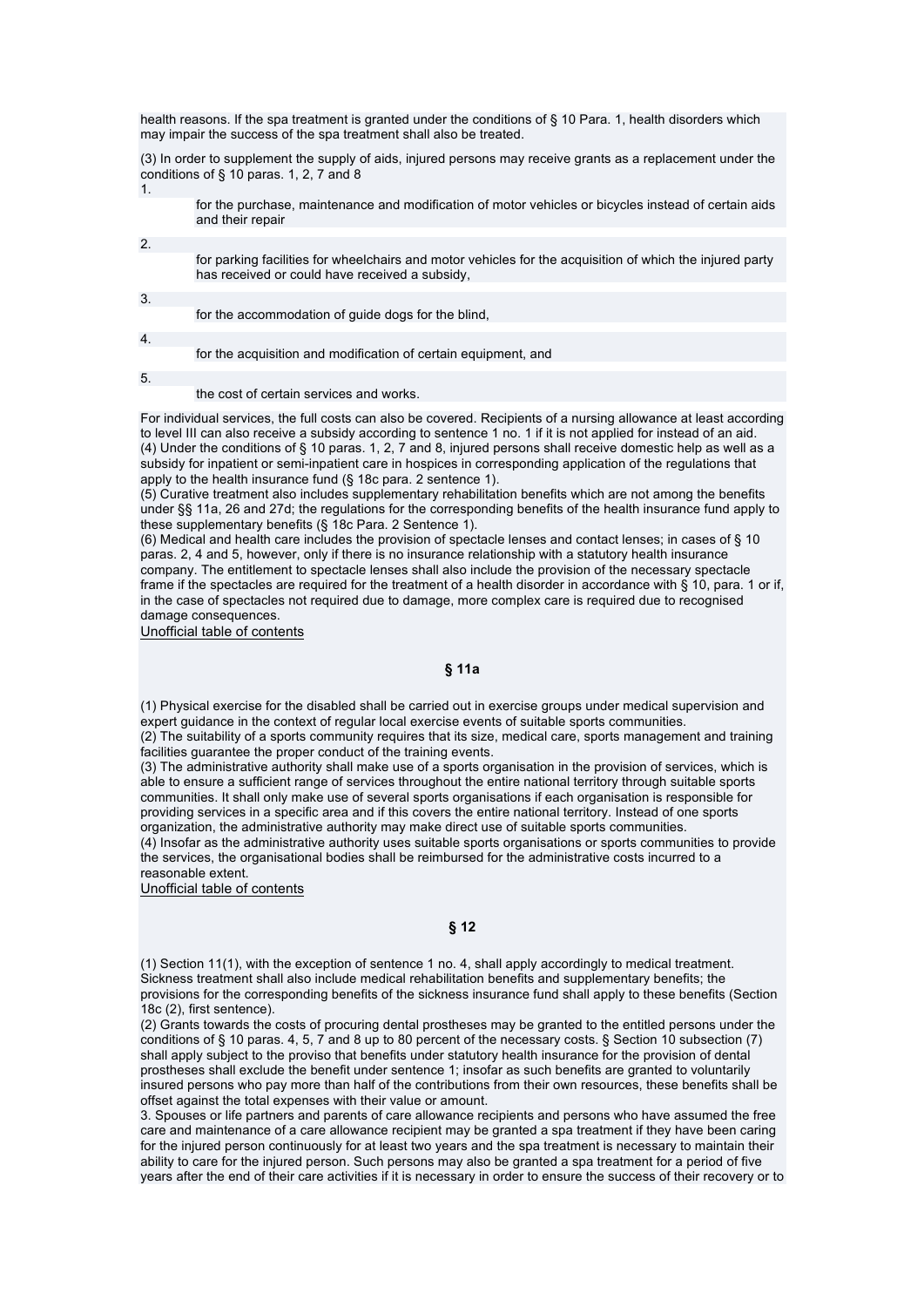prevent a deterioration in their state of health, need for care or incapacity for work which is to be expected in the foreseeable future. Bathing cures can be granted up to ten years after the end of the nursing activity, if the nursing activity has lasted longer than ten years. § Section 10 subsection (7) and section 11 subsection (2) sentences 2 and 3 shall apply accordingly. Persons entitled under sentences 1 and 2 shall receive domestic help in accordance with section 11(4).

(4) Beneficiaries and beneficiaries shall receive health care benefits in the form of a cure under the conditions of § 10 paras. 4, 5, 7 and 8, applying mutatis mutandis the provisions applicable to the health insurance fund (§ 18c para. 2 sentence 1).

(5) Section 11(4) shall apply mutatis mutandis to entitled persons or beneficiaries within the meaning of Section 10(4) and (5).

Unofficial table of contents

**§ 13** 

(1) The supply of aids and appliances shall include the provision of body replacements, orthopaedic and other aids and appliances, guide dogs for the blind and the accessories of the aids and appliances, the maintenance and replacement of the aids and appliances and the training in the use of aids and appliances.

(2) The necessary number of aids shall be granted on the basis of a medical specialist's prescription in a technically and scientifically recognised, durable design and equipment; they shall be adapted to the personal and professional needs of the beneficiary or recipient of benefits and shall correspond to the generally recognised state of medical knowledge and technical development. As a rule, aids whose replacement value exceeds EUR 300 are not to be transferred.

(3) The granting of the aids may be made conditional on the beneficiary or recipient having them adapted or undergoing training to become familiar with their use. The replacement of an aid which has become unserviceable may be refused if it is not returned.

(4) The rightful claimant shall be entitled to repair and replacement of the aids if their unusability or loss is not due to abuse, intent or gross negligence on the part of the rightful claimant or recipient of services.

(5) The Federal Ministry of Labour and Social Affairs may conclude agreements with service providers or their associations for the supply of body parts, in which the remuneration to be paid and special conditions of supply are regulated.

Unofficial table of contents

### **§ 14**

Damaged persons who have been recognised as blind as a result of an injury receive 183 euros per month for the maintenance of a guide dog and as an allowance for expenses incurred for guiding by others. Unofficial table of contents

#### **§ 15**

If the acknowledged consequences of the damage cause extraordinary wear and tear on clothing or linen, the costs incurred as a result shall be reimbursed at a monthly flat rate of 23 to 151 euros. The lump sum results from the multiplication of 2.317 Euro by the valuation figure determined for the respective wear and tear on the basis of a statutory instrument pursuant to § 24a letter d. The resulting amounts are to be rounded down to full euros up to EUR 0.49 and rounded up from EUR 0.50 to full euros. If in special cases the actual expenses exceed the highest level of the lump sum, they are reimbursable. Unofficial table of contents

#### **§ 16**

1. Sickness benefit shall be granted in accordance with the following rules

a)

The insured person shall be deemed to have suffered damage if they become incapable of work within the meaning of the provisions of the statutory health insurance because of a health disorder which is recognised as a consequence of an injury or is caused by a recognised consequence of an injury; in the case of health disorders which are only recognised as a consequence of an injury in the sense of aggravation, the entire health disorder shall take its place unless the health disorder recognised as a consequence of an injury has no influence on the incapacity to work,

b)

injured persons if they become incapable of work due to other health disorders, provided that they are to be granted curative or sickness treatment due to these health disorders (Section 10 (2), (5) (a) and (7)),

c)

widows and surviving life partners (sections 38, 42 to 44 and 48), orphans (sections 45 and 48) and parents entitled to benefits (sections 49 to 51), if they become incapable of work, provided that they are to be granted sickness treatment (section 10(4)(c) and (7))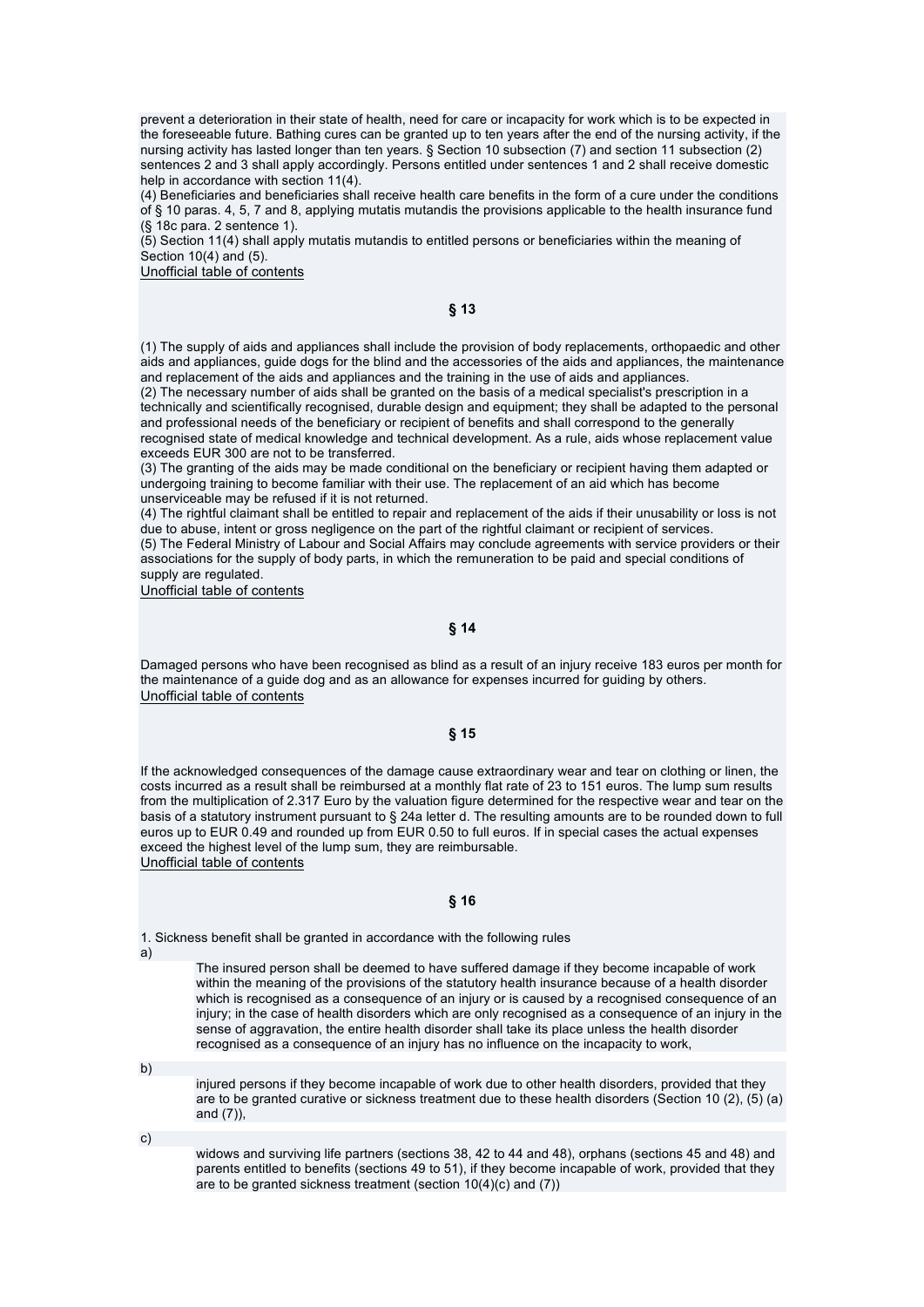(2) The person entitled to benefits shall also be regarded as incapable of work within the meaning of sections 16 to 16f if

a)

because of the execution of an inpatient treatment measure of curative or medical treatment, a bath cure or

b)

without being unfit for work, for any other therapeutic or sickness treatment, except the adaptation and repair of aids

c)

#### (dropped out)

## cannot work full-time.

(3) Entitlement to sickness benefit shall also exist if curative or medical treatment is granted or a spa treatment is carried out prior to recognition of the entitlement to benefits under Section 10(8). A child entitled to a care allowance is entitled to a care sickness benefit in corresponding application of § 45 of Book 5 of the Social Security Code in the event of an illness caused by damage and the resulting need for supervision, care or nursing for the caring parent.

4. Entitlement to sickness benefit shall be suspended for as long as the beneficiary is receiving unemployment benefit, maintenance allowance, maternity allowance or short-time working allowance. This shall not apply for the duration of an in-patient treatment measure of curative or sick treatment or a spa treatment. There is no entitlement to care sickness benefit if unemployment benefit II was received immediately before the inability to work.

(5) Entitlement to sickness benefit is suspended during parental leave in accordance with the Federal Parental Benefits and Parental Leave Act. This does not apply if the inability to work occurred before the start of parental leave or if the sickness benefit is to be calculated from the remuneration earned through gainful employment during parental leave.

Unofficial table of contents

#### **§ 16a**

(1) The sickness benefit shall amount to 80 per cent of the regular pay received (standard pay) and may not exceed the regular net remuneration lost. The regular pay shall be calculated in accordance with paragraphs 2 and 3. The sickness benefit is paid for calendar days. If it is to be paid for a whole calendar month, it shall be calculated on the basis of 30 days.

(2) In the case of entitled persons who were employed for remuneration up to the beginning of the incapacity for work, for the purpose of calculating the standard pay, the pay received by the entitled person in the last payroll period settled before the beginning of the incapacity for work, at least during the last four weeks settled (assessment period) and reduced by one-off pay, shall be divided by the number of hours for which it was paid. The result must be multiplied by the number of regular weekly working hours resulting from the content of the employment relationship and divided by seven. Where remuneration is calculated on a monthly basis, or where it is not possible to calculate the standard remuneration in accordance with the first and second sentences, the 30th part of the remuneration obtained in the last calendar month before the start of the measure, reduced by the one-off payment, shall be regarded as standard remuneration. If a work performance results in remuneration which is due for periods of leave before or after this work performance (value credit pursuant to § 7b of Book 4 of the Social Code), the remuneration on which the calculation of contributions is based in the assessment period of the contribution calculation and reduced by one-time paid remuneration shall be decisive for the calculation of the standard remuneration; value credit which is not used in accordance with an agreement on flexible working time arrangements (§ 23b para. 2 of Book 4 of the Social Code) shall not be taken into account. For the application of sentence 1, the regular weekly working time shall be deemed to be the working time corresponding to the remuneration paid.

(3) The standard charge shall be taken into account up to the level of the respective applicable limit for the assessment of output. The assessment ceiling is the 360th part of the contribution ceiling of the general pension insurance for annual payments.

(4) The special features of the transitional area pursuant to Section 20(2) of Book IV of the Social Code shall not be taken into account when calculating the standard wage and net remuneration.

(5) For the calculation of the standard wage, Section 9a sentence 1 number 1 letter a of the Income Tax Act in the version applicable on 5 November 2011 shall apply to the wage accounting periods in 2011. Unofficial table of contents

## **§ 16b**

(1) If, immediately before the onset of the incapacity for work, the person entitled has earned income from agriculture and forestry (sections 13 to 14 of the Income Tax Act), from trade and commerce (sections 15 to 17 of the Income Tax Act) or from self-employment (section 18 of the Income Tax Act), section 16a shall apply mutatis mutandis.

(2) The assessment period is the last calendar year for which an income tax assessment notice is available. The care sickness benefit is payable for calendar days. The profits on which the assessment for income tax is based are deemed to be the standard remuneration. There is no loss compensation between individual types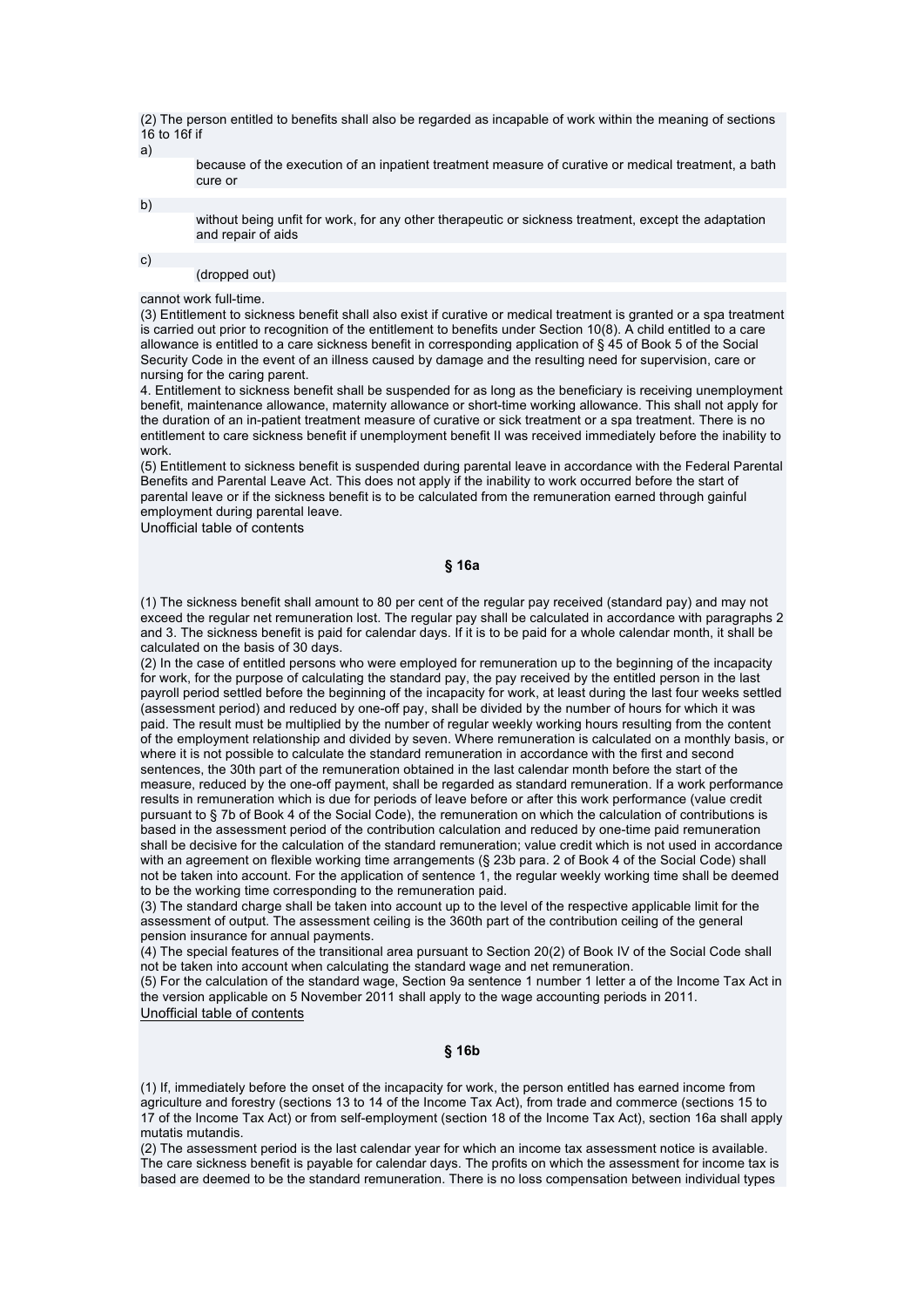of income. Increased deductions pursuant to §§ 7b to 7d and 7h to 7k of the Income Tax Act, pursuant to §§ 82a, 82g and 82i of the Income Tax Implementation Regulation, pursuant to §§ 14 to 15 of the Berlin Promotion Act and pursuant to §§ 7 and 12 of the Protective Structure Act are to be added to the profits to the extent that they exceed the deductions for wear and tear permissible pursuant to § 7 para. 1 or 4 of the Income Tax Act. Furthermore, special depreciation in accordance with §§ 7f and 7g of the Income Tax Act and §§ 81 and 82f of the Income Tax Implementation Regulation must be added. Tax allowances for capital gains pursuant to §§ 14, 14a, 16 para. 4, § 17 para. 3 and § 18 para. 3 of the German Income Tax Act and tax allowances pursuant to § 13 para. 3 of the German Income Tax Act shall not be taken into account. (3) If no assessment for income tax is made, the assessment period shall be the last calendar year prior to the beginning of the incapacity for work for which the person entitled to benefits can prove the profits; the proven profits shall be deemed to be regular remuneration.

(4) If a standard charge cannot be determined in accordance with paragraph 2 or 3 or if a standard charge determined in accordance with paragraph 2 or 3 does not provide an appropriate measure of the loss of income due to substantial changes after the end of the assessment period or for other reasons, the standard charge shall be determined taking into account the overall circumstances.

(5) The following shall also be deemed a standard charge within the meaning of § 16a(1)

in the case of entitled persons who fulfil the requirements of § 30 subsection 12, an amount equal to ten-eighths of the additional expenditure on household management necessitated by the incapacity for work,

b)

a)

in the case of persons entitled to benefits who are not gainfully employed and who are prevented by incapacity for work from taking up a specific occupation or profession, the gross income which they are deprived of on average or, where such income cannot be determined, the average income of the occupational or economic group to which the person entitled was affiliated without the incapacity for work

c)

in the case of recipients of unemployment benefit or maintenance allowance, an amount equal to ten-eighths of such benefit, unless the conditions laid down in point (b) are satisfied.

(6) If sickness benefit is to be calculated in accordance with Section 16a and subsections 1 to 5, a uniform daily sickness benefit shall be determined. Unofficial table of contents

#### **§ 16c**

(dropped out) Unofficial table of contents

#### **§ 16d**

If the beneficiary has received sickness benefit, injury benefit or transitional allowance from another rehabilitation institution and is subsequently to be granted sickness benefit under §§ 16 to 16f, the calculation of the sickness benefit shall be based on the previous remuneration. Unofficial table of contents

### **§ 16e**

If, after the completion of treatment or a spa treatment, benefits are necessary for participation in working life and cannot be provided immediately afterwards for reasons beyond the control of the beneficiary, the sickness benefit shall continue to be paid for that period if the beneficiary is incapable of work and is not entitled to sickness benefit or if he cannot be found reasonable employment. Unofficial table of contents

#### **§ 16f**

(1) If, while receiving sickness benefit, the person entitled to it receives remuneration, the sickness benefit shall be reduced by the amount of the remuneration reduced by the statutory deductions; remuneration paid once and benefits paid by the employer in respect of the sickness benefit shall not be taken into account, provided that, together with the sickness benefit, they do not exceed the amount of the remuneration obtained before the incapacity for work, reduced by the statutory deductions. If, while receiving sickness benefit, the person entitled to it receives income from agriculture, forestry, trade or self-employment, the sickness benefit shall be reduced by 80 per cent of the amounts deemed to be standard pay.

2. If the person entitled to sickness benefit receives income from work while receiving sickness benefit, the sickness benefit shall be reduced by 80 % of the income received.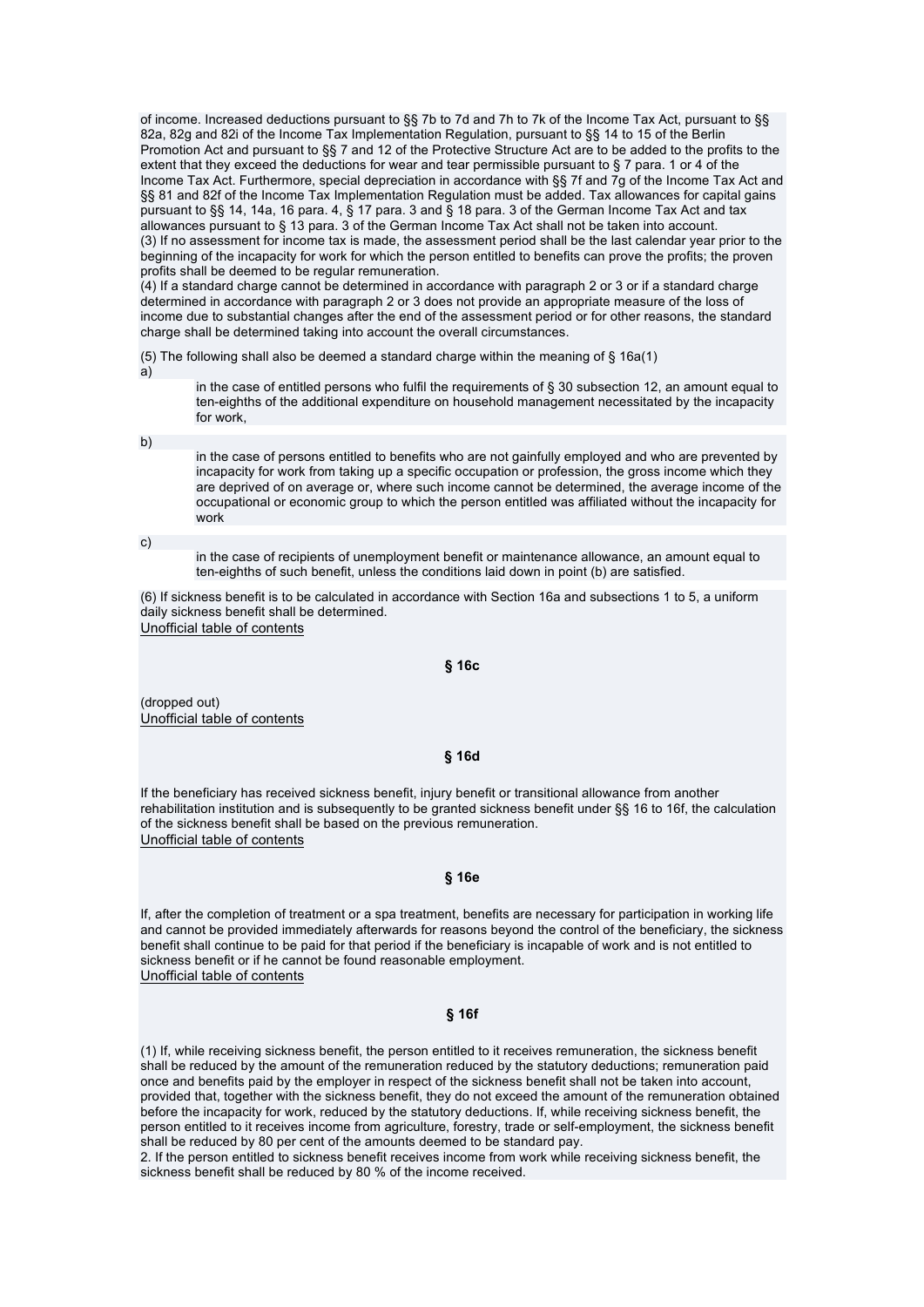(3) The sickness benefit shall also be reduced by the amount, reduced by statutory deductions, of

Cash benefits granted by a public body in connection with medical treatment, health care or spa treatment,

2.

1.

pensions, if the sickness benefit is based on remuneration or income from work earned before the pension is granted,

3.

pensions granted on the same occasion as rehabilitation measures, if the crediting avoids undue duplication of benefits.

(4) If the person entitled does not assert claims to benefits from a public law body, the amount lost by him/her as a result shall be offset; this shall not apply if the claims cannot be realised or have not been or are not asserted due to ignorance or for a reasonable reason. (5) Section 71b shall apply accordingly.

Unofficial table of contents

**§ 16g** 

(1) Where an employee is entitled to a pension on the day after termination of an employment relationship based on compulsory service under the Civil Service Act or the Federal Border Guard Act of 18 August 1972 (Federal Law Gazette I p. 1834), last amended by Article 3 of the Act of 19 October 1994 (Federal Law Gazette I p. 2978), the private employer who is obliged to continue to pay wages in the event of sickness on the basis of an employment relationship which existed before the commencement of the employment relationship shall be entitled to the continued payment of wages and salaries in the event of sickness, reimbursed by the employer for contributions to social insurance and employment promotion schemes as well as to supplementary old-age and survivors' pension schemes, if the health problem is caused by an injury within the meaning of Sections 47 and 47a of the Civilian Service Act or Section 59 of the Federal Border Guard Act of 18 January 2006. August 1972 (BGBl. I p. 1834), last amended by Article 3 of the Act of 19 October 1994 (BGBl. I p. 2978).

The reimbursement referred to in paragraph 1 shall be limited to the period for which the employer is obliged to continue to pay wages in the event of illness. The reimbursement period shall end earlier if the incapacity for work existing on the day after the termination of employment ceases to exist or is no longer caused by the consequences of the injury.

(3) If the employee has a right to claim compensation from an injuring party on the basis of statutory provisions for the loss of earnings resulting from the incapacity for work, the employer may claim reimbursement under subsection 1 only against assignment of this right to the extent of the obligation to provide benefits established under subsection 1.

(4) Employers' expenses shall be reimbursed on application. Reimbursement shall be made only after the decision on entitlement to a pension has been taken. Entitlement to the reimbursement shall become timebarred four years after the end of the year in which the employment relationship is terminated. Unofficial table of contents

### **§ 16h**

If the employer does not fulfil the entitlement to continued payment of remuneration during the period of the beneficiary's incapacity for work, the beneficiary's claim against the employer shall be transferred to the payer of the war victim's care up to the amount of the sickness benefit paid. To the extent to which the employer can demand reimbursement under Section 16g(1), this claim shall not be asserted. Unofficial table of contents

### **§ 17**

If a necessary measure of treatment of a recognised damage consequence (§ 10 par. 1, § 11 par. 1 and 2) leads to a considerable impairment of the basis of income of the injured party, an appropriate amount of aid may be granted; it should generally not exceed EUR 36 per day. The assistance may also be granted if the income, including the sickness benefit, is not sufficient to cover the necessary living expenses due to existing, unavoidable financial obligations. However, the allowance is not to be granted if the financial burdens are based on an obligation that violates the principles of economic life. Unofficial table of contents

### **§ 18**

(1) The benefits in accordance with sections 10 to 24a shall be provided as benefits in kind, unless otherwise provided for by this Act or the Book of Nine of the Social Code. Benefits in kind shall be granted to entitled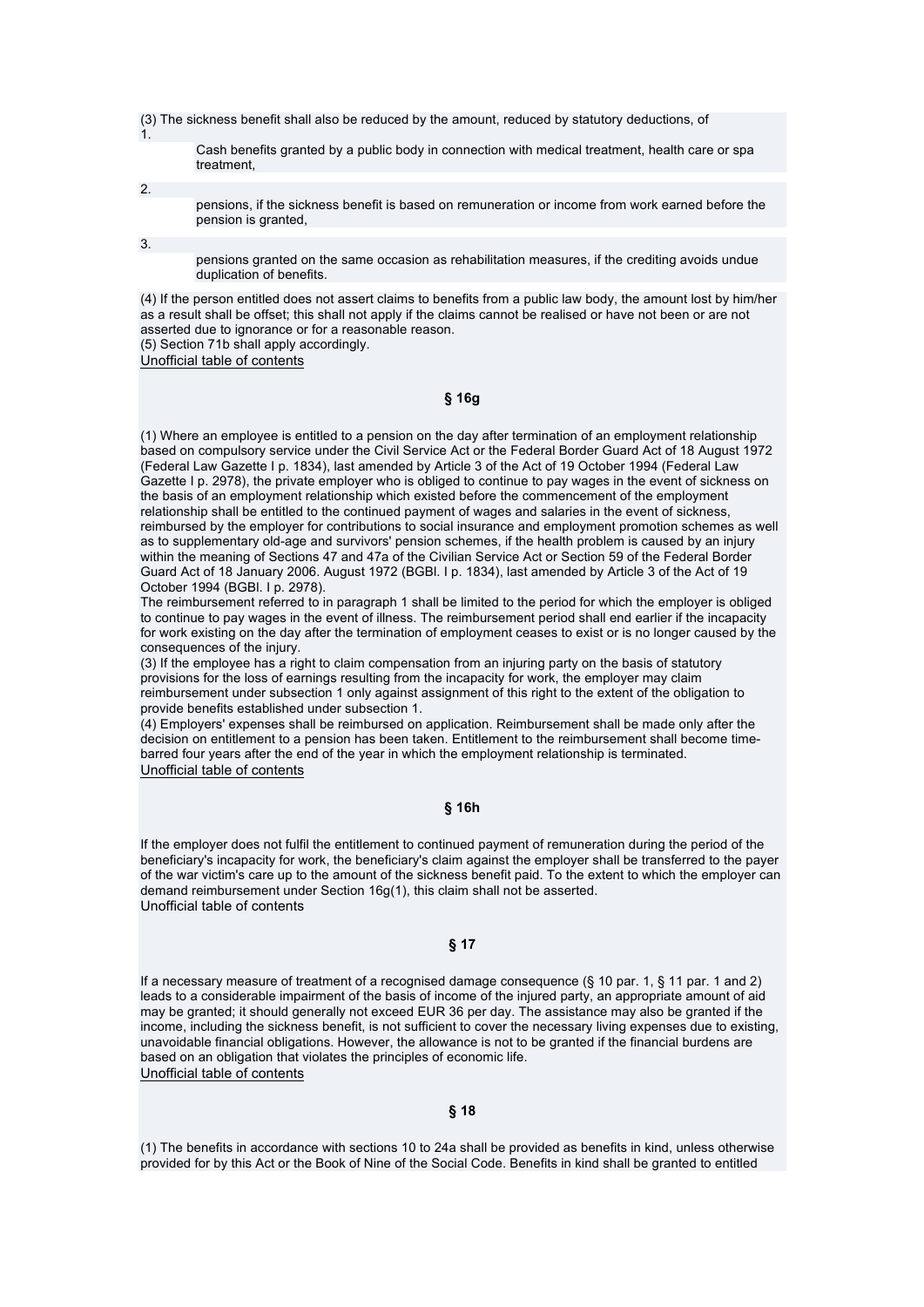persons and beneficiaries without participation in the costs. The same shall apply to the reimbursement by health insurance companies of travel costs incurred in the course of medical treatment.

(2) In the case of the provision of dental prostheses (Section 11(1), first sentence, No 4) or of aids (Section 11(1), first sentence, No 8, Section 12(1), first sentence), benefits in kind may, upon application, be provided in excess of the extent, material or design required, provided that the purpose of the benefit is achieved and the beneficiary or recipient assumes the additional costs. The same applies to dental fillings. If an additional benefit in accordance with sentence 1 or 2 leads to additional costs in the case of subsequent benefits, the beneficiary or recipient of benefits must assume these costs.

(3) If the person entitled has carried out medical treatment, sickness treatment or a spa treatment himself before recognition, the costs of the necessary treatment shall be reimbursed to a reasonable extent. This shall also apply if recognition is not possible because no health disorder has remained after the end of the medical treatment, or if an injured person has carried out the medical treatment in the period for which injured persons can be granted care before the claim for care was registered, or if an injured person was prevented from registering before the start of the treatment by circumstances beyond his control.

(4) If the entitled person has himself/herself carried out medical treatment or sickness treatment after recognition, the costs shall be reimbursed to a reasonable extent if unavoidable circumstances made it impossible to make use of the health insurance fund (§ 18c para. 2 sentence 1) or the administrative authority (§ 18c para. 1 sentence 2). This applies to beneficiaries who are members of a health insurance fund, but only if the fund is not obliged to provide benefits, and with regard to the benefits to be granted by the administrative authority under § 18c Para. 1 Sentence 2. If the beneficiary or recipient of benefits has taken out health insurance or joined a health insurance fund after the entitlement to curative or medical treatment has ceased to exist, the expenses for the insurance shall be reimbursed to a reasonable extent if the entitlement to curative or medical treatment has been retroactively recognised in a legally binding manner in preliminary proceedings or in court proceedings. Expenses for a self-administered spa treatment will not be reimbursed. (5) If the entitled person is granted reimbursement of costs in accordance with paragraph 3 or 4, there is also an entitlement to medical care sickness benefit.

(6) Instead of the benefit pursuant to § 11 para. 1 sentence 1 no. 4, the injured party may be granted a subsidy of an appropriate amount for the procurement of a dental prosthesis due to the consequences of the damage if he has an extended dental prosthesis made due to the loss of further teeth for which there is no entitlement to medical treatment under this Act. The administrative authority may pay the subsidy directly to the dentist.

(7) In special cases, the costs of services which exceed the general hospital services may also be covered in the event of the inpatient treatment of an injured person, if this appears necessary under the circumstances, in particular with regard to the recognised consequences of damage.

(8) If the beneficiary dies, the heirs may be reimbursed the costs of the last illness to a reasonable extent. Unofficial table of contents

### **§ 18a**

(1) Benefits under sections 10 to 24a shall be granted on application; they may also be granted ex officio. The issuance of an identity card shall be deemed to be an application. If the beneficiary is a member of a health insurance fund, applications for benefits under this Act shall be deemed to be applications for the corresponding benefits from the health insurance fund, and applications for benefits from the health insurance fund shall be deemed to be applications for the corresponding benefits under this Act.

(2) Benefits under sections 10 to 24a shall, unless otherwise provided below, be granted from the 15th day of the second month of the calendar quarter preceding the application, but at the earliest from the day on which their conditions are fulfilled. Benefits shall be granted ex officio from the day on which the facts giving rise to the claim become known to the sickness insurance fund or the administrative authority.

3. Sickness benefit shall be granted from the day on which its conditions are fulfilled if it is claimed within two weeks of the occurrence of the incapacity for work or the commencement of treatment or the loss of entitlement to continued payment of wages or salary, or from the day on which the claim is submitted. The notification of incapacity for work is also deemed to be an application. If the application is not submitted in time, sickness benefit shall be granted for the past period if unavoidable circumstances have made it

impossible to meet the deadline. Sickness benefit is granted ex officio from the day on which the facts giving rise to the claim become known to the sickness insurance fund or administrative authority. Sentences 1 to 4 shall also apply to the benefit under section 17.

(4) Section 60 shall apply mutatis mutandis to benefits under sections 10 to 24a which are to be granted in monthly amounts.

(5) Benefits under sections 10 to 24a, which are to be granted in annual amounts, shall be granted from the first January of the year of application, at the earliest from the first of the month in which the requirements are met. Such benefits shall be granted ex officio from the first January of the year in which the facts giving rise to the claim have become known to the health insurance fund or the administrative authority, at the earliest from the first of the month in which the requirements are met. Entitlement to one-off cash benefits shall be subject to an application being submitted before the expiry of twelve months from the date on which the expenditure was incurred.

(6) The benefits under sections 10 to 24a shall be granted until the day on which their conditions cease to apply, unless otherwise provided for below. They shall continue to be granted until the end of the calendar quarter in which their conditions cease to apply if the need for treatment or the irregular body condition persists. If this lapses due to an increase in income, the conditions are deemed to have lapsed at the time when the beneficiary became aware of the increase. If the loss of entitlement is due to the death of the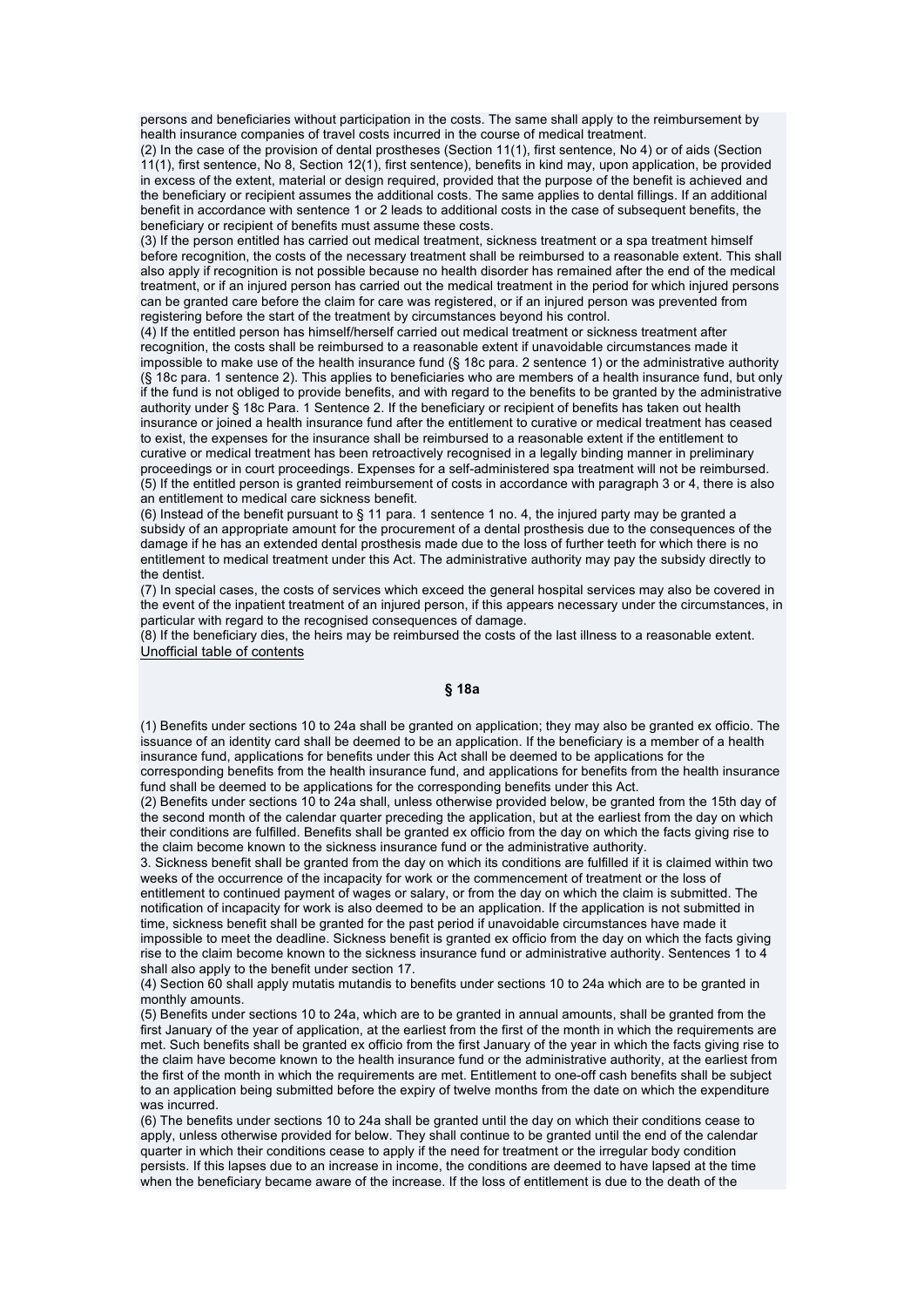severely disabled person or the recipient of the care allowance, the benefits shall cease at the end of the sixth month following the month of death.

(7) The sickness benefit and the allowance under section 17 shall cease to be paid when the conditions for granting them cease to apply, when a permanent condition is reached, when an old-age pension is granted under the statutory pension scheme or when early retirement benefit is paid. A permanent condition is deemed to exist if the incapacity for work is unlikely to be eliminated within the next 78 weeks. If the conditions for granting sickness benefit and allowance cease to apply, they will be paid until the day on which these conditions cease to apply. In the event of a permanent condition or the granting of an old-age pension, the sickness benefit and allowance, if granted on an ongoing basis, are paid until two weeks have elapsed since the permanent condition was established, and in the case of an old-age pension, until the day on which the beneficiary became aware of the grant. In the case of payment of early retirement benefit, the sickness benefit and allowance pursuant to § 17 shall end on the day preceding the beginning of early retirement. If the benefits are not granted on a continuous basis, they shall be granted until the day on which the permanent condition is established or the day on which the retirement pension begins. The determination of a permanent condition is excluded as long as the beneficiary is granted inpatient treatment or as long as he has not been unfit for work for at least 78 weeks without interruption; periods of preceding incapacity for work due to the same illness shall be credited against this period, provided that they occurred in the last three years before the occurrence of the incapacity for work. Bathing cures and in-patient treatment in rehabilitation facilities shall end on expiry of the period prescribed for the treatment. Benefits awarded in annual amounts shall end at the end of the calendar year in which the conditions for granting them ceased to exist. Unofficial table of contents

#### **§ 18b**

Entitled persons and beneficiaries who receive benefits only on the basis of this Act, as well as entitled persons who are insured under Section 10 of Book 5 of the Social Security Code, must identify themselves to doctors and other service providers. § 15 of Book Five of the Social Security Code shall apply accordingly.

#### **Footnote**

(+++ § 18b: for application see OEGÄndG 2 Art. 6 F. as of 23.7.1991 +++) Unofficial table of contents

### **§ 18c**

(1) §§ 10 to 24a shall be implemented by the administrative authority. Within the scope of this competence, the administrative authorities shall provide dentures, the supply of aids, exercise therapy, speech therapy, occupational therapy, stress testing, occupational therapy, spa treatment in accordance with § 11 para. 2 and § 12 para. 3, compensation, physical exercises for the disabled, subsidies for the procurement of dentures, guide dog allowance, aid for the costs of guiding others, lump-sum compensation for wear and tear of clothes and linen, reimbursements in accordance with § 16g, aid in accordance with § 17, benefits in accordance with § 18 para. 3 to 8 and § 24, insofar as the administrative authority is responsible for the provision of the main service, reimbursement of costs to health insurance funds, contributions to the statutory pension insurance for periods of receipt of sickness benefit, reimbursement of expenses for old-age provision and contributions to employment promotion. The remaining services are provided by the health insurance funds for the administrative authority. In this respect, the beneficiaries and recipients of benefits are subject to the sickness insurance scheme.

(2) If the health insurance funds are obliged to provide benefits in accordance with subsection (1), sentence 3, this obligation shall be incumbent on the general local sickness insurance fund of the place of residence in the case of entitled persons who are members of a health insurance fund and in the case of entitled persons and recipients of benefits who are members of the family of a member of the health insurance fund, this health insurance fund, in the case of the treatment of the other injured persons and the treatment of the entitled persons and the other recipients of benefits. Appeals against administrative acts issued by sickness funds in the context of the provision of services shall be decided by the appeal authority responsible for the administrative authority.

(3) Instead of the health insurance fund, the administrative authority may provide the services. The sickness funds shall notify the administrative authority of cases in which the provision of services by the administrative authority appears appropriate.

(4) Even if medical treatment and medical care are only provided on the basis of this Act, doctors, dentists, pharmacists and other persons providing medical treatment and medical care as well as hospitals and institutions shall only be entitled to the remuneration payable to members of the health insurance scheme. When procuring aids within the meaning of § 13, the remuneration to be paid by the local health insurance fund for its members at the supplier's head office may not be exceeded. If an agreement within the meaning of § 13 (5) has been concluded for the supply of a body replacement part, the remuneration provided for in this agreement may not be exceeded, notwithstanding sentence 2. Exceptions to these provisions may be permitted.

(5) Benefits of public service providers based on legal provisions, but to which there is no entitlement, may not be refused or reduced because benefits are provided for the same purpose under sections 10 to 24a. If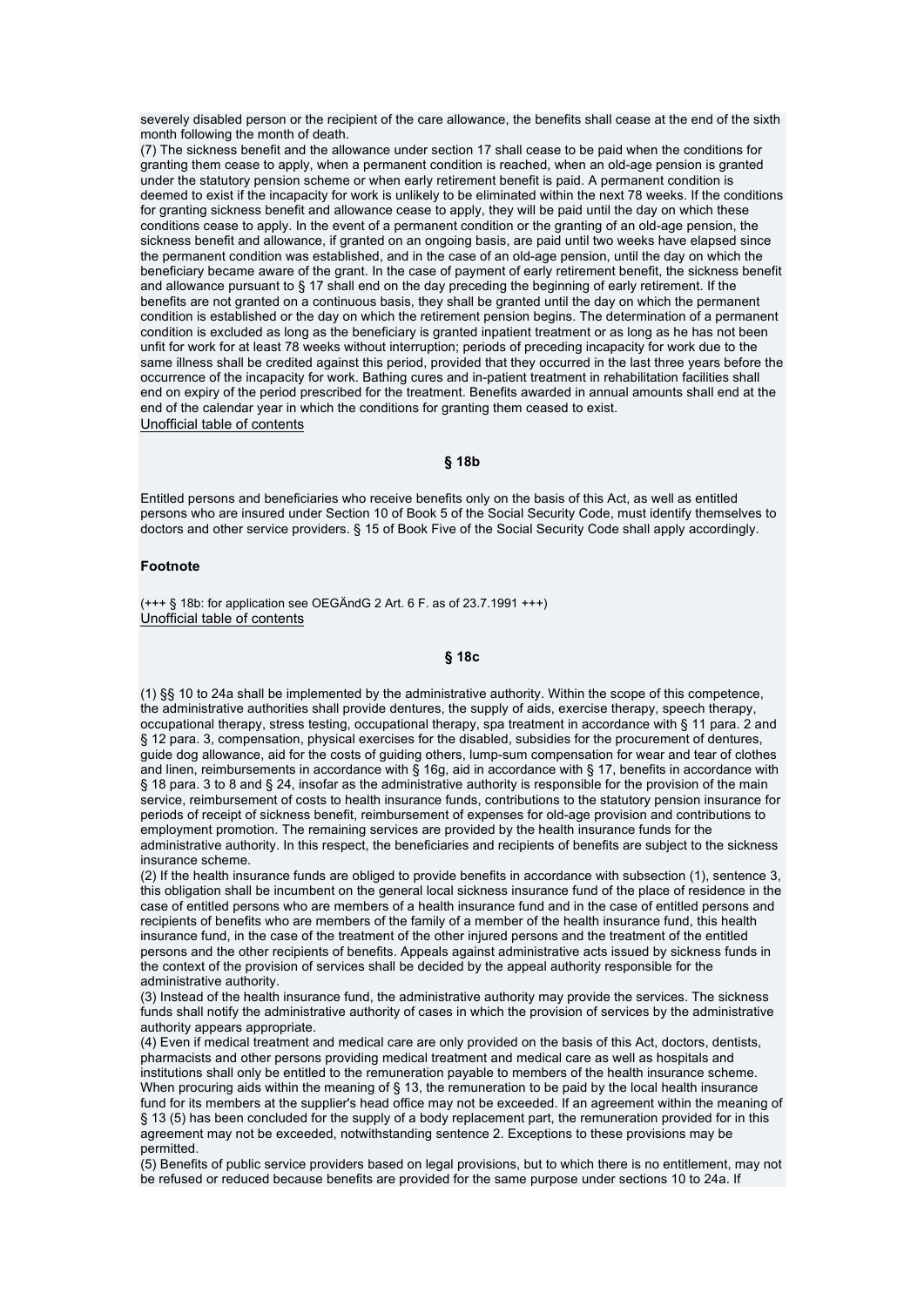another public service provider does not provide a benefit in kind, a subsidy or other cash benefit or a benefit in kind linked to a subsidy for the same purpose because a benefit in kind is already granted on the basis of this Act, it shall be liable to reimburse the amount of the benefit in kind to the extent that it would otherwise have provided benefits. The obligation to reimburse does not apply if the health disorder to be treated is recognized as the result of an injury or has been caused by a recognized injury or if benefits have been provided for entitled persons who are insured under § 10 of Book 5 of the Social Security Code. (6) Doctors, hospitals and other service providers are obliged to provide the administrative authority and the sickness insurance fund (paragraph 2, first sentence) with the data referred to in §§ 294, 295, 298 and 301 to 303 of Book 5 of the Social Security Code insofar as this is necessary for the performance of the tasks of the administrative authority or the sickness insurance fund. Unofficial table of contents

**§ 19** 

The health insurance funds are reimbursed for expenses for services that they have provided in accordance with § 18c. Expenses for their members shall only be reimbursed to them insofar as these expenses have arisen through the treatment of recognised damage consequences.

#### **Footnote**

(+++ § 19: For application see OEGÄndG 2 Art. 6 F. as of 23.7.1991 +++) Unofficial table of contents

#### **§ 20**

(1) The reimbursement claims of the health insurance funds pursuant to § 19 shall be settled at a flat rate. The basis for determining the lump sum for a calendar year is the reimbursement of the previous year. It shall be adjusted by the percentage rate by which the number of damaged persons and survivors entitled to a pension has changed on 1 July of the year in comparison with 1 July of the previous year. This result is then adjusted by the percentage by which the health insurance funds' expenditure per member and pensioner, including family members, for medical and dental treatment (excluding dental prostheses and orthodontic treatment), for medicines and dressings, for therapeutic products, for hospital treatment and for travel expenses in the first half of each year has changed in comparison with the first half of the previous year. With the payment of this lump sum, the expenses of the health insurance companies mentioned in § 19 are settled.

(2) The Federal Ministry of Labour and Social Affairs pays the lump sums to the AOK Federal Association, which receives them on behalf of the health insurance funds. Partial amounts are paid at the end of each calendar quarter. For the calculation of the partial amounts, the lump sum of the previous year is reduced by 10 percent. As long as the comparative data referred to in paragraph 1 are not available, instalments shall be paid in the amount of the previous year's lump sum, reduced by 10 per cent. The AOK Federal Association shall distribute the amounts to the central associations of the health insurance funds with their agreement; the distribution shall be based on the ratio of the shares of the individual types of health insurance funds in the reimbursements pursuant to §§ 19 and 20 in the version valid until 31 December 1993 to the reimbursement volume of all health insurance funds in the 1993 financial year.

(3) The health insurance funds shall be reimbursed administrative costs of 3.25 per cent of the lump sum pursuant to paragraph 1 for the provision of services pursuant to § 18c. The distribution of this amount to the individual Länder shall be based on the number of damaged persons and survivors entitled to a pension on 1 July of each year. The Federal Ministry of Labour and Social Affairs shall announce the shares to be paid by the Länder. Paragraph 2 shall apply accordingly.

(4) For expenses to be borne by the Länder under laws which provide for the corresponding application of this Act, paragraphs 1, 2 and 3 shall apply only where this is expressly provided for.

#### **Footnote**

(+++ § 20: for application see OEGÄndG 2 Art. 6 F. as of 23.7.1991 and OEG § 1 Abs. 13 F. as of 25.7.1996 and BSeuchG § 54 Abs. 3a F. as of 25.7.1996 +++) Unofficial table of contents

#### **§ 21**

Sections 107 to 114 of Book Ten of the Social Security Code shall apply to reimbursement under Section 18c(5). The statute of limitations shall begin at the end of the year in which the medical or nursing treatment was provided, but at the earliest when the entitlement to benefits is recognised.

#### **Footnote**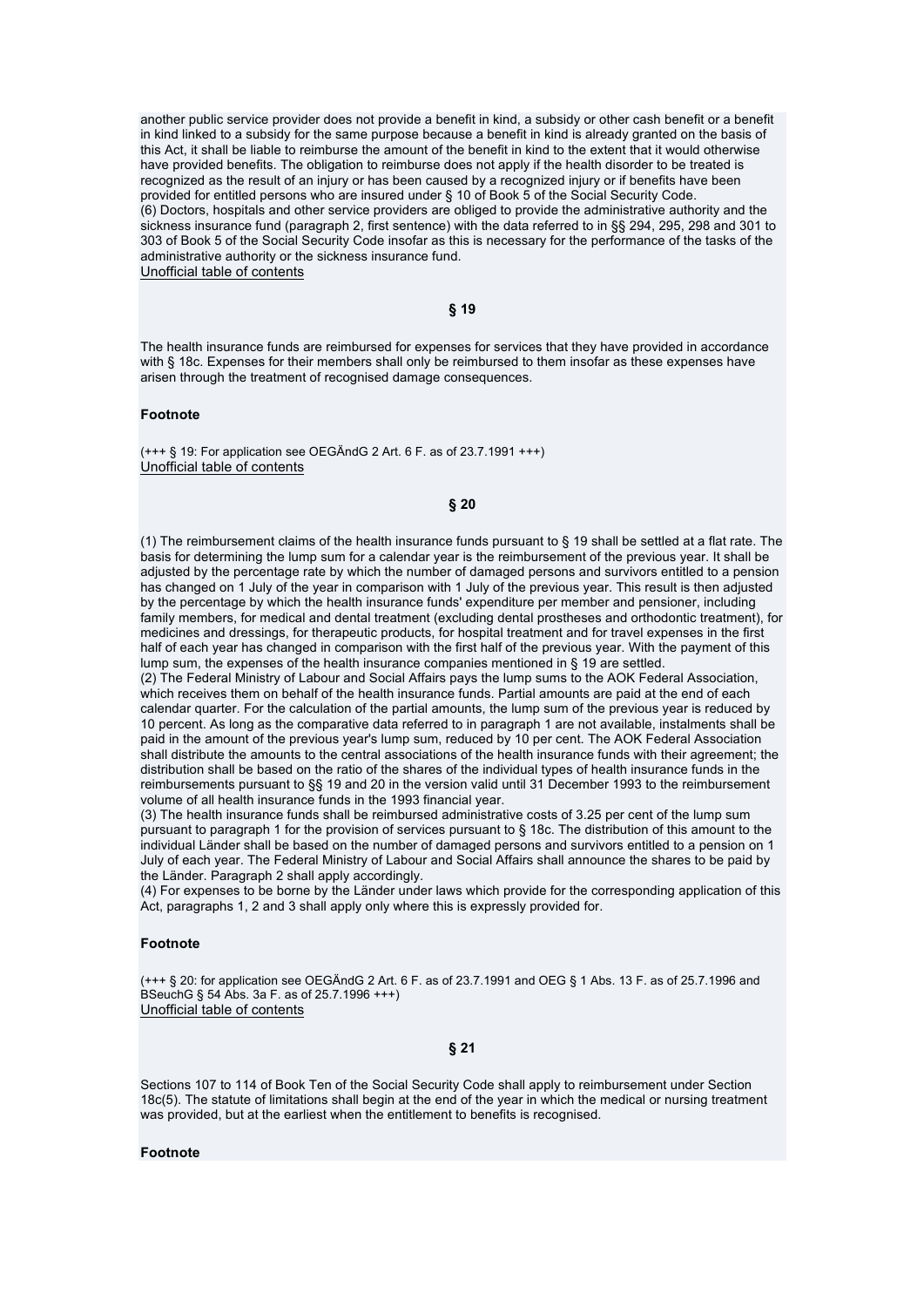(+++ § 21: For application see OEGÄndG 2 Art. 6 F. as of 23.7.1991 +++) Unofficial table of contents

**§ 22** 

1. The administrative authority shall pay contributions to the statutory pension insurance scheme for periods of receipt of sickness benefit and the contribution to the promotion of employment for persons entitled thereto. (2) Beneficiaries who are not subject to compulsory pension insurance and who receive sickness benefit shall, upon application, be reimbursed for old-age security expenses up to the amount of the contributions that would be payable to the statutory pension insurance scheme for periods of receipt of sickness benefit. Expenditure on old-age insurance within the meaning of sentence 1 shall be voluntary contributions to the statutory pension insurance scheme, contributions to public-law professional insurance and pension schemes and contributions to public or private insurance undertakings on the basis of life insurance contracts. 3. Each quarter the sickness insurance fund shall notify the administrative authority of the names of the recipients of sickness benefits, provide the information necessary for payment of the amounts due and, on request from the administrative authority, submit the relevant documents. Unofficial table of contents

**§ 23** 

(dropped out) Unofficial table of contents

**§ 24** 

(1) Entitled persons are entitled to reimbursement of travel expenses incurred in connection with the provision of curative or medical treatment and a spa treatment. The entitled persons shall be reimbursed for the necessary travel costs, including the necessary transport of luggage and the costs of board and lodging, to an appropriate extent for themselves, for any necessary accompaniment and for children whose transportation to the place of rehabilitation is necessary because their care cannot be ensured otherwise. If the measure lasts longer than eight weeks, the necessary travel costs for family journeys home or for journeys by a family member to the place of residence of the beneficiary or recipient of benefits may also be covered. If inpatient treatment is interrupted without compelling reason, there is no entitlement to reimbursement of travel costs.

(2) Compensation for loss of earnings shall be granted to a reasonable extent a)

in the adaptation and repair of aids,

b)

in the case of necessary accompaniment, if the person entitled is obliged to reimburse the accompanying person

Sentence 1 letter b) shall also apply in connection with services provided by the health insurance fund to treat the consequences of damage.

(3) If an aid (§ 13 para. 1) has been adapted, changed or repaired without official approval, reimbursement of cash expenses and compensation for loss of earnings shall be granted to a reasonable extent if the necessity of the measure is acknowledged.

Unofficial table of contents

#### **§ 24a**

The Federal Government is authorised, by statutory instrument and with the consent of the Bundesrat

a)

to specify the nature, scope and special requirements of the supply of aids and appliances, including accessories, and of replacement services (Section 11(3)),

b)

to specify in more detail what is considered to be an aid and accessories within the meaning of § 13 para. 1,

c)

to specify in more detail the type, scope and special requirements of physical disability exercises for injured persons in accordance with the Federal Supply Act and the laws which provide for the corresponding application of this Act, as well as the sports which are considered physical disability exercises, the performance of physical disability exercises to determine the bases and maximum amounts of the lump-sum compensation of expenses to be agreed in the case of safeguarding the physical injury exercises by sports organisations, as well as to regulate in more detail the bases for the pro rata compensation of expenses incurred by the participation of the injured persons in the exercise events, to be agreed with sports communities,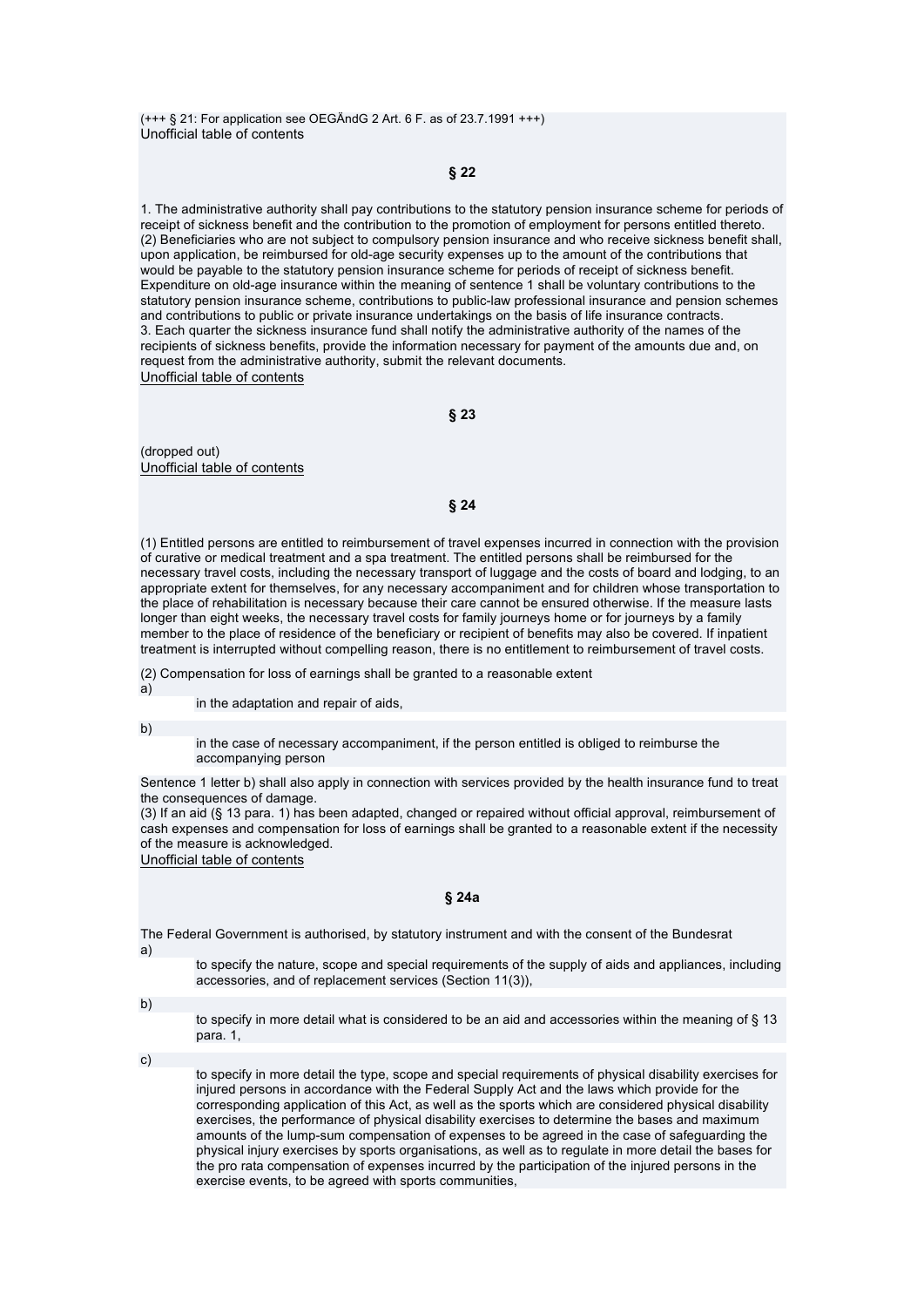d)

to regulate the assessment of the lump sum for wear and tear of clothes and linen for individual groups of damage consequences and to determine the special cases in the sense of § 15.

## **War Victim Welfare**

Unofficial table of contents

**§ 25** 

(1) Benefits under the welfare scheme for war victims shall be granted to injured persons and survivors as special assistance in individual cases to supplement the other benefits under this Act (section 24(1)(2) of Book I of the Social Code).

(2) The task of the care of war victims is to take care of the injured and their family members as well as their survivors in all situations of life in order to adequately compensate or mitigate the consequences of the injury or loss of the spouse or partner, parent, child or grandchild.

3. War victim assistance benefits shall be granted in accordance with the following provisions

1.

Injured persons receiving a basic pension under § 31 or entitled to medical treatment under § 10(1)

2.

Survivors who receive a survivor's pension, widow's or orphan's allowance under this Act, parents even if they are not entitled to a parental pension because of the amount of their income and if the requirements of §§ 49 and 50 are met.

Benefits of the welfare of war victims shall also be granted if the entitlement to benefits under section 65 is suspended, the entitlement to payment of basic pension has expired or been transferred due to severance pay, or widow's benefits cease to be paid due to crediting under section 44(5).

(4) Injured persons shall also receive benefits under the war victim welfare scheme for family members if they are unable to cover their needs, which are to be recognised under the following provisions, from their own income and assets. The following are deemed to be family members

the spouse or partner of the injured party,

2.

1.

the children of the injured party,

3.

the children who are considered to be children of the aggrieved party pursuant to § 33b par. 2, and his foster children (persons with whom the aggrieved party is connected by a family-like bond calculated for a longer period of time, provided that he has taken them into his household and a relationship of care and custody with the parents no longer exists)

4.

other relatives living with the victim in the same household,

5.

Persons whose exclusion would mean obvious hardship,

if the injured person predominantly denies the livelihood of the family member, denied it before the injury or would probably deny it without the injury. Pursuant to sentence 2 nos. 2 and 3, children are deemed to be family members beyond the age of 18 years if they live in domestic community with the injured party or fulfil the requirements of § 33b subsection 4 sentences 2 to 7.

(5) Benefits for the care of war victims may also be paid if the type and extent of care has not yet been decided with legal effect, but recognition of a claim to care is to be expected.

(6) Entitlement to benefit in an institution (Section 25b(1), second sentence) or to care allowance (Section 26c(1)) shall, if the benefit would have been paid to the beneficiaries, be due after their death to those who provided the assistance or care.

Unofficial table of contents

### **§ 25a**

(1) Benefits under the war victim welfare scheme shall be paid if and to the extent that the injured person, as a result of the injury, and the survivors, as a result of the loss of spouse or partner, parent, child or grandchild, are unable to meet the need to be recognised under the following provisions from the other benefits under this Act and from other income and property.

(2) A connection between the injury or loss of spouse or partner, parent, child or grandchild and the need for the benefit shall be presumed, unless the contrary is manifest or proven. Benefits of the welfare of war victims may also be paid if there is no connection between the injury or loss of the spouse or partner, parent, child or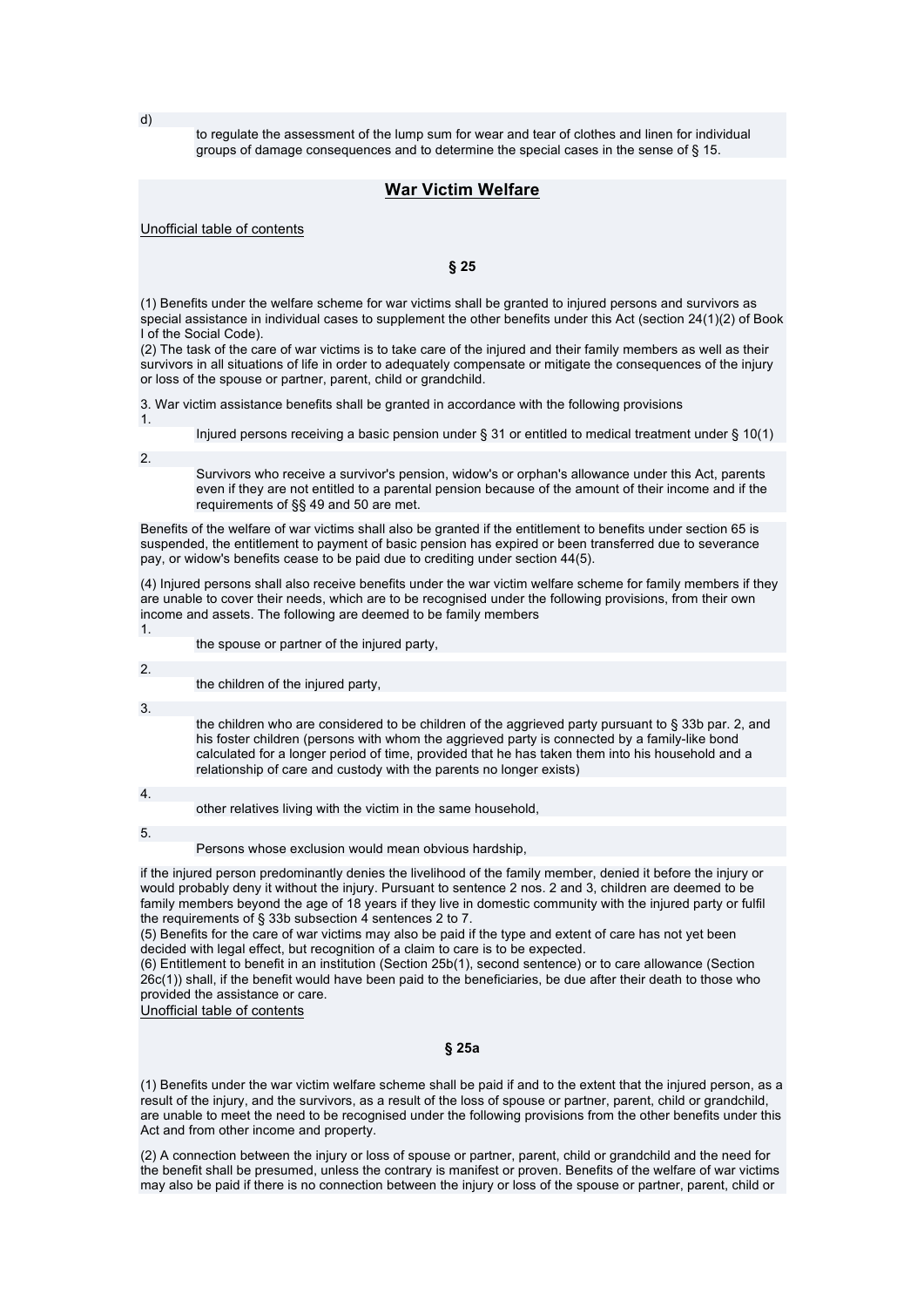| grandchild and the necessity of the benefit, but the benefit is justified in the individual case by special reasons<br>of equity. The connection is always assumed<br>1. |                                                                                                                                                                                                                                                        |  |
|--------------------------------------------------------------------------------------------------------------------------------------------------------------------------|--------------------------------------------------------------------------------------------------------------------------------------------------------------------------------------------------------------------------------------------------------|--|
|                                                                                                                                                                          | in the case of injured persons who receive a basic pension with a degree of the damage<br>consequences of 100 and compensation for occupational injury or who receive a care allowance; §<br>25, Subsection 3, Sentence 2 shall apply mutatis mutandis |  |
| 2.                                                                                                                                                                       |                                                                                                                                                                                                                                                        |  |
|                                                                                                                                                                          | for severely disabled persons who have reached the age of 60,                                                                                                                                                                                          |  |
| 3.                                                                                                                                                                       | for survivors who are fully disabled or incapacitated for work within the meaning of Book Six of the<br>Social Security Code or who have reached the age of 60.                                                                                        |  |
|                                                                                                                                                                          | Unofficial table of contents                                                                                                                                                                                                                           |  |
|                                                                                                                                                                          |                                                                                                                                                                                                                                                        |  |
|                                                                                                                                                                          | $§$ 25b                                                                                                                                                                                                                                                |  |
|                                                                                                                                                                          |                                                                                                                                                                                                                                                        |  |
| 1.                                                                                                                                                                       | (1) Benefits for the care of war victims are                                                                                                                                                                                                           |  |
|                                                                                                                                                                          | Benefits for participation in working life and supplementary benefits (sections 26 and 26a),                                                                                                                                                           |  |
| 2.                                                                                                                                                                       |                                                                                                                                                                                                                                                        |  |
|                                                                                                                                                                          | Sickness assistance (Article 26b),                                                                                                                                                                                                                     |  |
| 3.                                                                                                                                                                       |                                                                                                                                                                                                                                                        |  |
|                                                                                                                                                                          | Help for care $(\S 26c)$ ,                                                                                                                                                                                                                             |  |
| 4.                                                                                                                                                                       |                                                                                                                                                                                                                                                        |  |
|                                                                                                                                                                          | Assistance for the continuation of the budget (§ 26d),                                                                                                                                                                                                 |  |
| 5.                                                                                                                                                                       |                                                                                                                                                                                                                                                        |  |
|                                                                                                                                                                          | Assistance for the elderly (Article 26e),                                                                                                                                                                                                              |  |
| 6.                                                                                                                                                                       | childcare allowance (§ 27),                                                                                                                                                                                                                            |  |
| 7.                                                                                                                                                                       |                                                                                                                                                                                                                                                        |  |
|                                                                                                                                                                          | supplementary assistance for subsistence (§ 27a),                                                                                                                                                                                                      |  |
| 8.                                                                                                                                                                       |                                                                                                                                                                                                                                                        |  |
|                                                                                                                                                                          | Recreational assistance (§ 27b),                                                                                                                                                                                                                       |  |
| 9.                                                                                                                                                                       |                                                                                                                                                                                                                                                        |  |
|                                                                                                                                                                          | Housing assistance (§ 27c),                                                                                                                                                                                                                            |  |
| 10.                                                                                                                                                                      |                                                                                                                                                                                                                                                        |  |
|                                                                                                                                                                          | Assistance in special circumstances (§ 27d).                                                                                                                                                                                                           |  |

If the benefit is provided in an inpatient or semi-inpatient facility, it also includes the subsistence paid in the facility, including the one-off benefits required in addition; Section 133a of Book 12 of the German Social Security Code applies accordingly. Sentence 2 shall also apply if assistance for nursing care is not provided solely because corresponding benefits are provided under Book Eleven of the Social Code. (2) The types of benefits provided for the welfare of war victims are service benefits, benefits in kind and cash **benefits** 

(3) The service includes, in particular, advice on matters relating to the welfare of war victims and the provision of information on other social matters, insofar as these are not the responsibility of other bodies or persons.

4. Cash benefits shall take the form of one-off aid, ongoing aid or loans. Loans may be granted if this type of benefit is sufficient or more appropriate to achieve the purpose of the benefit. Instead of cash benefits, benefits in kind may be provided if this type of benefit is more appropriate in individual cases.

(5) The nature, extent and duration of the benefits of the assistance to war victims shall depend on the specificity of the individual case, the nature of the need and local conditions. Special consideration shall be given to the nature and severity of the injury, the state of health and age, as well as the life position prior to the occurrence of the injury or prior to the effects of the consequences of the injury or prior to the loss of the spouse or partner, parent, child or grandchild. Wishes of the beneficiary which are directed towards the design of the benefit should be complied with, provided that they are reasonable and do not involve unjustifiable additional costs.

Unofficial table of contents

## **§ 25c**

(1) The amount of the cash benefits shall be calculated on the basis of the difference between the recognised need and the income and assets to be used; § 26 para 5 and § 26a shall remain unaffected. In addition, in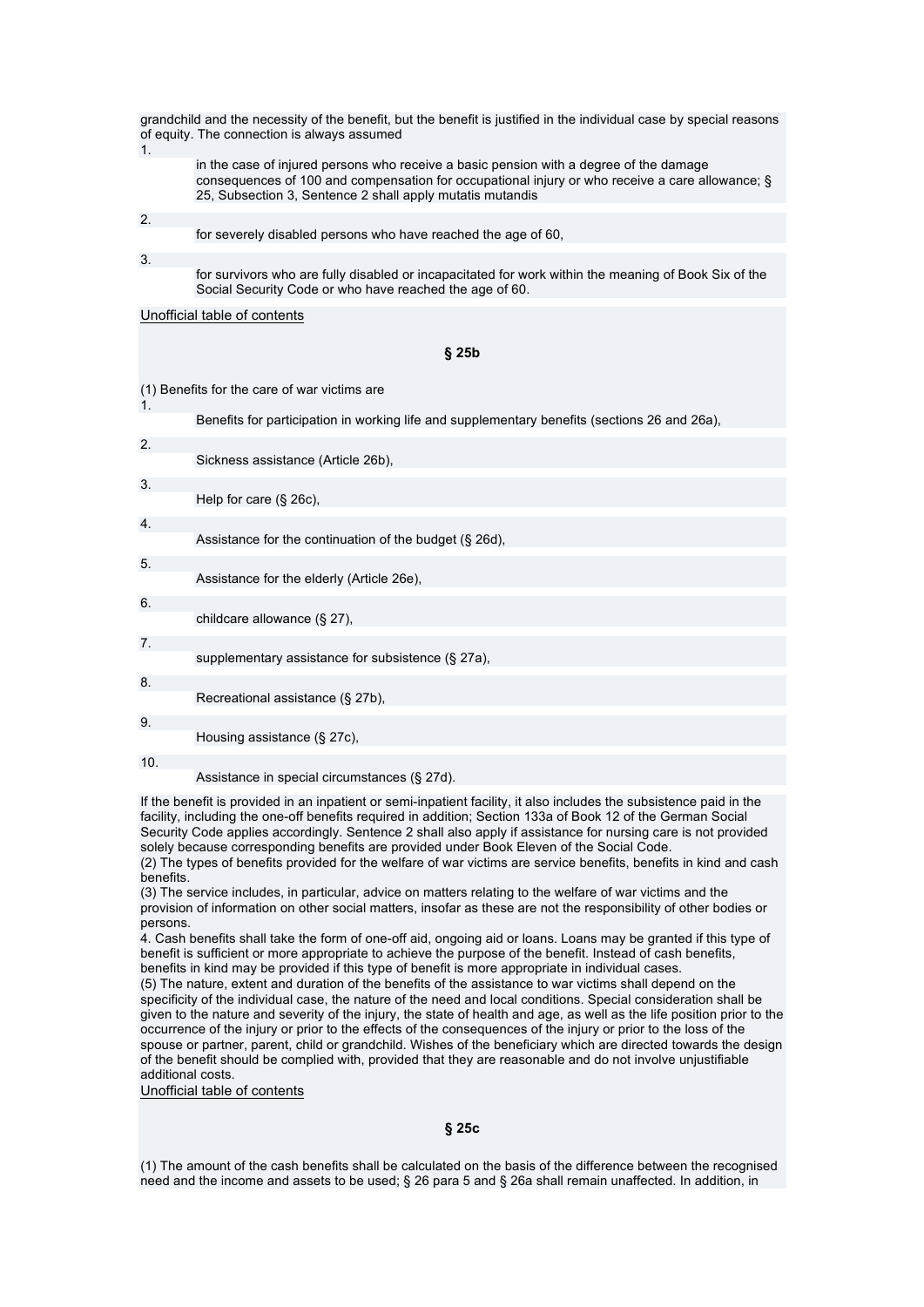justified cases cash benefits may also be paid to the extent that the income or assets of the persons entitled to benefits are to be used or disposed of to cover their needs; to this extent they shall reimburse the expenses to the institution responsible for the care of war victims.

(2) If a benefit in kind is eligible, beneficiaries shall bear the cost of the benefit in kind to the extent of the income and assets to be used.

(3) Income shall not be used to the extent that the use of the income would be inequitable in individual cases taking into account the special situation of the injured person or survivors, in particular with regard to the nature and closeness of the need, duration and amount of the necessary expenditure and the special burden on the beneficiaries and their dependants. Income is not to be used if the need is exclusively due to damage. In cases of integration assistance in institutions or premises within the meaning of § 43a of Book Eleven of the Social Code in conjunction with § 71.4 No. 1 or No. 3 of Book Eleven of the Social Code, sentence 2 shall apply only to the remuneration of the benefits of integration assistance within the meaning of § 125.1 No. 2 in conjunction with paragraph 2 sentence 1 Nos. 1 to 5 of Book Nine of the Social Code. The nursing allowance pursuant to § 35 shall be taken into account up to the amount of the flat-rate measure within the meaning of § 76 para. 3 sentence 1 number 2 of Book Twelfth of the Social Code to reduce the need for nursing care. (4) (dropped out)

Unofficial table of contents

### **§ 25d**

(1) Income within the meaning of the provisions governing the care of war victims shall be all income in money or monetary value, with the exception of benefits under the care of war victims; section 26a(4) shall remain unaffected. Income shall not include the basic pension and the allowance for severely disabled persons or an amount equal to the basic pension if benefits are credited against the widow's basic pension under section 44(5) or if the basic pension is suspended under section 65. Sentence 2 shall also apply to the amount of the basic pension on which the widow's and orphan's allowance under § 48 is based.

(2) The income of spouses or life partners who are not living separately shall also be deemed to be the income of the persons entitled to benefits, insofar as it exceeds the income limit applicable to the persons entitled to benefits under Section 25e(1). Benefits paid by others on the basis of a civil-law claim to maintenance shall be deemed to be income of the persons entitled to benefits to the extent that the income of the breadwinner exceeds the income limit to be determined for them in accordance with § 25e subsection 1; if a maintenance amount has been determined by a court, the benefits based thereon shall be deemed to be income of the persons entitled to benefits. § Section 25e subs. 2 shall remain unaffected.

- (3) The following shall be deducted from income
- 1.

taxes to be paid on the income,

 $\mathcal{P}$ 

compulsory social security contributions, including contributions for the promotion of employment,

3.

Contributions to public or private insurance companies or similar institutions, insofar as these contributions are prescribed by law or are appropriate in terms of reason and amount, as well as subsidised pension contributions in accordance with section 82 of the German Income Tax Act, provided that they do not exceed the minimum own contribution pursuant to section 86 of the German Income Tax Act,

4.

the necessary expenses associated with the generation of income.

An amount of up to EUR 200 per month shall be deducted from the pocket money under Section 2(4) of the Federal Voluntary Service Act or under Section 2(1)(3) of the Youth Voluntary Service Act instead of the amounts under sentence 1, numbers 2 to 4.

(3a) In the case of supplementary subsistence assistance, an amount of EUR 100 per month from a supplementary old-age provision of the beneficiary plus 30 per cent of the income exceeding this amount from a supplementary old-age provision of the beneficiary shall also be deducted, but not more than 50 per cent of the standard need level 1 pursuant to the Annex to § 28 of Book 12 of the Social Code.

3b. Income from a supplementary pension scheme within the meaning of paragraph 3a is any income paid monthly until the end of life to which beneficiaries have acquired rights on a voluntary basis before reaching the standard retirement age and which is intended and suitable for that purpose, to improve the income situation of those entitled to benefits in relation to possible claims arising from periods of compulsory insurance in the statutory pension insurance scheme pursuant to Articles 1 to 4 of Book Six of the Social Security Code, pursuant to Article 1 of the Farmers' Old-Age Insurance Act, from civil servants' pension rights and from claims arising from periods of compulsory insurance in an insurance and pension institution established for members of certain professions Income from an additional old-age provision also includes current payments from 1.

a company pension scheme within the meaning of the Company Pensions Act,

2.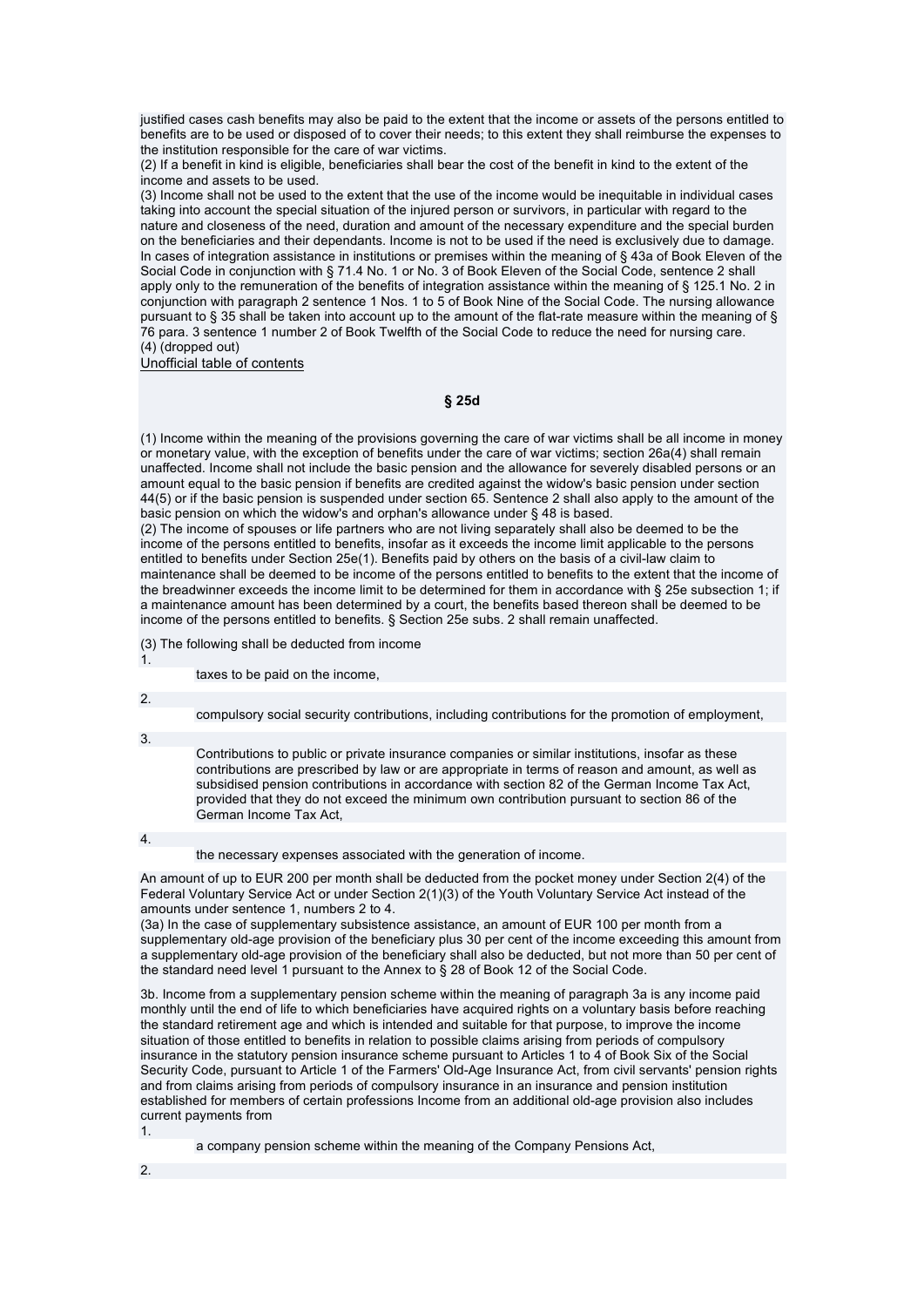a retirement provision contract certified in accordance with § 5 of the Retirement Provision Contract Certification Act, and

3.

a basic pension contract certified in accordance with § 5a of the Pension Contract Certification Act.

If up to twelve monthly benefits from a supplementary old-age pension scheme are combined, in particular pursuant to an agreement under Section 10(1)(2) sentence 3 first half-sentence of the Income Tax Act, the income shall be divided equally over the period for which the payment was made.

(4) Benefits which are provided for an expressly stated purpose on the basis of public law provisions shall only be taken into account as income to the extent that the care of war victims serves the same purpose in the individual case. Compensation paid under section 253 or under section 844(3) of the Civil Code for damage other than pecuniary loss shall not be taken into account as income.

(5) Benefits from the Freie Wohlfahrtspflege are not considered as income, unless they influence the situation of those entitled to benefits in such a favourable way that, in addition, benefits from the welfare of war victims would be unjustified. Benefits provided by another person without having a legal or moral obligation to do so shall not be taken into account as income if taking them into account would cause particular hardship to the persons entitled to benefits.

(6) (dropped out)

Unofficial table of contents

#### **§ 25e**

(1) The income of beneficiaries shall only be used to meet needs if it exceeds an income limit per month resulting from 1.

a basic amount of 2.65 percent of the assessment amount in § 33, Subsection 1, Sentence 2, Letter a (assessment amount), but at least the basic amount in accordance with § 85, Subsection 1, No. 1 of Book Twelfth Book of the Social Security Code,

2.

the cost of accommodation,

3.

a family supplement amounting to 40 % of the basic amount referred to in point 1 for the spouse or partner who is the primary breadwinner of a beneficiary and for any other person who is the primary breadwinner of a beneficiary, alone or with the spouse or partner,

but not exceeding one twelfth of the assessment amount plus 75 per cent of the relevant family allowance. (2) In the case of underage unmarried disabled persons, the income of their parents shall also be used to cover their needs. Paragraph 1 of this article shall apply mutatis mutandis to the use of the income, provided that a family allowance shall be applied to one parent if the parents live together, and to injured persons and to any person who was previously mainly supported by the parents or the injured person or to whom they become liable to pay maintenance after the decision on the payment of welfare benefits for war victims. If the parents do not live together, the income limit shall be determined by the parent with whom the victim lives; if the parents do not live together and the victim does not live with either parent, the income limit shall be determined in accordance with subsection (1); section 25d subsection (2) second sentence shall apply. (3) Paragraphs 1 and 2 shall not apply in the cases of sections 26a, 27(2) sentence 4 and 27a; section 26(5) sentence 2, section 26b(4), section 26c(5), section 27(2) last sentence and section 27d(5) shall remain unaffected.

(4) In the case of a stay in an inpatient or semi-inpatient facility, income to the amount of the saved expenses for domestic subsistence shall be used after two months after admission to the facility to the extent that it is below the relevant income limit and it would be unreasonable to refrain from using the income. In addition, beneficiaries who are likely to require nursing care in an inpatient facility for a longer period of time may be required to use income below the income limit as long as they do not maintain another person predominantly. (5) Insofar as, in individual cases, income is to be used to meet a specific need, the use of this income to meet other, simultaneously existing needs cannot be demanded. If different income limits are decisive, a decision shall first be made on the benefit for which the lower income limit is decisive. If the same income limits are applicable and different institutions for the care of war victims are responsible, the decision on the benefit for the need that occurred first has priority; if the cases of need occur simultaneously, the income above the income limit is to be taken into account equally for the cases of need. Unofficial table of contents

# **§ 25f**

(1) The entire realisable assets shall be used. This also applies to savings from benefits under this Act. Benefits paid under the welfare of war victims may not be made dependent on the use or realisation of assets to the extent that this would entail hardship for the beneficiaries who have to use the assets and their dependants. This is the case if the use of the assets would make it considerably more difficult to lead an appropriate life, to maintain an adequate provision for old age or to ensure adequate burial and grave care. Assets from supplementary pension payments under this Act shall not be taken into account for a period of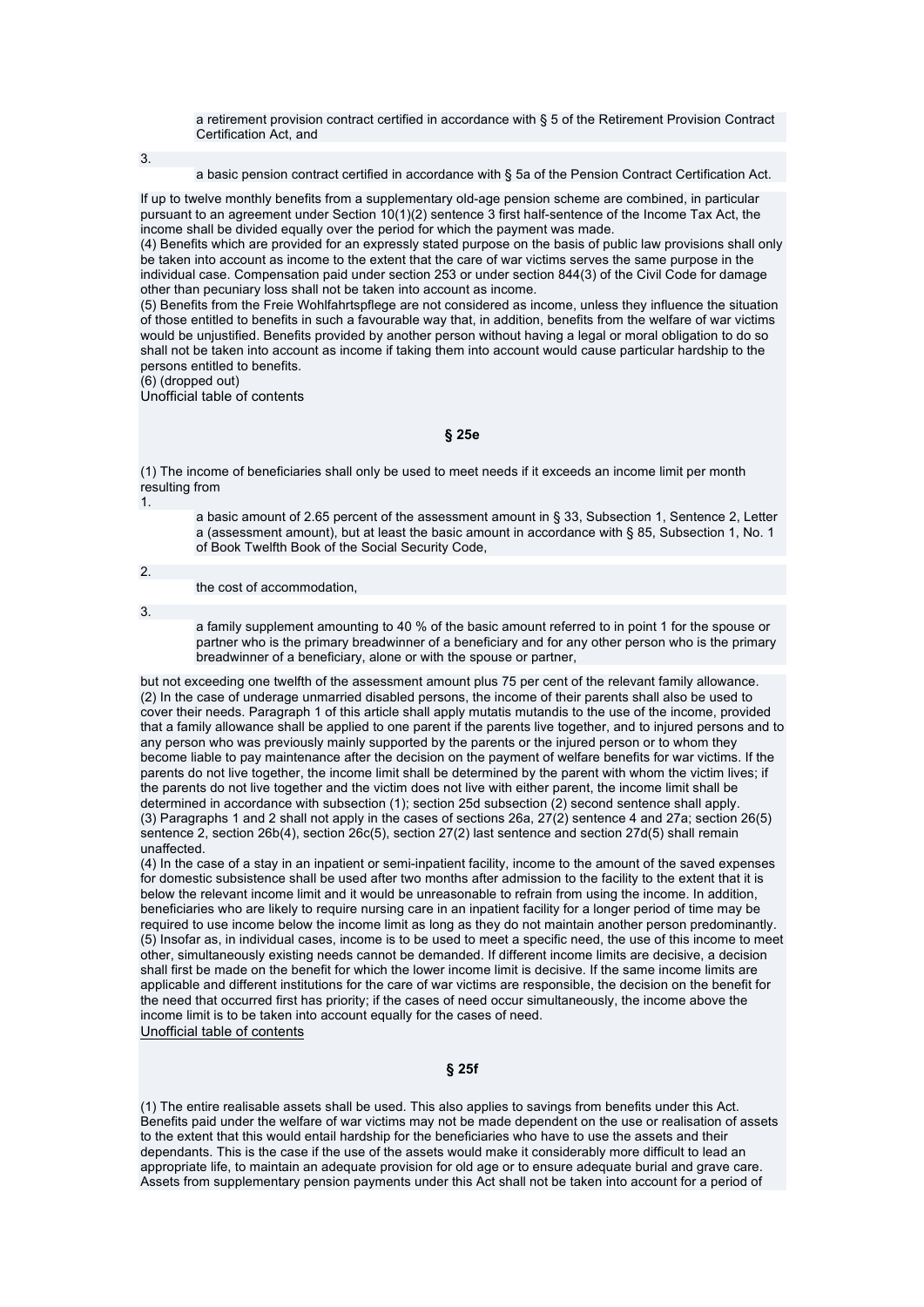one year. Otherwise, § 90 para. 2 nos. 1 to 7 and 9, § 91 of Book 12 of the Social Security Code and § 25c para. 3 shall apply accordingly.

(2) The following percentages of the assessment amount pursuant to § 33 paragraph 1 sentence 2 letter a shall be taken into account as smaller cash amounts or other monetary values: 1.

40 per cent in the case of the provision of care allowance pursuant to § 26c paragraph 1 for persons in need of long-term care in grades 4 or 5, of assistance for the blind pursuant to § 27d paragraph 1 number 4 and of all benefits to persons entitled to special care, with the exception of supplementary assistance with subsistence,

2.

20 percent for the provision of all other services,

plus an amount equal to 20 per cent of the assessment amount for the spouse or civil partner who is not living separately or for the partner in a cohabiting or cohabiting partnership, and 2 per cent for each additional person mainly maintained by the beneficiary, his spouse or civil partner or the partner in a cohabiting or cohabiting partnership.

(3) Owner-occupied residential property within the meaning of Section 17(2) of the Housing Promotion Act (Wohnraumförderungsgesetz), which is inhabited in whole or in part by Beneficiaries alone or together with relatives for whom it is intended to serve as a dwelling after the death of the Beneficiaries, shall not be disposed of.

(4) In the case of underage unmarried disabled persons who are minors, the assets of the parents or of one of the parents with whom the disabled person lives shall also be used or disposed of to cover their needs. Insofar as the property of the parents or of one parent is to be used or disposed of, the following percentages of the assessed amount pursuant to § 33 subsection (1), second sentence, letter a, shall be taken into account as smaller cash amounts or other monetary values by way of derogation from subsection (2) 1.

2 percent for injured parties,

2.

a further 20 per cent for injured persons in the case of the provision of care allowance pursuant to § 26c paragraph 1 for persons in need of long-term care in grades 4 or 5, of assistance for the blind pursuant to § 27d paragraph 1 number 4 and of all benefits to persons entitled to special care, with the exception of supplementary assistance with subsistence,

3.

20 per cent for each parent with whom the injured person lives and for their spouse or partner who is not separated or for their partner in a marital or similar partnership, and

4.

2 per cent for each additional person who is predominantly maintained by the parents or one of the parents or by their spouse or partner who is not separated or by their partner in a marital or cohabiting partnership.

Notwithstanding sentence 1, the assets of the parents shall not be used or disposed of as long as injured persons are pregnant or care for at least one biological child until the age of six years. If injured persons live with neither parent or if a case of sentence 3 exists, subsection 2 shall apply to the use and realisation of assets.

(5) (dropped out) Unofficial table of contents

**§ 26** 

(1) Injured persons shall receive benefits for participation in working life in accordance with Sections 49 to 55 of Book Nine of the Social Code, as well as benefits in the entry procedure and in the vocational training sector of workshops for disabled persons in accordance with Section 57 of Book Nine of the Social Code and corresponding benefits from other service providers in accordance with Section 60 of Book Nine of the Social Code and as a budget for training in accordance with Section 61a of Book Nine of the Social Code. (2) In the case of accommodation of injured persons in a vocational rehabilitation facility, the costs incurred there shall be borne by the institution responsible for the care of war victims as benefits in kind. (3) Benefits for participation in working life also include assistance in establishing and maintaining a selfemployed existence; cash benefits for this purpose should normally be provided as loans.

(4) The benefits referred to in paragraph 1 shall be supplemented by

Transitional allowance and subsistence allowance in accordance with § 26a,

2.

1.

Payment of contributions to the statutory pension insurance scheme for periods of receipt of transitional allowance in accordance with Section 70 of Book 9 of the German Social Security Code, reimbursement of expenditure on old-age insurance for injured parties not subject to compulsory pension insurance for voluntary contributions to the statutory pension insurance scheme, for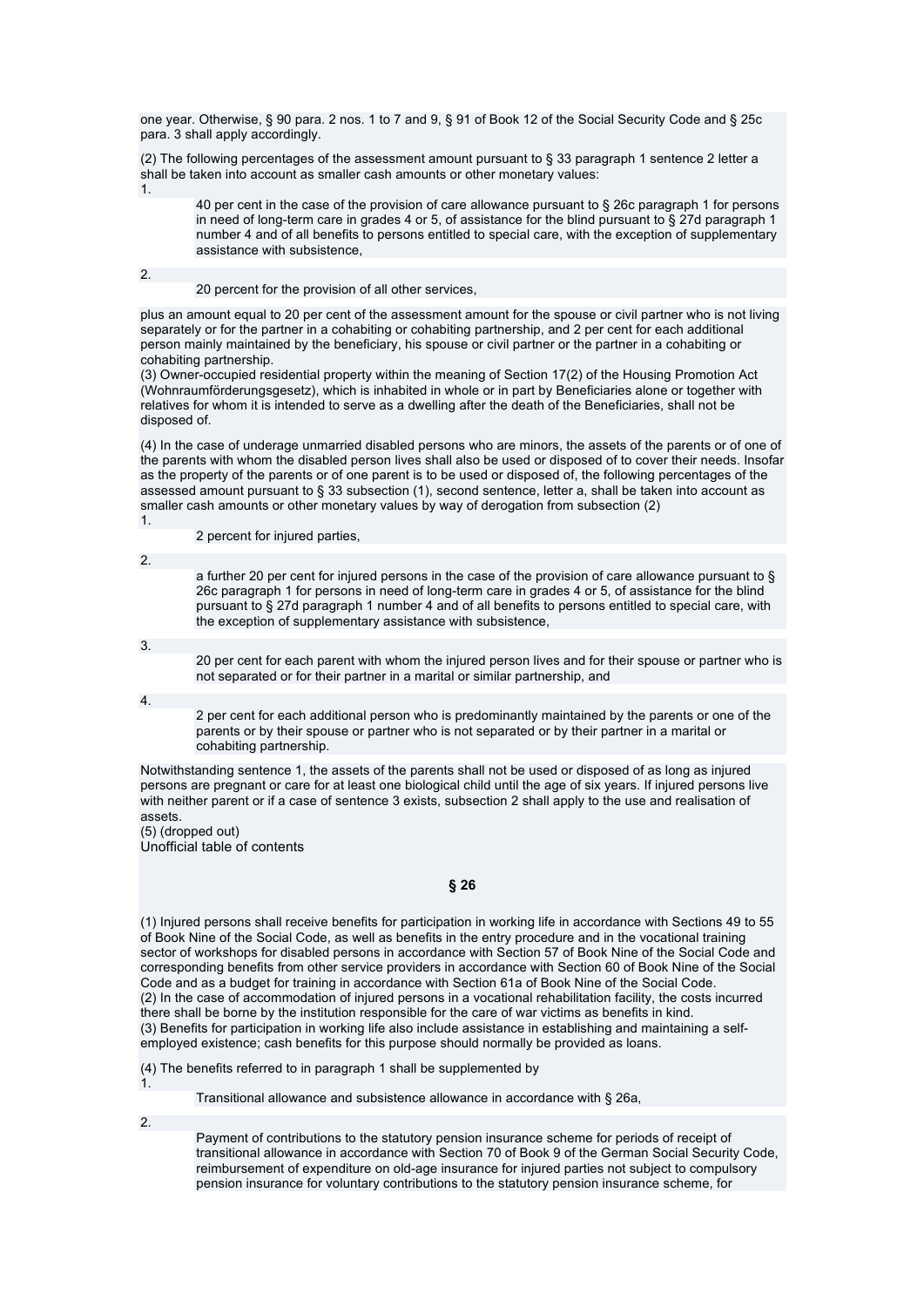contributions to public-law professional insurance and pension institutions and to public or private insurance undertakings on the basis of life insurance contracts up to the amount of the contributions that would be payable to the statutory pension insurance scheme for periods of receipt of transitional allowance,

3.

Domestic help under Section 74 of Book Nine of the Social Security Code,

4.

5.

other benefits which, taking into account the nature and severity of the injury, are necessary to

achieve or maintain the objective of rehabilitation,

travel expenses under Section 73 of Book Nine of the Social Security Code.

(5) Insofar as under subsection (1) or subsection (4) No. 4 benefits for reaching the place of work or the place of performance for participation in working life, in particular assistance in procuring and maintaining a motor vehicle, the use of income may be determined in deviation from § 25e subsections (1) and (2) and § 27d subsection (5) and the use and realisation of assets may be dispensed with in whole or in part in order to harmonise these benefits within the framework of a statutory instrument under § 27f. Apart from this, income and assets are not to be taken into account in the case of benefits for participation in working life and the benefits supplementing them, with the exception of other assistance under subsection 4 no. 4; section 26a remains unaffected.

(6) Widows, widowers or surviving life partners who wish to be gainfully employed in order to maintain a decent standard of living shall, in justified cases, provide benefits in analogous application of subsections 1 to 5 with the exception of subsection 4 No. 4.

Unofficial table of contents

#### **§ 26a**

(1) The entitlement to transitional allowance and the amount and calculation thereof shall be determined in accordance with Chapter 11 of Part 1 of Book 9 of the Social Code; in all other respects, Sections 16a, 16b and 16f shall apply mutatis mutandis to the calculation of the transitional allowance.

(2) If the injured person has earned income within the meaning of Section 16b(1) and immediately before the start of the benefit for participation in working life did not receive a care sickness benefit, sickness benefit, injury benefit or transitional allowance, Section 16b(2) to (4) and (6) shall apply mutatis mutandis for the calculation of the transitional allowance. In the case of injured persons receiving care due to damage caused by military service or civilian service, the income (cash and non-cash benefits) received as a soldier before the end of military service, for soldiers who have received military service pay and for persons performing civilian service, ten-eighths of the income (cash and non-cash benefits) received as a soldier or a person performing civilian service before the end of military service or civilian service shall be taken as the basis for calculating the standard pay if

a)

the injured person has not earned any income from work before commencing military or civilian service, or

b)

the remuneration to be taken into account under Section 66(1), first sentence, or Section 67(1) of Book Nine of the Social Code or under subsection (2), first sentence, is lower.

(3) Injured persons who were not professionally active to participate in working life prior to the commencement of the benefit shall receive a maintenance allowance instead of the transitional allowance; this shall not apply to injured persons within the meaning of subs. 2 second sentence. For the assessment of the maintenance allowance, the provisions on subsistence benefits shall be applied mutatis mutandis in the case of the granting of child-raising allowance; section 25d subs. 2 shall not apply to adult injured persons. In the case of accommodation of injured persons in a rehabilitation facility, the calculation of the subsistence allowance shall be based only on an appropriate amount to compensate for additional further needs and expenses arising from further unavoidable obligations.

(4) If, in addition to benefits under section 26, other assistance for the care of war victims is eligible, the transitional allowance and maintenance support shall be deemed to be income. Unofficial table of contents

#### **§ 26b**

(1) Sickness assistance shall be granted to injured persons and survivors in addition to the benefits for treatment and sickness pursuant to this Act. Sections 10 to 24a shall remain unaffected.

(2) Sickness assistance includes medical and dental care, the supply of medicines, dressings and dentures, hospital treatment and other benefits necessary for recovery, improvement or alleviation of the consequences of the disease. As a rule, benefits should correspond to those provided under the provisions on statutory health insurance.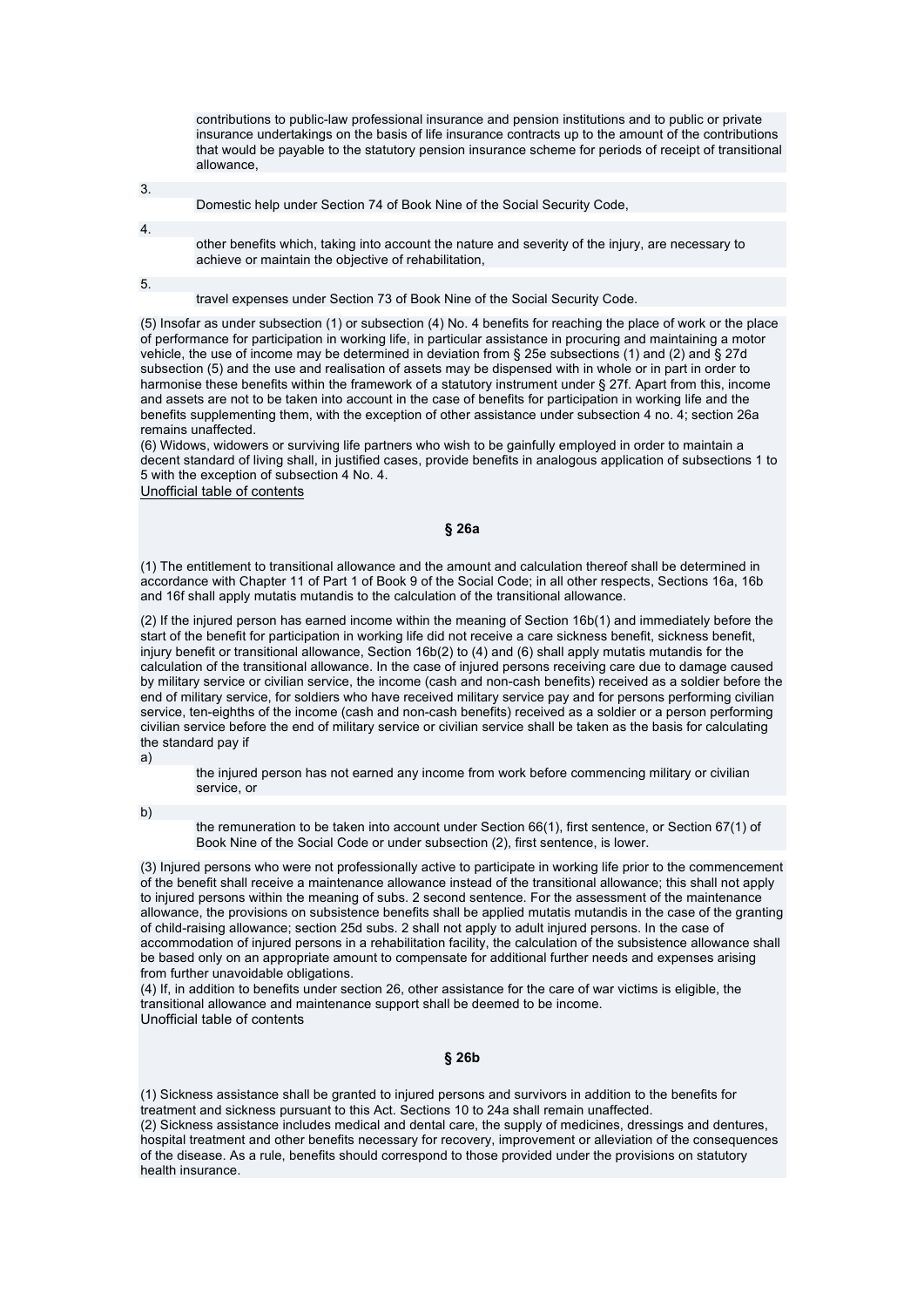(3) Doctors and dentists are entitled to the remuneration paid for their services by the local sickness insurance fund in whose area the doctor or dentist is established on behalf of its members. The patient shall be free to choose from among the doctors and dentists who agree to provide medical or dental treatment within the scope of health care assistance at the remuneration specified in sentence 1.

(4) After the illness has required either permanent sick-leave or, due to its particular severity, permanent medical care during a continuous period of three months, section 27d subsection (5) first sentence No. 1 shall apply mutatis mutandis when determining the income limit.

Unofficial table of contents

### **§ 26c**

(1) Damaged persons and surviving dependants shall receive assistance with care in corresponding application of Section 13 of Book 12 of the Social Code and Chapter 7 of Book 12 of the Social Code, unless otherwise provided for in the following paragraphs.

(2) Assistance with care shall be preceded by the benefits pursuant to § 35.

(3) If persons in need of long-term care ensure their care by special carers employed by them in accordance with Section 63b(6) of Book 12 of the Social Code, Section 11(3) of Book 5 of the Social Code and Section 34(2), second sentence, of Book 11 of the Social Code shall apply mutatis mutandis.

(4) Section 64a (2) of Book Twelfth Book of the Social Security Code shall not apply.

(5) In determining the income limit, the basic amount pursuant to § 25e para. 1 number 1 shall be replaced by a basic amount

1.

in the amount of 4.25 percent of the rated amount for

a)

assistance with care in an inpatient or semi-inpatient facility, if this assistance is likely to be required for a long period of time, and

b)

the home care of persons in need of long-term care at care levels 2 and 3,

2.

in the amount of 8.5 per cent of the assessment amount for the care allowance for persons in need of long-term care at care levels 4 or 5.

The family supplement shall amount to 40 per cent of the basic amount pursuant to section  $25e(1)(1)$ . in the cases referred to in the first sentence, point (2), the family supplement for the spouse or partner who is not living separately shall amount to half of the basic amount pursuant to the first sentence, point (1), if both spouses or partners are blind or meet the requirements of section 72(5) of Book 12 of the Social Code or are so severely disabled that, as disabled persons, they received the care allowance in stages III to VI pursuant to section 35(1), fourth sentence.

(6) If assistance to care for an adult child of the aggrieved person is provided, the aggrieved person shall use income and property up to the amount specified in Section 27h(2), third sentence, if the income exceeds the income limit under Section 25e(1) or Section 26c(5) or the property exceeds the property limit under Section 25f.

Unofficial table of contents

### **§ 26d**

(1) Injured persons and survivors with their own household shall receive benefits for the continuation of the household if neither they themselves nor members of the household with whom they live are able to maintain the household and the continuation of the household is necessary. The institution responsible for the care of war victims shall endeavour to ensure that the continuation of the household is taken over by persons close to the injured and surviving dependants or by means of neighbourhood assistance. As a rule, the benefits should only be provided on a temporary basis. Sentence 3 shall not apply if the benefits can prevent or postpone placement in an inpatient facility.

(2) The benefits include personal care of household members and other activities necessary for the continuation of the household.

3. Injured persons and survivors within the meaning of paragraph 1 shall be reimbursed the reasonable expenses incurred by a person managing a household. Adequate assistance may also be provided and contributions by the person running the household to an adequate pension scheme may be accepted if this is not otherwise ensured. If, in addition to or instead of continuing the household, it is necessary to call in a special person to manage the household, or if advice or temporary relief is required for the person running the household, the reasonable expenses shall be paid.

(4) Benefits may also be provided by assuming the reasonable costs of temporary accommodation of other members of the household if such accommodation is necessary in special cases in addition to or instead of the continuation of the household.

Unofficial table of contents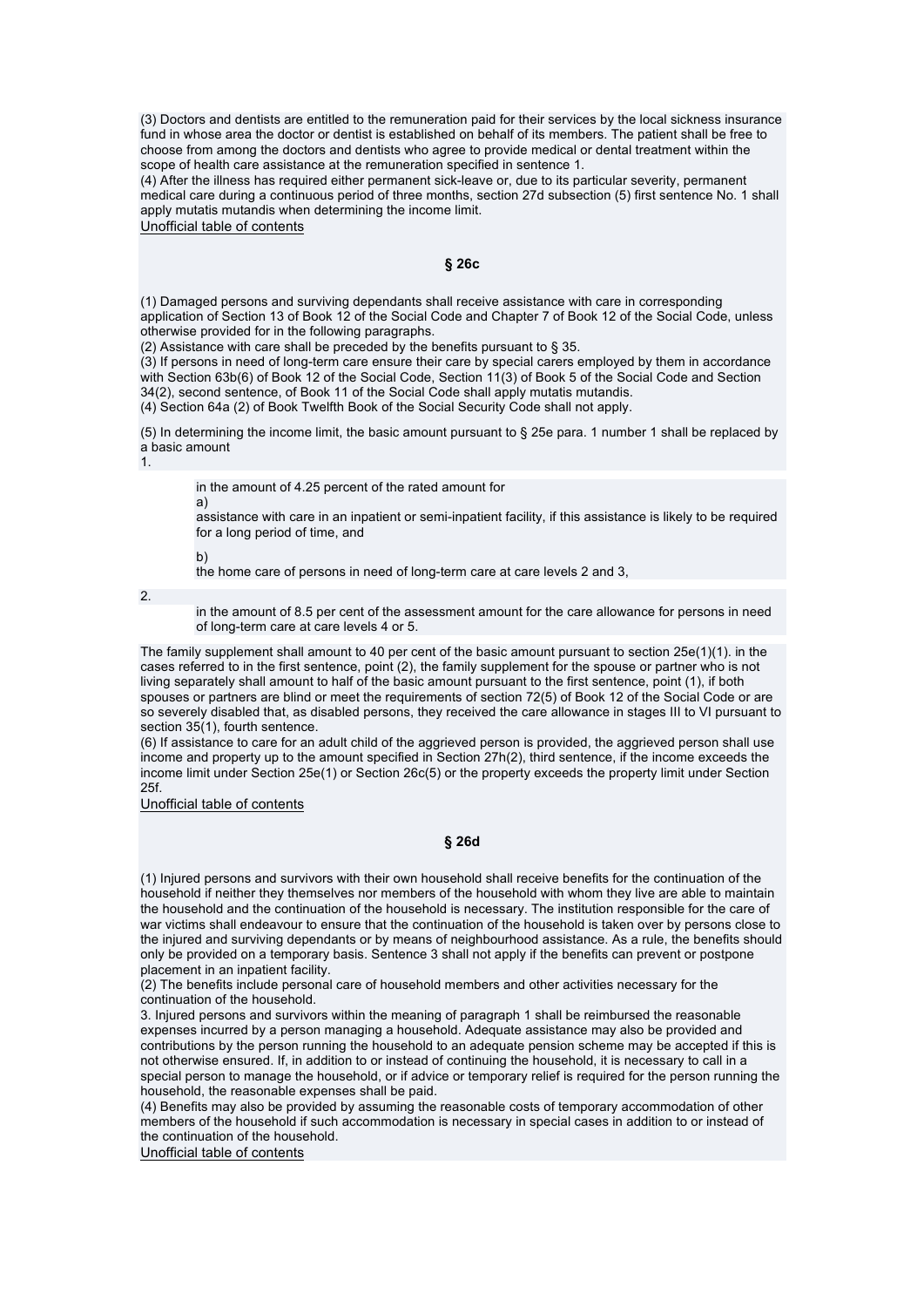(1) Assistance for the elderly shall be provided to injured persons and survivors in addition to the benefits under the other provisions of this Act. It shall contribute to preventing, overcoming or alleviating difficulties arising from old age and to enabling the disabled and survivors in old age to participate in community life in a self-determined manner and to strengthen their ability to help themselves.

| (2) The main benefits to be considered as old-age benefits are |
|----------------------------------------------------------------|
|----------------------------------------------------------------|

| $\mathbf{1}$ .   |                                                                                                                                                                                                                                                     |
|------------------|-----------------------------------------------------------------------------------------------------------------------------------------------------------------------------------------------------------------------------------------------------|
|                  | Services in the procurement and maintenance of housing that meets the needs of the elderly person,                                                                                                                                                  |
| 2.               |                                                                                                                                                                                                                                                     |
|                  | Advice and support in the preliminary and surrounding area of care, in particular in all questions<br>concerning the supply of forms of housing in the event of support, care or nursing needs as well as<br>services that provide care or nursing, |
|                  |                                                                                                                                                                                                                                                     |
| 3.               |                                                                                                                                                                                                                                                     |
|                  | Benefits in all matters relating to the use of age-appropriate services,                                                                                                                                                                            |
|                  |                                                                                                                                                                                                                                                     |
| $\overline{4}$ . |                                                                                                                                                                                                                                                     |
|                  | Services for attending events or facilities that serve the social, entertainment, educational or cultural<br>needs of the elderly.                                                                                                                  |
|                  |                                                                                                                                                                                                                                                     |
| 5.               |                                                                                                                                                                                                                                                     |
|                  | Services that enable elderly people to connect with people close to them.                                                                                                                                                                           |
|                  |                                                                                                                                                                                                                                                     |
| 6.               |                                                                                                                                                                                                                                                     |

Services for other activities and for social commitment.

(3) Benefits under subsection 1 shall also be provided if they serve to prepare for old age.

(4) Assistance for the elderly shall be provided regardless of existing income or assets, insofar as advice and support is required in individual cases.

(5) The benefits of care for the elderly shall be interlinked with the other benefits of this Act, the benefits of local care for the elderly and the municipal infrastructure for the prevention and reduction of the need for care and for the use of the benefits of integration assistance. The results of the overall planning in accordance with § 121 of Book Nine of the Social Code as well as the principles of coordination, cooperation and convergence of benefits in accordance with the provisions of Book Nine of the Social Code shall be taken into account. Unofficial table of contents

### **§ 27**

(1) Receive education allowance

orphans who receive a pension or orphan's allowance under this Act, and

b)

a)

Damaged persons drawing a basic pension under § 31 for their children and for children within the meaning of § 25(4), second sentence, no. 3.

§ Section 25 para. 3 sentence 2 shall apply accordingly.

The educational assistance is intended to ensure education in physical, mental and moral proficiency as well as appropriate general and vocational training in accordance with the facilities and abilities.

(2) Childcare allowance shall be paid if the reasonable needs for education, training and subsistence are not covered by the income and property to be used by the orphans and their parents or by the income and property to be used by the injured person and their children within the meaning of paragraph 1, first sentence, letter b. In determining the need for subsistence, costs of accommodation in the family shall not be taken into account. § 25e Subsection 1 shall be applied with the proviso that a family supplement need not be applied to the child or orphan for whom child-raising allowance is applied for or is paid; this shall also apply in the cases of the first half of sentence 5 and in the determination of the income limit for the spouse or partner of the victim and the spouse or partner of the orphan in accordance with § 25d Subsection 1. The income of the orphan and the child of the injured party is to be used without restriction with the exception of the earned income earned during the training, insofar as it is not training remuneration and does not exceed seven per cent of the assessment amount in the calendar year. The income of the child shall also be deemed to be the income of his spouse or life partner to the extent that it exceeds the income limit to be determined for him in accordance with § 25e, Sub-Clause 1; if a maintenance amount has been determined by a court, the benefits based thereon shall be deemed to be income of the child. Damaged persons who receive a care allowance shall be paid an educational allowance at least equal to the costs of upbringing and education.

(3) If the income of the parent of the orphan, the income of the injured party, the income of the spouse or partner of the orphan or the income of the spouse or partner of the injured party's child exceeds the income limit applicable to them, the amount in excess shall be reduced to a)

the orphan and other dependants of the parent,

#### **§ 26e**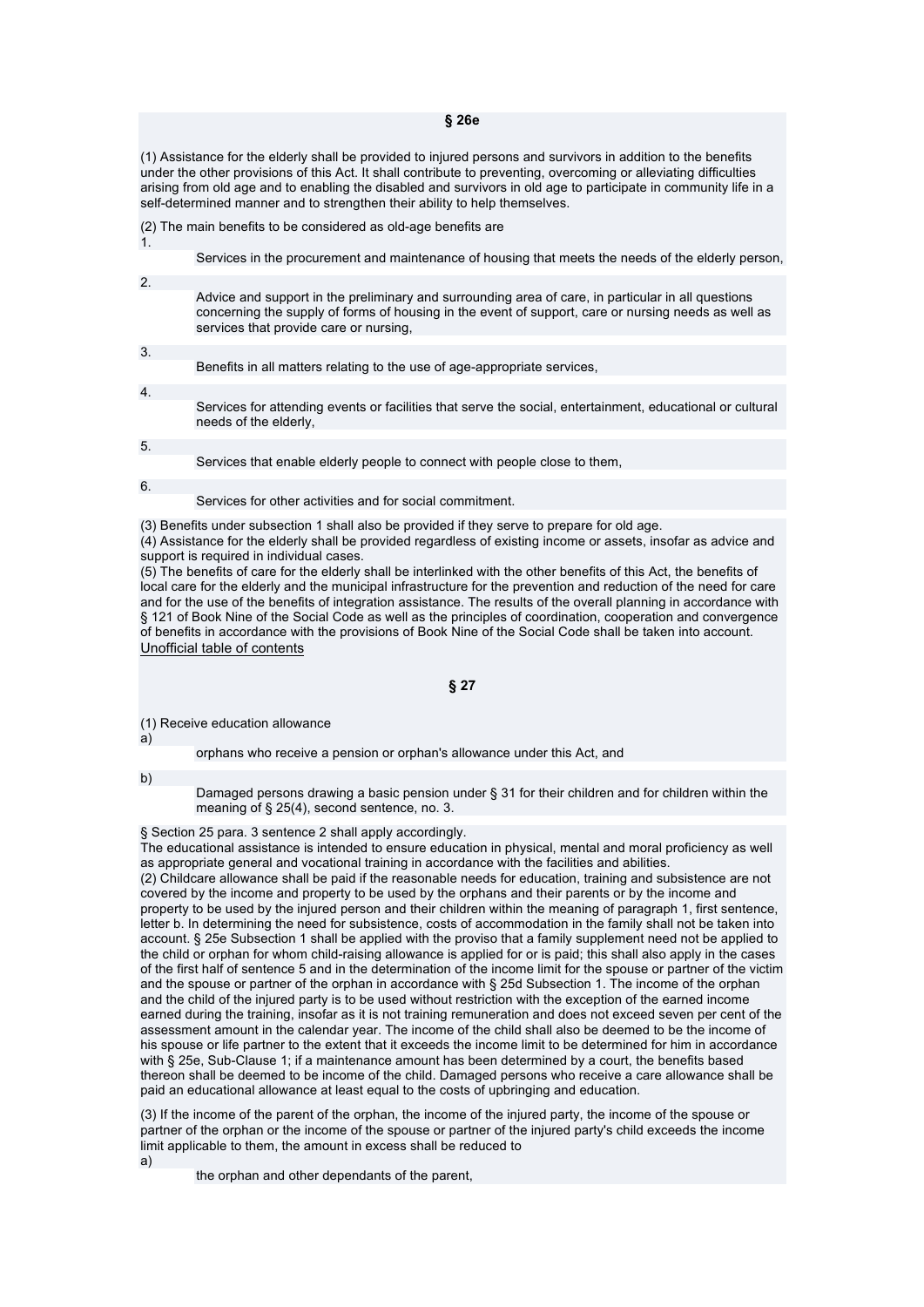b)

the child of the injured party and other dependants of the injured party,

the orphan and other dependants of the spouse of the orphan,

d)

c)

the child of the injured party and other dependants of the spouse of the child of the injured party

evenly distributed. The share attributable to the orphan or child of the injured party shall be entered as income.

(4) Parental allowance shall be paid to the injured person at the latest until the child reaches the age of 27. However, in the event of an interruption or delay in education or vocational training due to the child's fulfilment of his or her statutory military or civilian service obligations, the education allowance shall continue to be paid beyond the age of 27 for a period corresponding to the period of such service. Sentence 2 applies accordingly 1.

for members of the Bundeswehr and the police force who have voluntarily committed themselves for a period not exceeding three years, and

2.

#### for the activity in the sense of § 1 paragraph 1 of the Development Aid Act

for a period corresponding to the duration of basic military service.

(5) Educational assistance may be paid if, instead of the damaged person's pension, orphan's pension or orphan's allowance, a compensation payment is made in accordance with § 89.

(6) If, for reasons beyond the control of the injured person, his or her children or orphans, the usual education cannot be completed by the age of 27, education allowance may continue to be paid beyond that age. Unofficial table of contents

### **§ 27a**

Supplementary subsistence assistance shall be provided to injured persons and their surviving dependants, provided that the subsistence cannot be met from the other benefits under this Act and the income and assets to be used. The provisions of Chapter Three of Book Twelfth of the Social Code shall apply mutatis mutandis to supplementary subsistence assistance, taking into account the special situation of the injured person or survivors.

Unofficial table of contents

#### **§ 27b**

(1) Recuperation assistance shall be granted to injured persons for themselves and their spouse or life partner as well as surviving dependants as a form of recuperation stay, if the recuperation measure is necessary to maintain their health or ability to work, the intended form of recuperation stay is appropriate and, in the case of injured persons, the need for recuperation is determined by the recognised consequences of the injury; in the case of severely injured persons, the connection between the recognised consequences of the injury and the need for recuperation shall always be assumed.

(2) The duration of the recreational stay is to be calculated in such a way that the success of the recovery is as sustainable as possible; it should be three weeks, but as a rule may not exceed this period. As a rule, further recovery assistance should not be provided before two years have passed.

(3) Expenditures of the persons seeking recreation, which are saved during the recreational stay for the domestic subsistence, are taken into account to reduce the need. Additional minor expenses incurred by the recreation-seekers as a result of the recreation stay are to be considered as special needs and can be compensated by lump sums.

(4) During the implementation of the recreational measure, it shall be ensured that adequate care is provided for children and such household members who require care.

(5) If persons seeking rest and recuperation require constant accompaniment, the need for recuperation assistance shall also include the need to take the accompanying person with them.

Unofficial table of contents

### **§ 27c**

Housing assistance is available to the damaged and surviving dependants. Housing assistance consists of advice on housing and settlement matters and assistance in procuring and maintaining sufficient and healthy housing. Cash benefits will only be paid if the home of a severely disabled person requires special design or structural alterations in view of the type and severity of the damage or if severely disabled persons, widows, widowers or surviving partners apply for housing assistance within five years of first coming within the scope of this Act and a cash benefit is justified by the special nature of the individual case. Unofficial table of contents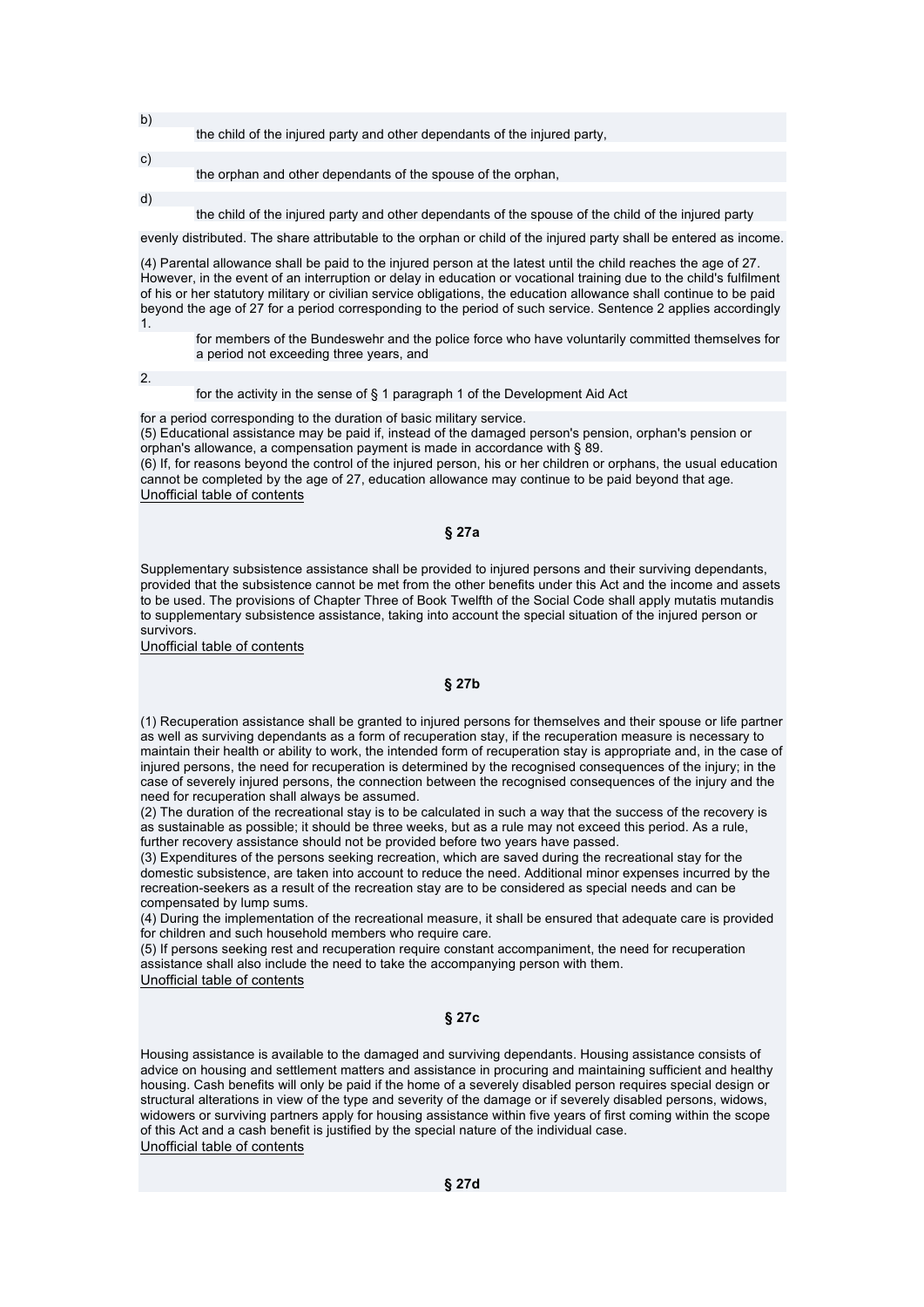(1) As assistance in special circumstances, injured persons and survivors shall receive

| $\mathbf{1}$ .   |                                                      |
|------------------|------------------------------------------------------|
|                  | Help to build up or secure the basis of life,        |
|                  |                                                      |
| 2.               |                                                      |
|                  | Aids to health,                                      |
|                  |                                                      |
| 3.               |                                                      |
|                  | Integration assistance for people with disabilities, |
|                  |                                                      |
| $\overline{4}$ . |                                                      |
|                  | Help for the blind.                                  |
|                  |                                                      |
| 5.               |                                                      |
|                  | Help to overcome particular social difficulties.     |

(2) Benefits may also be provided in other special circumstances if they justify the use of public funds, taking into account the purpose of caring for war victims.

(3) Chapter 1 to 7 of Part 2 of Book Nine of the Social Code shall apply mutatis mutandis to the integration assistance for persons with disabilities under subsection 1(3), unless otherwise provided by this Act. Sections 47, 49 to 52, Chapter Eight and Sections 72, 74 and 88(2) of Book Twelfth of the Social Code shall apply mutatis mutandis to the other assistance in special circumstances under subsection 1. The benefits under subsection 1 shall be paid taking into account the situation of the injured person or survivors. Articles 10 to 24a shall remain unaffected. Assistance for the blind shall only be considered unless a care allowance is paid under section 35 on account of damage-related blindness. If blind persons receive a care allowance under section 35 for other reasons, it shall be credited against the assistance to the blind to the extent specified in section 72(1), second sentence, of Book 12 of the Social Code. Benefits under section 43a of Book Eleven of the Social Security Code and similar benefits under other provisions shall take precedence over the benefits of the welfare of war victims.

(4) Paragraphs 1 to 3 shall also apply to survivors who are in need of assistance because of disability.

(5) For the use of income and assets in the provision of integration assistance benefits for persons with disabilities, the provisions of Part 2, Chapter 9 of Book 9 of the Social Code Book 9 shall apply instead of Section 25c (1) and (2) and Sections 25d to 25f. Notwithstanding § 136, Subsection 2 of Book Nine of the Social Code, a contribution to expenses shall be paid if the income pursuant to § 135 of Book Nine of the Social Code is predominantly

is obtained from employment subject to social insurance contributions or from self-employment and exceeds 100 per cent of the annual reference value pursuant to Section 18 (1) of Book IV of the Social Code,

2.

1.

is obtained from employment not subject to social insurance contributions and exceeds 90 per cent of the annual reference value pursuant to Section 18 (1) of Book 4 of the German Social Code, or

3.

is generated from pension income and exceeds 75 percent of the annual reference value pursuant to Section 18 (1) of Book 4 of the German Social Security Code.

Section 25c (3) shall apply accordingly to the use of assets.

(6) In determining the income limit, in the case of assistance for the blind under section 72 of Book 12 of the Social Code, the basic amount under section  $25e(1)(1)$  shall be replaced by a basic amount equal to 8.5 per cent of the assessment amount. The family supplement shall amount to 40 per cent of the basic amount pursuant to § 25e, Subsection 1, No. 1. For the spouse or civil partner who is not living separately, the family supplement shall amount to 2.13 per cent of the assessed amount if both spouses or civil partners are blind or meet the requirements of § 72, Subsection 5, of Book Twelfth Book of the Social Code or are so severely disabled that they, as disabled persons, received the care allowance pursuant to Levels III to VI pursuant to § 35, Subsection 1, Sentence 4.

(7) Section 150 of Book Nine of the Social Code shall apply mutatis mutandis to the use of income in the provision of integration assistance for persons with disabilities.

Unofficial table of contents

## **§ 27e**

For recipients of a nursing allowance under § 35 and for injured persons whose degree of damage alone due to tuberculosis or facial disfigurement is at least 50, as well as for brain-damaged persons, the main welfare offices shall provide the benefits of the war victim welfare system, taking into account effective special welfare. Unofficial table of contents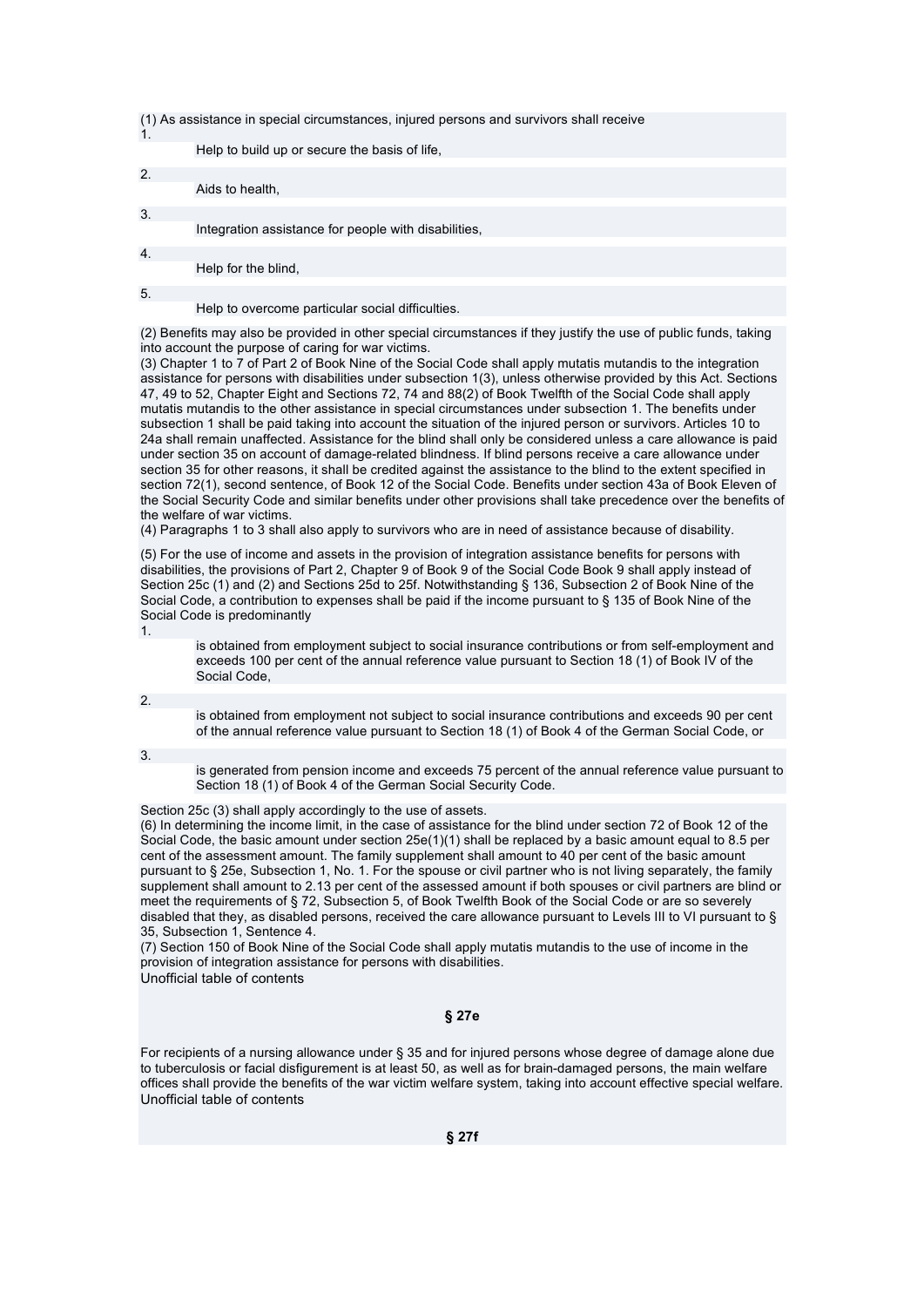The Federal Government shall be authorised, with the consent of the Bundesrat, to determine by statutory instrument the nature, extent and duration of the benefits of the war victim welfare scheme (sections 25 to 27e) and the procedure to be followed.

Unofficial table of contents

## **§ 27g**

(1) If injured persons or surviving dependants have a claim against another person who is not a benefit provider within the meaning of § 12 of Book I of the Social Code, the war victim welfare institution may, by written notification to the other person, have the claim transferred to him up to the amount of his expenses. The transfer of the claim may only be effected to the extent that the assistance would not have been provided if the other party had provided it in time or if the persons entitled to benefits under § 25c para. 1 sentence 2 or para. 2 have to reimburse or bear the expenses. The transfer is not excluded by the fact that the claims cannot be transferred, pledged or attached. § 115 of the Tenth Book of the Social Security Code takes precedence over the provision of Subsection 1, Sentence 1.

(2) Written notification shall result in the transfer of rights for the period for which benefits under the provisions for war victims' welfare are provided without interruption to the injured or surviving dependants; a period of more than two months shall be deemed to be an interruption.

 $(3)$  and  $(4)$  (omitted)

Unofficial table of contents

### **§ 27h**

(1) If injured persons or their survivors have a claim to maintenance for the period for which assistance is provided under civil law, such claim shall be transferred to the institution responsible for the care of war victims up to the amount of the expenses incurred together with the right to information under maintenance law. The transfer of the claim is excluded if the maintenance claim is met by ongoing payments. The same applies if maintenance debtors are related to injured persons or survivors in the second degree or to a more distant degree, as well as for maintenance claims against first-degree relatives of an injured person or survivor who is pregnant or cares for her biological child until the age of 6 years. § 115 of Book Ten of the Code of Social Law shall take precedence over the provision in subsection 1 sentence 1.

(1a) Maintenance claims of the beneficiaries against their children and parents shall not be taken into account unless their total annual income within the meaning of § 16 of Book IV of the Social Code exceeds EUR 100 000 (annual income limit). The transfer of claims of the persons entitled to benefits shall be excluded if maintenance claims pursuant to sentence 1 are not to be taken into account. It is presumed that the income of persons obliged to pay maintenance pursuant to sentence 1 does not exceed the annual income limit. In order to rebut the presumption in accordance with sentence 3, the institution responsible for the welfare of war victims may require the persons entitled to benefits to provide information that allows conclusions to be drawn about the income situation of the breadwinners in accordance with sentence 1. If there are sufficient indications in an individual case that the annual income limit has been exceeded, the children or parents of the persons entitled to benefits shall be obliged to provide information to the institution for the care of war victims about their income situation to the extent required for the implementation of this Act. The obligation to provide information shall include the obligation to submit documents of evidence or to consent to their submission at the request of the institution for the care of war victims. Sentences 1 to 6 shall not apply to benefits under section 27a to minor children.

(2) The entitlement shall only pass to the extent that injured persons and survivors have to use their income and assets in accordance with the provisions of § 25e subs. 1, § 25f subs. 1 to 4, § 26b subs. 4, § 26c subs. 5 and § 27d subs. 5. The transfer of a claim against a person liable to pay maintenance under civil law is excluded if this would mean undue hardship. The entitlement of maintenance creditors of full age who receive integration assistance or assistance with care towards their parents shall only be transferred in the amount of up to EUR 26 per month for benefits under sections 26c and 27d with the exception of the benefit under section 27d(1)(3), and in the amount of up to EUR 20 per month for benefits under section 27a. It is presumed that the claim is transferred in the amount of the above-mentioned amounts and that several breadwinners are equally liable; this presumption may be rebutted. The amounts mentioned in sentence 3 shall change at the same time and by the same percentage by which the child benefit changes.

(3) In respect of the past, the institution providing care for war victims may, except under the conditions laid down in civil law, claim the transferred maintenance only from the time when it has notified the debtor in writing that the assistance has been granted. If the assistance is likely to have to be granted for a longer period of time, the institution for the care of war victims may also sue for future benefits up to the amount of the previous monthly expenses.

4. The institution responsible for the care of war victims may, with the agreement of the persons entitled to benefits, reassign to them the right to maintenance transferred to it for the purpose of legal proceedings and have the right to claim the maintenance claimed assigned to it. Any costs incurred by the persons entitled to benefits shall be borne by them. The claims under paragraphs 1 to 3 shall be decided by civil law. Unofficial table of contents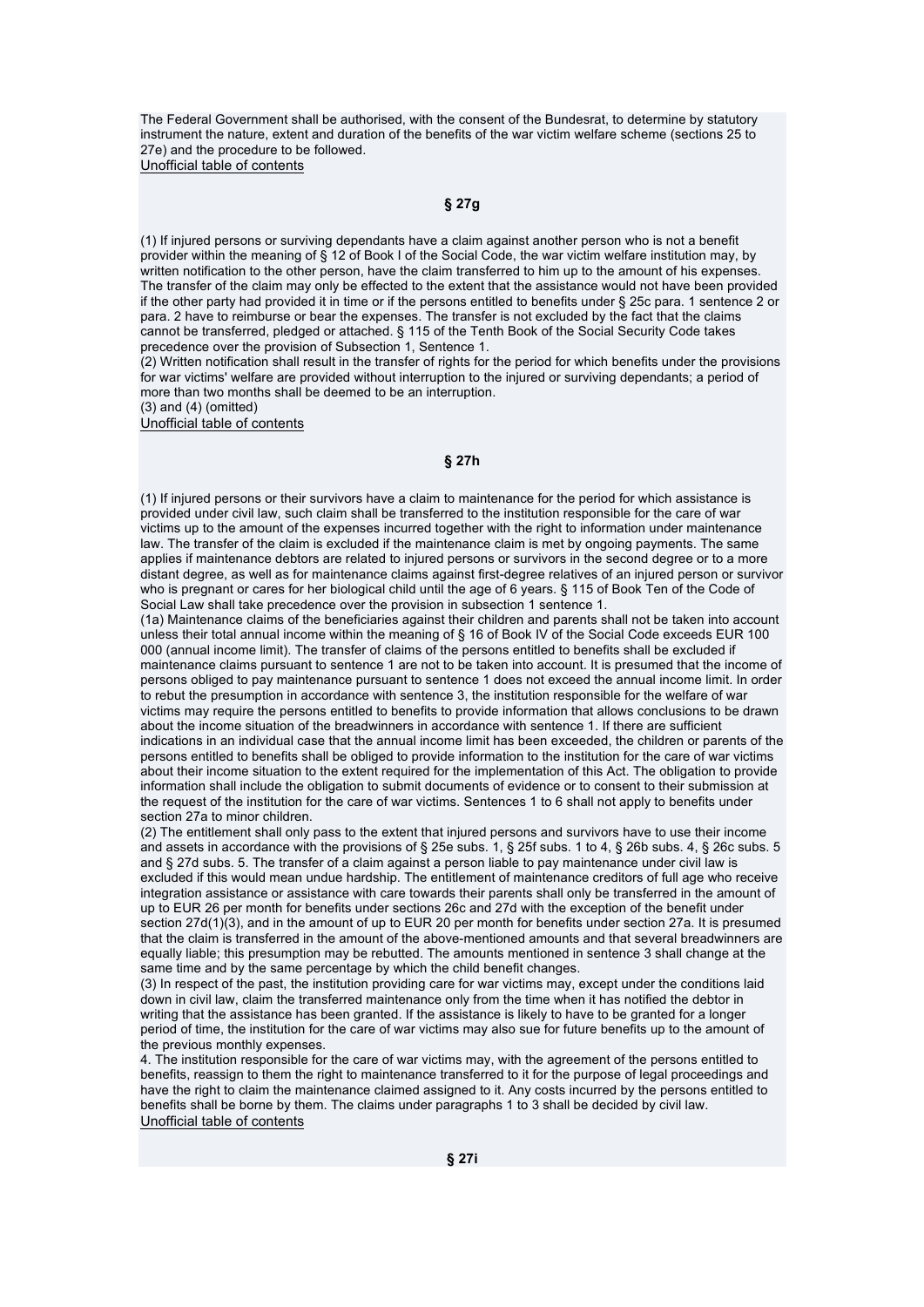The war victims' welfare institution entitled to reimbursement may apply for a social benefit and lodge an appeal. The expiry of the time limits which have expired through no fault of his or her own does not affect him or her; this does not apply to the procedural time limits if the war victims' welfare institution conducts the proceedings itself.

Unofficial table of contents

## **§ 27j**

Persons in need of long-term care who until 31 March 1995 received long-term care allowance under Article 26c(6) in the version applicable until 31 March 1995 shall continue to receive the long-term care allowance to the extent that it exceeds the entitlement to long-term care allowance under Article 37 of Book Eleven of the Social Code and the applicable provisions of the Federal Pensions Act do not, notwithstanding Article 26c, exclude the receipt of benefits; in this context, crediting of the cash benefit under Article 57 of Book Five of the Social Code in the version applicable until 31 March 1995 shall not be taken into account. The same shall apply in so far as persons in need of long-term care who received long-term care allowance under § 26c.6 in the version applicable up to 31 March 1995 and, in addition, received benefits for domestic care under this Act, receive lower benefits for domestic care under this Act because the part of the long-term care allowance attributable to domestic care under Book Eleven of the Social Code is credited against it. Unofficial table of contents

#### **§ 27k**

(1) Persons in need of long-term care whose need for long-term care has been determined in accordance with Section 26c in the version applicable on 31 December 2016 and for whom the requirements for benefits under Section 26c in the version applicable on 31 December 2016 are met by 31 December 2016 at the latest shall be transferred to the degrees of long-term care as from 1 January 2017 without the need for a new application and without a new assessment as follows

1.

Patients with care level I to care level 2,

3.

 $\overline{2}$ 

Patients with care level II to care level 3, Patients with care level III to care level 4.

(2) The transition to the degrees of care in accordance with § 140 of Book Eleven of the Social Code shall be binding on the war victim welfare institution. Unofficial table of contents

#### **§ 27l**

A person who on 31 December 2016 is entitled to benefits under section 26c in the version applicable on 31 December 2016 shall continue to be granted the benefits to which he/she is entitled on 31 December 2016 beyond 31 December 2016 until the conclusion of the procedure to be conducted ex officio to determine and establish the degree of care and the necessary need for care under section 26c(1) in conjunction with section 63a of Book 12 of the Social Code in the version applicable as from 1 January 2017. Insofar as persons simultaneously receive benefits under the Eleventh Book of the Social Security Code in the version applicable as of 1 January 2017, these benefits shall be credited; this shall not apply to the supplements pursuant to section 141(2) of the Eleventh Book of the Social Security Code and to the relief amount pursuant to section 45b of the Eleventh Book of the Social Security Code. If the proceedings show that, for the period from 1 January 2017, the benefits for the necessary nursing requirement to be granted under section 26c in the version applicable from 1 January 2017 are lower than the benefits granted under the first sentence, the higher benefits granted under the first sentence shall not be reimbursed by the beneficiary; section 45 of Book 10 of the Code of Social Law shall remain unaffected. If the proceedings show that, for the period from 1 January 2017, the benefits for the necessary nursing requirement to be granted under § 26c in the version applicable as from 1 January 2017 are higher than the benefits granted under the first sentence, the benefits shall be granted retroactively under § 26c in the version applicable as from 1 January 2017. Unofficial table of contents

**§ 28** 

(dropped out)

**Damage pension**

Unofficial table of contents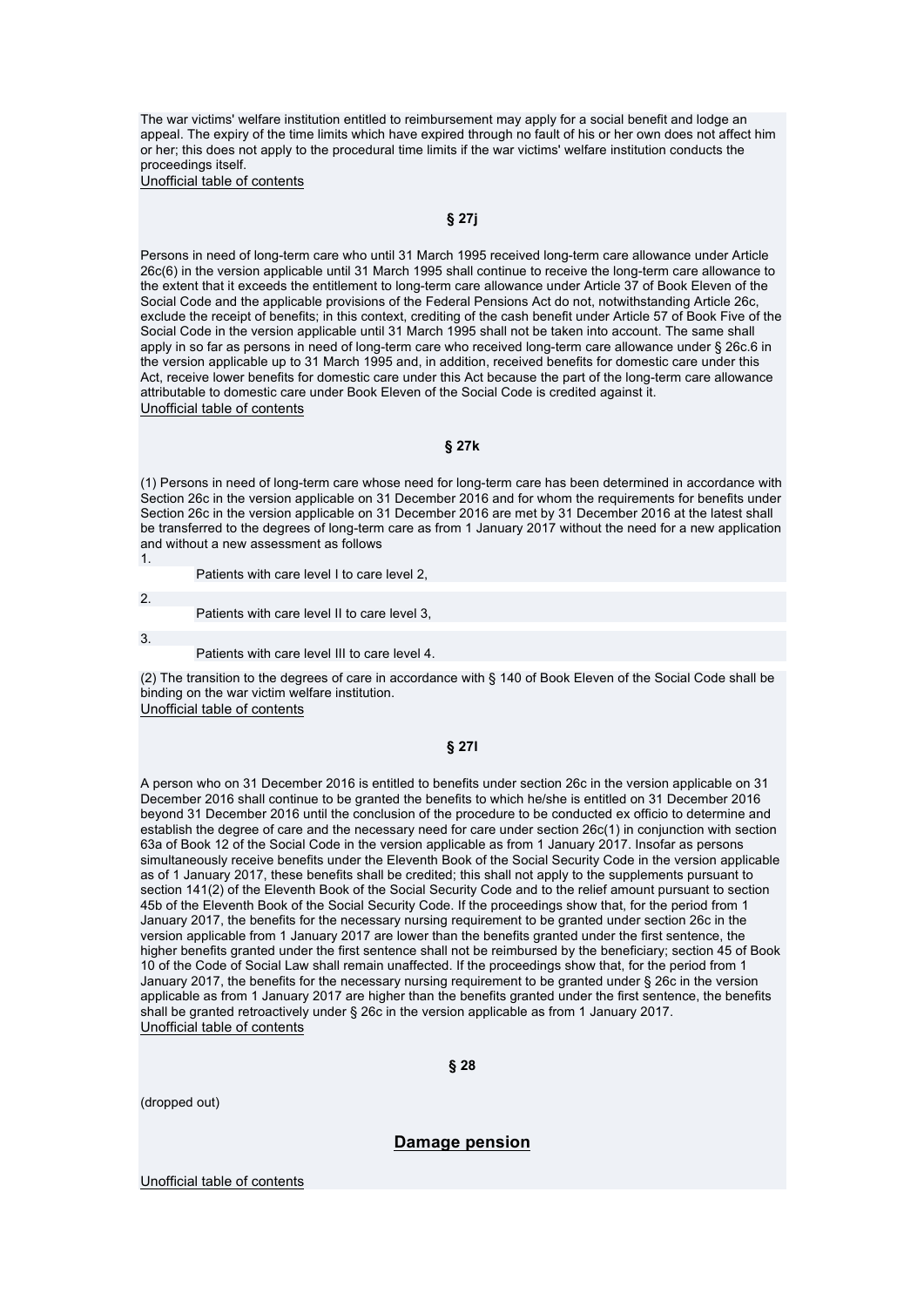If benefits for medical rehabilitation or for participation in working life are promising and reasonable, a claim to a higher assessment of the degree of the consequences of the injury in accordance with § 30, Subsection 2, to compensation for occupational injury and to a compensatory pension shall arise at the earliest in the month in which these measures are concluded.

Unofficial table of contents

#### **§ 30**

(1) The degree of damage consequences shall be assessed according to the general effects of the functional impairments caused by the physical, mental or psychological health disorders recognised as damage consequences in all areas of life. The degree of damage shall be measured in degrees of 10 to 100; a degree of damage up to five degrees less shall be included in the higher degree of 10. Temporary health problems shall not be taken into account; a period of up to six months shall be considered as temporary. In the case of injured children and adolescents, the degree of damage shall be assessed according to the degree of damage suffered by adults with the same health disorder, provided this does not result in a worse position of the children and adolescents. Minimum degrees can be set for significant external health damage.

(2) The degree of the consequences of the injury shall be assessed higher if the injured person is particularly affected by the type of consequences of the injury in the occupation exercised or begun before the injury, in the occupation demonstrably aimed at or in the occupation which was exercised or is still exercised after the injury occurred. This is particularly the case if

1.

due to the injury, neither the previously exercised, commenced or demonstrably intended occupation nor a socially equivalent occupation can be exercised,

2.

although the occupation exercised or begun before the injury continues to be exercised or the demonstrably intended occupation has been achieved, the nature of the consequences of the injury means that the injured person is incapacitated in this occupation to a much greater extent than in general working life, or

3.

the injury has demonstrably prevented further advancement in the profession.

(3) Persons entitled to a pension whose income from current or previous employment is reduced by the consequences of the injury shall, after application of paragraph 2, receive compensation for occupational injury amounting to 42.5 per cent of the loss of income rounded up to the nearest euro (paragraph 4) or, if this is more favourable, compensation for occupational injury in accordance with paragraph 6. (4 ) Loss of income is the difference between the current gross income from current or past employment plus the compensatory pension (current income) and the higher comparative income. By way of derogation from the first sentence of this paragraph, where the victim is entitled to an income-influenced death pension in accordance with the provisions of other social security benefit schemes, the calculation of the loss of income shall be based on the compensatory pension which would have resulted if this death pension had not been taken into account. If the pension from the statutory pension insurance scheme is reduced because the earned income was reduced due to injury in a period in the past which did not cover more than half of the working life, the pension reduction is, notwithstanding sentence 1, the loss of income. The extent of the reduction shall be determined by basing the calculation of pensions for injured persons on income points which would be obtained without taking into account the periods during which the income of the injured person is reduced as a result of the injury.

(5) The comparative income shall be calculated in accordance with sentences 2 to 5; to determine the average income, the basic salaries of grades of Federal grade A from the penultimate three calendar years preceding the adjustment shall be used. Amounts of average income up to EUR 0.49 shall be rounded down to full euros and from EUR 0.50 to full euros. The average value from the three years is to be adjusted by the percentage that results from the sum of the rates of change in gross wages and salaries per employee (Section 68 (2) in conjunction with Section 228b of Book 6 of the German Social Security Code) that are decisive for the pension adjustment for the current year and the previous year; the rates of change are determined in each case by reducing the factor for the change in gross wages and salaries per employee by one and converting it into a percentage by multiplying it by 100. The comparative income shall be revised on 1 July of each year; if the comparative income calculated in accordance with sentences 1 to 6 is less than the previous comparative income, it shall remain unchanged. It shall be determined by the Federal Ministry of Labour and Social Affairs and published in the Federal Gazette; the amounts shall be rounded up to full euros. Notwithstanding sentences 1 to 5, the comparative incomes of Tables 1 to 4 of the announcement of 14 May 1996 (Federal Gazette p. 6419) for the period from 1 July 1997 to 30 June 1998 shall be determined by adjusting the values published there by the percentage specified in § 56 para. 1 sentence 1; sentence 6, second half-sentence shall apply accordingly.

(6) Occupational injury compensation in accordance with the last part of the sentence of paragraph 3 is the net amount of the settlement income (paragraph 7) less the net income from current or previous employment (paragraph 8), the compensation pension (§§ 32, 33) and the spouse supplement (§ 33a). Subsection 4 sentence 2 applies accordingly.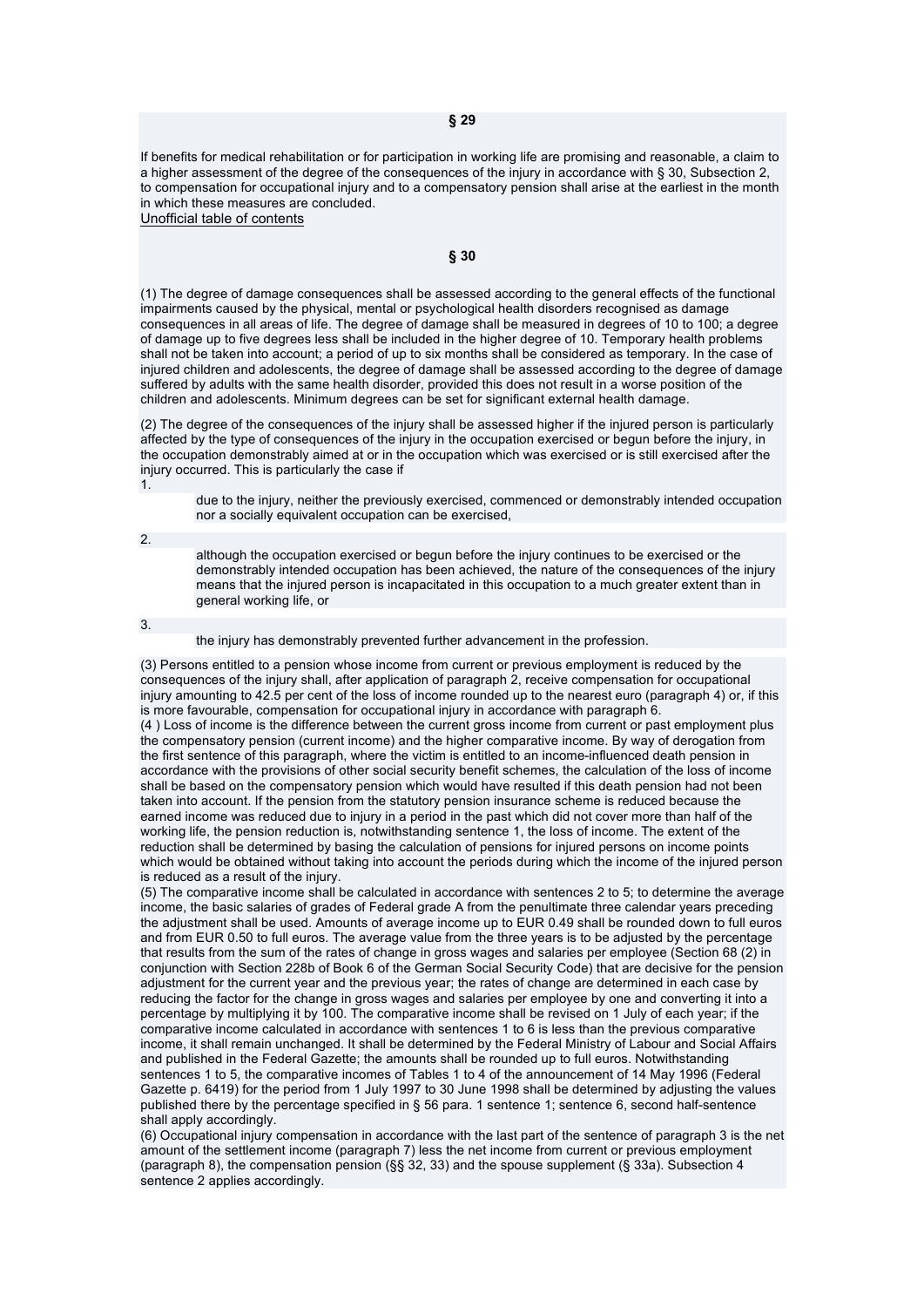(7) The net amount of the settlement income of injured persons born after 30 June 1927 shall be determined on a lump-sum basis for the period until the end of the month in which they would have retired from employment even without the injury, but no longer than until the end of the month in which the injured person reaches the standard age limit pursuant to Book Six of the Social Security Code, by calculating the settlement income 1.

18 per cent for married victims, 36 per cent for the part exceeding 716 euros and 40 per cent for the part exceeding 1,790 euros

2.

for unmarried injured persons, 18%, 40% for the part exceeding 460 euros and 49% for the part exceeding 1 380 euros

is reduced. Otherwise, 50 per cent of the settlement income is considered to be its net amount.

8. Net income from current or past employment shall be calculated as a lump sum from current gross income by

1.

the gross income from current gainful employment is reduced by the percentages specified in subsection 7, first sentence, nos. 1 and 2,

2.

pensions from the statutory pension insurance scheme as well as pensions for old age, pensions for reduced earning capacity and land transfer pensions under the Law on Old-Age Insurance for Farmers shall be reduced by the percentage applicable to the assessment of the contribution to social long-term care insurance (§ 55 of Book 11 of the Social Code) and by half of the percentage of the general contribution rate of the health insurance schemes (§ 241 of Book 5 of the Social Code); the pensions to be paid as of 1 January 1998 shall be reduced by the amount of the contribution rate for the social long-term care insurance scheme (§ 55 of Book 11 of the Social Code). The contribution rates determined on 1 January shall apply from 1 July of the current calendar year to 30 June of the following calendar year,

3.

other cash payments from service providers (§ 12 of Book One of the Social Security Code) are taken into account at the net amount, and

4.

the remaining gross income is reduced by the percentages referred to in point 2 and by an additional 19% of the amount exceeding EUR 562; the last half-sentence of point 2 shall apply mutatis mutandis.

In the cases of paragraph 11, the net income within the meaning of the first sentence shall be replaced by the net amount of the average income determined in accordance with paragraph 7.

(9) Occupational injury compensation in accordance with subsection (6) shall be paid in cases of a reduction in pension within the meaning of subsection (4), third sentence, only if the periods of working life during which the earned income was not reduced due to injury are covered by a statutory or equivalent old-age insurance scheme.

(10) The compensation for occupational injury shall be calculated exclusively in accordance with paragraph 6 if the application is submitted for the first time after 21 December 2007. In all other cases, the competent authority shall make the last determination of favourability pursuant to subsection 3 on the cut-off date pursuant to sentence 1 and thus determine the method of calculation to be applied in the future.

(11) If the gross income from current employment is likely to be permanently reduced as a result of subsequent non-harmful effects or events, in particular the occurrence of a non-harmful health disorder (subsequent damage), the basic salary of the grade of Federal grade A to which the injured person would have been assigned without the subsequent damage shall instead be deemed to be income; unemployment or age-related retirement shall not in principle be deemed to be subsequent damage. If a further loss of income due to the injury occurs after the subsequent loss, this average income must be reduced accordingly. If, on the other hand, the injured person withdraws from working life as a result of the injury, the compensation for occupational injury shall be calculated in accordance with paragraphs 3 to 8.

(12) Persons entitled to a pension who run a joint household with their spouse or life partner, a relative or a stepchild or foster child, or who would have to run a joint household without the injury, shall receive as compensation for occupational injury an amount equal to half the additional expenses incurred in running the joint household as a result of the consequences of the injury.

(13) If the basic pension has been increased because of a particular occupational injury, the entitlement to compensation for occupational injury shall be suspended in the amount of the additional amount obtained by the increase in the basic pension in accordance with § 31(1), first sentence. The same shall apply mutatis mutandis if the basic pension has been increased in accordance with § 31, para. 4, second sentence.

(14) The Federal Government is authorised to determine by statutory order with the consent of the Bundesrat: a)

the basis of comparison and the manner in which it is to be used to determine the loss of income,

b)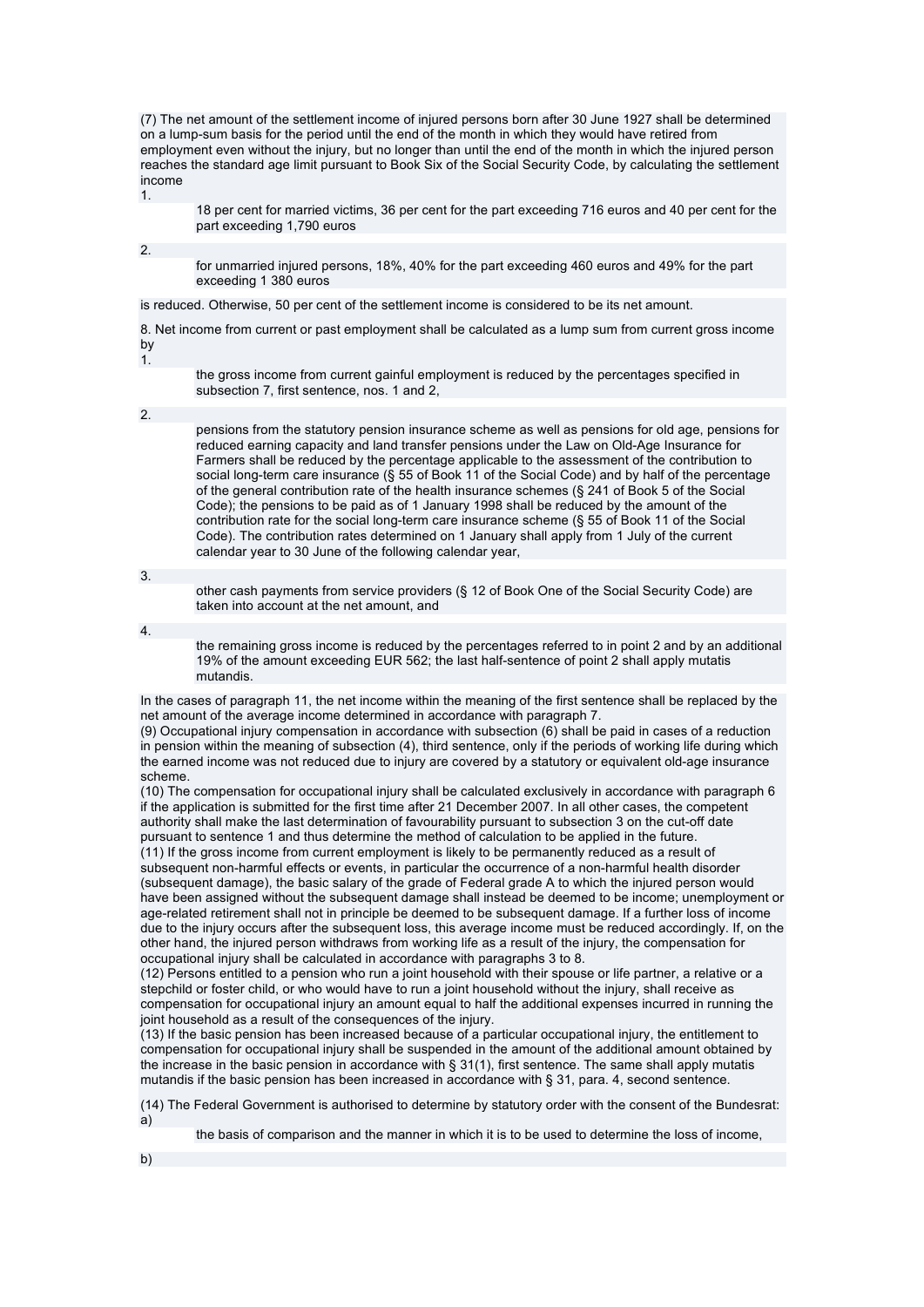how to determine the loss of income in the case of injury suffered before completion of school education or before the start of vocational training,

- how the compensation for professional injury is to be determined if, without the injury, the injured person would have pursued other professional activities in addition to his professional activity or would have managed a joint household within the meaning of paragraph 12,
- what is deemed to be current gross income or average income within the meaning of subsection (11) and section 64c subsection (2) second and third sentences and which income is not taken into account in determining the loss of income

e)

d)

c)

how, in special cases, the net income is to be determined in deviation from subsection 8, first sentence, nos. 3 and 4.

(15) If a decision has already been taken before 1 July 1989 on the entitlement to compensation for occupational injury for the period after retirement, the decision shall remain valid as to whether the first or third sentence of paragraph 4 shall apply.

(16) The Federal Ministry of Labour and Social Affairs shall be authorised, in agreement with the Federal Ministry of Defence and with the consent of the Bundesrat, to establish by statutory order the principles governing the medical assessment of the consequences of damage and the determination of the degree of damage within the meaning of subsection 1, as well as the principles governing the recognition of a health disorder in accordance with § 1 subsection 3 and the criteria for the assessment of helplessness and the levels of the long-term care allowance in accordance with § 35 subsection 1, and to regulate the procedure for determining and further developing them. Unofficial table of contents

**§ 31** 

(1) Injured persons shall receive a basic monthly pension in the case of a degree of damage

| from $30$ | in the amount of EUR 156,                                                                                    |
|-----------|--------------------------------------------------------------------------------------------------------------|
| from $40$ | in the amount of 212 euros,                                                                                  |
| from $50$ | in the amount of EUR 283,                                                                                    |
| from $60$ | in the amount of 360 euros,                                                                                  |
| from $70$ | in the amount of EUR 499,                                                                                    |
| from 80   | in the amount of EUR 603,                                                                                    |
| from 90   | in the amount of EUR 724,                                                                                    |
| of $100$  | in the amount of 811 euros.                                                                                  |
|           | The basic pension is increased for severely disabled persons who have reached the age of 65 if the degree of |

The basic pension is increased for severely disabled persons who have reached the age of 65, if the degree of damage is

| of $50$ and $60$                                                                                                                                                                                                                                                                                                                                                                                                                                                                                                                                                                                                                                                                                                                                              | for 32 euros. |
|---------------------------------------------------------------------------------------------------------------------------------------------------------------------------------------------------------------------------------------------------------------------------------------------------------------------------------------------------------------------------------------------------------------------------------------------------------------------------------------------------------------------------------------------------------------------------------------------------------------------------------------------------------------------------------------------------------------------------------------------------------------|---------------|
| of $70$ and $80$                                                                                                                                                                                                                                                                                                                                                                                                                                                                                                                                                                                                                                                                                                                                              | for 39 euros, |
| of at least 90                                                                                                                                                                                                                                                                                                                                                                                                                                                                                                                                                                                                                                                                                                                                                | for 48 euros. |
| (2) Serious injury shall be deemed to have occurred if a degree of damage of at least 50 is determined.<br>(3) Damaged persons who are recognised as being blind as a result of an injury shall always receive the<br>pension according to a degree of the injury consequences of 100. Damaged persons entitled to a care<br>allowance shall always be regarded as severely disabled persons. They receive at least one care allowance<br>based on a degree of damage of 50.<br>(4) Injured persons with a degree of injury consequences of 100 who are exceptionally affected by the<br>recognised injury consequences in terms of health shall receive a monthly allowance for severely injured<br>persons, which shall be granted in the following stages: |               |
| Stage I                                                                                                                                                                                                                                                                                                                                                                                                                                                                                                                                                                                                                                                                                                                                                       | 94 euros.     |
|                                                                                                                                                                                                                                                                                                                                                                                                                                                                                                                                                                                                                                                                                                                                                               |               |
| step II                                                                                                                                                                                                                                                                                                                                                                                                                                                                                                                                                                                                                                                                                                                                                       | $193$ euros.  |
| step III                                                                                                                                                                                                                                                                                                                                                                                                                                                                                                                                                                                                                                                                                                                                                      | 288 euros,    |

Stage IV 385 euros, and the state of the state of the state of the state of the state of the state of the state of the state of the state of the state of the state of the state of the state of the state of the state of the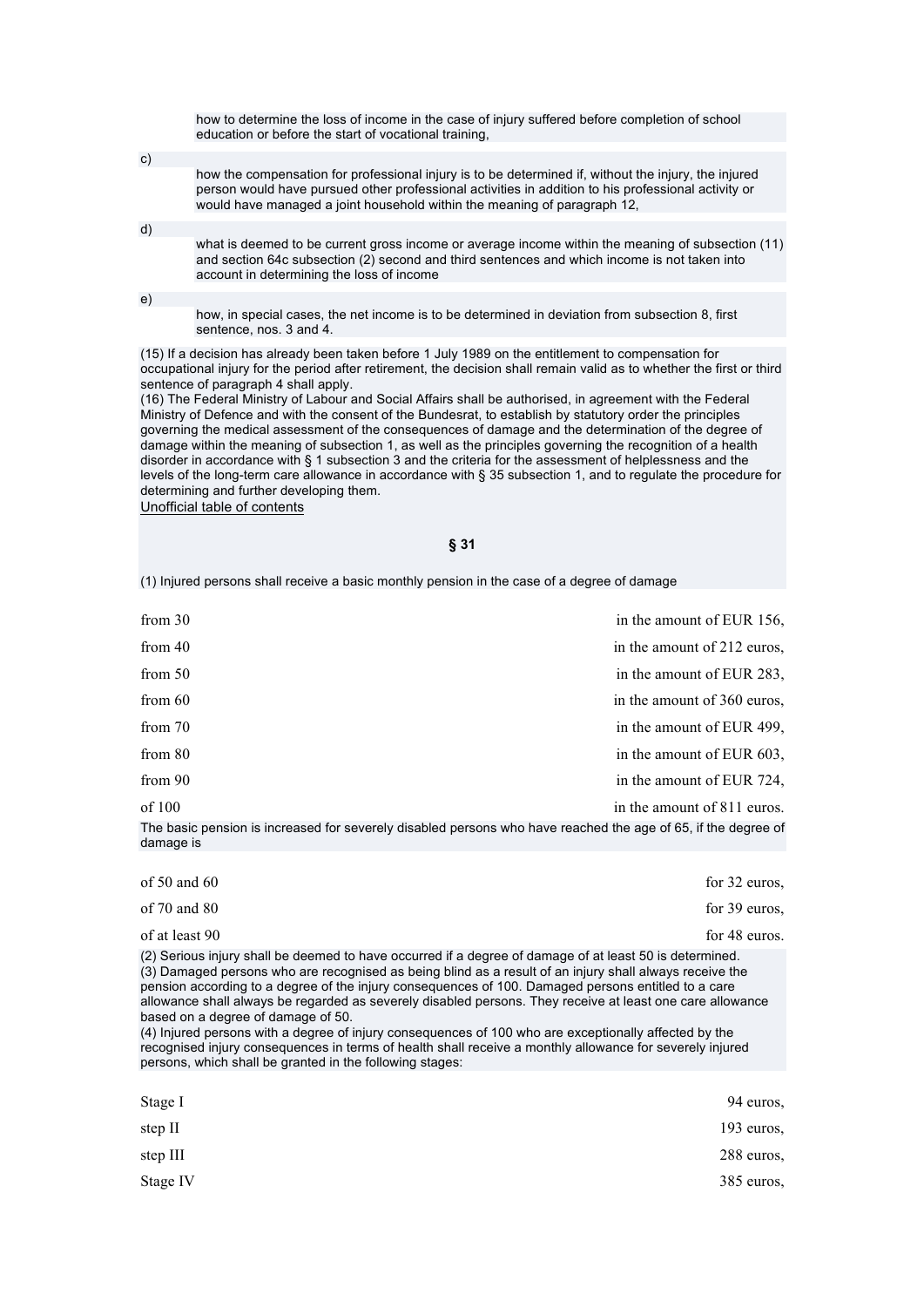step VI 578 euros.

The Federal Government shall be authorised, with the consent of the Bundesrat, to specify by statutory instrument the group of persons who are exceptionally affected by the consequences of the damage and to classify them in levels I to VI. Unofficial table of contents

**§ 32** 

(1) Severely disabled persons shall receive a compensatory pension if, as a result of their state of health or advanced age or for any other reason for which they are not responsible, they are unable to engage in gainful employment which is reasonable for them, or are able to do so only to a limited extent or with above-average effort.

(2) The full compensatory pension shall be paid monthly at a rate of

| of $50$ or $60$              | 499 euros, |
|------------------------------|------------|
| of 70 or 80                  | 603 euros, |
| from 90                      | 724 euros, |
| of 100                       | 811 euros. |
| Unofficial table of contents |            |

**§ 33** 

(1) The full compensatory pension is to be reduced by the amount of income to be credited. This income shall be determined in stages, on the basis of gross income, in accordance with the statutory instrument to be adopted pursuant to paragraph 6, so that

a)

in the case of income from current employment, an amount of 1.5% and in the case of other income an amount of 0.65 % of the assessment amount of EUR 34 561, rounded up to the nearest euro (tax-free amount)

b)

and

the injured party is entitled to a compensatory pension with a degree of damage equal to 100 only if his income from current employment is less than one-twelfth or his other income is less than onetwentieth of the assessment amount referred to in point (a), rounded up to the nearest whole euro (income threshold); this income threshold includes amounts of gross income which have the same step in common with the said amounts

(2) Income from current gainful employment within the meaning of paragraph 1 is income from

a)

employment within the meaning of Section 19(1)(1) of the Income Tax Act,

b)

Agriculture and forestry,

c)

Commercial enterprise,

d)

self-employed activity and

sickness, sickness and injury benefit, provided that these benefits are not calculated on the basis of a previously received unemployment benefit or maintenance allowance under Book Three of the Social Code. In the case of sickness benefit, sickness benefit and injury benefit, income from current employment shall be deemed to be the gross income on which the calculation of this benefit is based, increased, where appropriate, from the time of an adjustment of the benefit by the percentage by which the amount of the benefit was last adjusted in accordance with § 56, para. 1, second sentence. The income from current gainful employment under subsection 1 shall also include parental allowance within the meaning of the Federal Parental Allowance and Parental Leave Act in the amount paid in each case which exceeds the relevant amount under section 10 of the Federal Parental Allowance and Parental Leave Act. The parental allowance due and paid for a month of life shall be fully credited in the calendar month in which the month of life begins. (3) If the income cannot be determined numerically, it should be determined taking into account the overall situation.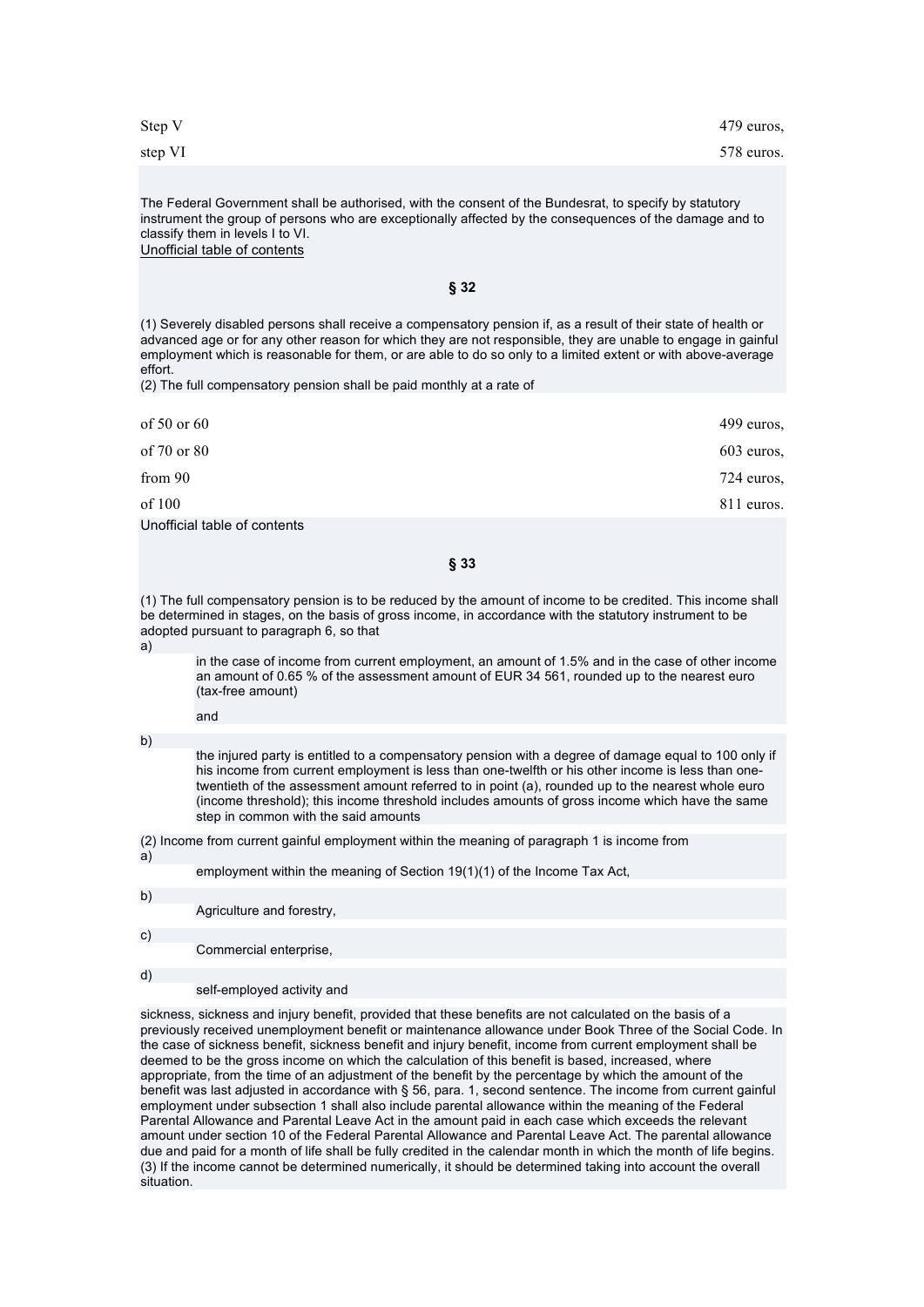(4) Recipients of a care allowance shall receive at least half of the full equalisation pension, recipients of a care allowance of at least Level III shall receive the full equalisation pension, even if the care allowance is not paid under Section 35(4) or is suspended under Section 65(1).

(5) The Federal Government shall be authorised, with the consent of the Bundesrat, to specify in more detail by statutory instrument,

a)

what counts as income and which income is not taken into account when determining the equalisation pension,

b)

#### how to determine the gross income.

(6) The Federal Ministry of Labour and Social Affairs shall be authorised, with the consent of the Bundesrat, to issue the statutory instrument on the imputable income referred to in paragraph 1. The amounts to be credited shall be indicated in a table which is divided into 200 levels for injured persons with a degree of damage consequences of 100; the values determined shall also apply to the other groups of injured persons. The amount up to which each tier reaches shall be determined by multiplying the number of tiers by two hundredths of the amount referred to in paragraph 1 (b), reduced by the allowance (paragraph 1 (a)), and adding the allowance to the product rounded down to the nearest whole euro. The amount of income to be taken into account for each step shall be determined by multiplying the number of steps by two hundredths of the amount of the full compensatory pension for injured parties with a degree of damage of 100 and rounding the product down to the nearest whole euro. The Regulation may also provide further details on the application of the table and may indicate the amounts of the compensatory pension to which each is entitled. Unofficial table of contents

**§ 33a** 

(1) Severely disabled persons shall receive a supplement of 91 euros per month for their spouse or partner. The supplement shall also be paid to severely disabled persons whose marriage or civil partnership has been dissolved or declared null and void if they care for a child in their own household within the meaning of § 33b.1 sentence 1 and subsections 2 to 4. If no equalisation pension is due, § 33 shall apply mutatis mutandis subject to the following provision:

a)

The income to be credited is only to be taken into account to the extent that it has not already led to the loss of the equalisation pension.

b)

§ Section 33(1) sentence 2(b) shall not apply.

(2) All recipients of a care allowance shall receive the full allowance, even if the care allowance is not paid in accordance with § 35 (4) or is suspended in accordance with § 65 (1). Unofficial table of contents

#### **§ 33b**

(1) Severely disabled persons receive a child supplement for each child. This shall not apply if the same child is entitled to child benefit or to benefits within the meaning of section 4(1) sentence 1 no. 1 of the Federal Child Benefits Act or if a child allowance is due under the Income Tax Act.

(2) Stepchildren or children of the life partner admitted to the household of the aggrieved party shall also be deemed to be children. Children who have been taken into the care of the adopter with the aim of adoption as a child and for whom the consent of the parents required for adoption has been granted are considered to be children of the adopter and no longer children of the natural parents.

(3) If several injured persons fulfil the requirements of paragraphs 1 and 2 for the same child, the child supplement shall be granted only once. The person entitled to the child supplement shall be the person who predominantly maintains the child. If none of the aggrieved persons maintains the child predominantly, section 3(2) of the Federal Child Benefit Act shall apply.

(4) The child supplement is granted until the age of 18. It shall be granted in the same way after the completion of the 18th year for a child who

1.

has not yet reached the age of 21, is not in an employment relationship and is registered as a jobseeker with a domestic employment agency,

2.

has not yet reached the age of 27 and a)

is undergoing education or vocational training which is predominantly labour-intensive and does not involve payment of remuneration, wages or other benefits of an equivalent amount, or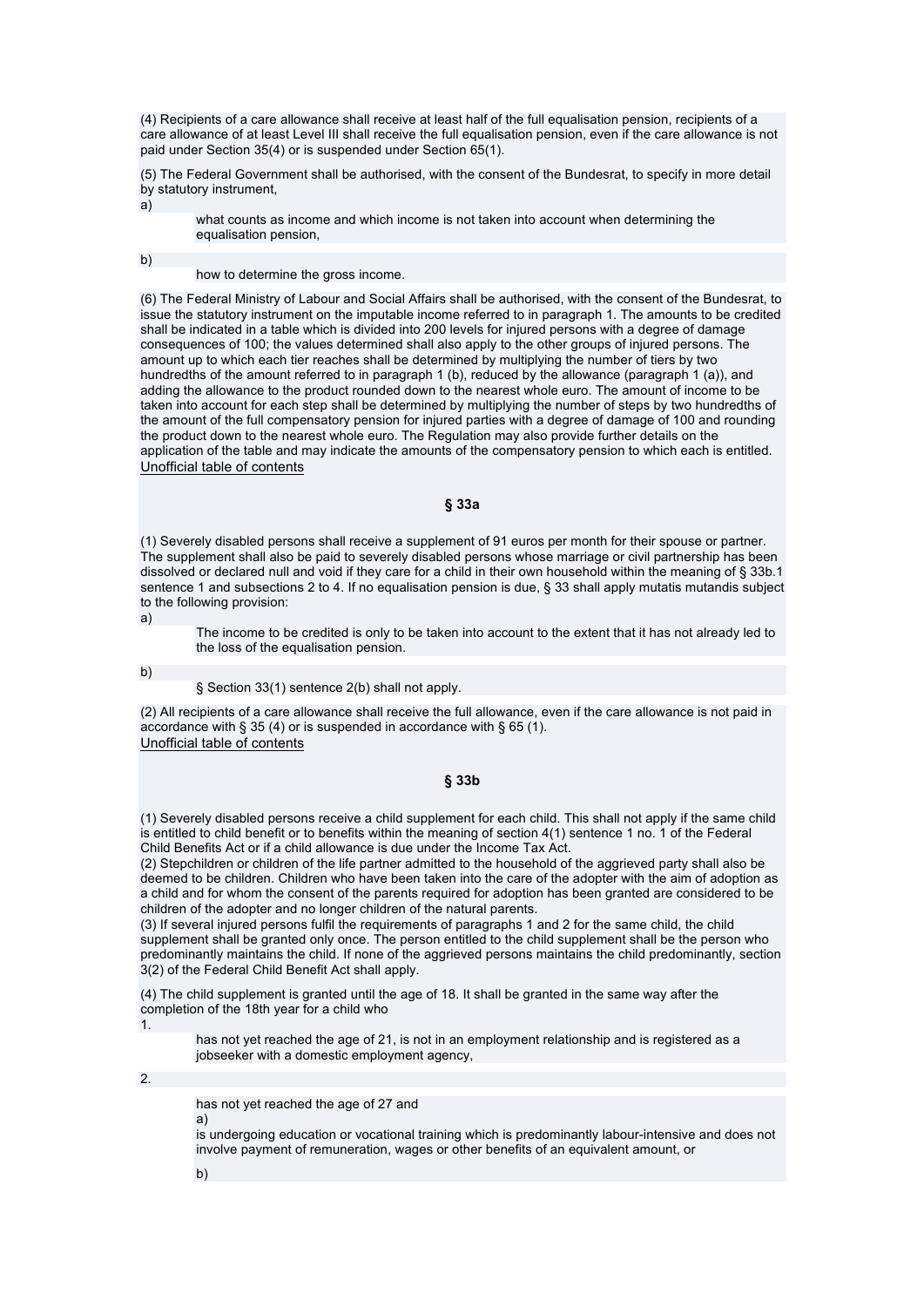is in a transitional period of, as a general rule, a maximum of seven calendar months between two periods of training or between a period of training and the completion of compulsory military or civilian service, service of an equivalent level to military or civilian service or voluntary service within the meaning of point (d), or

c)

cannot start or continue vocational training due to a lack of training places, or

d)

performs voluntary service within the meaning of Section 32(4), first sentence, point 2(d) of the Income Tax Act, or

3.

is unable to support himself or herself on account of a physical, mental or psychological disability at the latest on reaching the age of 27, for as long as this condition lasts, but beyond the age of 27 only if his or her spouse or partner is unable to support him or her.

When applying sentence 1, § 32 para. 4 sentences 2 and 3 of the Income Tax Act or § 2 para. 2 sentences 2 and 3 of the Federal Child Benefit Act shall apply accordingly. If a child who was physically, mentally or emotionally handicapped at the age of 27 had been in gainful employment after that date, the child supplement shall be granted again if and for as long as the child is again unable to support himself or herself because of the same physical or mental infirmity. In the event of an interruption or delay in education or vocational training due to fulfilment of the statutory military or civilian service obligation of a child within the meaning of sentence 2 letter a, the child supplement shall be granted for a period corresponding to the time of such service beyond the age of 27. Sentence 5 shall apply mutatis mutandis to military service to be credited to basic military service, which a soldier has performed on the basis of voluntary commitment for a period of service not exceeding three years, and to the activity as a development worker within the meaning of section 1(1) of the Development Workers Act exempting him or her from military or civilian service for a period corresponding to the duration of such service or activity, but not exceeding the duration of domestic statutory basic military service; in the case of recognised conscientious objectors, this shall be taken into account for the duration of domestic statutory civilian service beyond the age of 21 or 27. If the statutory basic military service or civilian service is performed in a Member State of the European Union or a state to which the Agreement on the European Economic Area applies, the duration of this service shall be decisive. § Section 2(2) sentences 2 to 7 of the Federal Child Benefits Act shall apply accordingly. If schooling or vocational training is delayed for a reason for which neither the injured party nor the child is responsible, the child supplement shall be granted for a longer period of time in accordance with the period of the proven delay.

(5) The child supplement shall be granted in the amount of the statutory child benefit. The supplement shall be reduced by child allowances or similar benefits paid or to be paid for the child. If there is no equalisation pension and no supplement under section 33a, section 33 shall apply mutatis mutandis subject to the following proviso:

a)

The income to be credited shall only be taken into account to the extent that it has not already led to the discontinuation of the equalisation pension and the supplement pursuant to § 33a.

b)

§ Section 33(1) sentence 2(b) shall not apply.

If child allowances are granted for several children, the income to be credited in accordance with sentence 3 letter a) shall be divided according to the ratio between the amounts of the individual child allowances. (6) In the case of recipients of a care allowance, subsection (5) sentences 2 and 3 shall not apply even if the care allowance is not paid under Section 35(4) or is suspended under Section 65(1). For each child for which they are not entitled to a child supplement under subsection 1, they shall receive a supplement in the amount of the statutory child benefit provided for the first child.

(7) If the injured party is not entitled to representation in the personal affairs of the child, the child's legal representative may apply for payment of the child supplement as such. If the child is of age, he or she may apply for payment to himself or herself.

#### **Footnote**

§ Paragraph 33b(6) sentence 2 in conjunction with paragraph 2: Compatible with the Basic Law in accordance with the decision formula pursuant to BVerfGE of 28 June 1983 I 951 - 1 BvL 20/79 - Unofficial table of contents

#### **§ 34**

(1) The compensatory pension for severely disabled persons shall amount to up to 30 per cent of the rates in § 32 subsection 2 for severely disabled persons before the age of 14, and up to 50 per cent of the rates in § 32 subsection 2 for severely disabled persons before the age of 18; it shall be increased to the full rate if the severely disabled person has to support himself alone.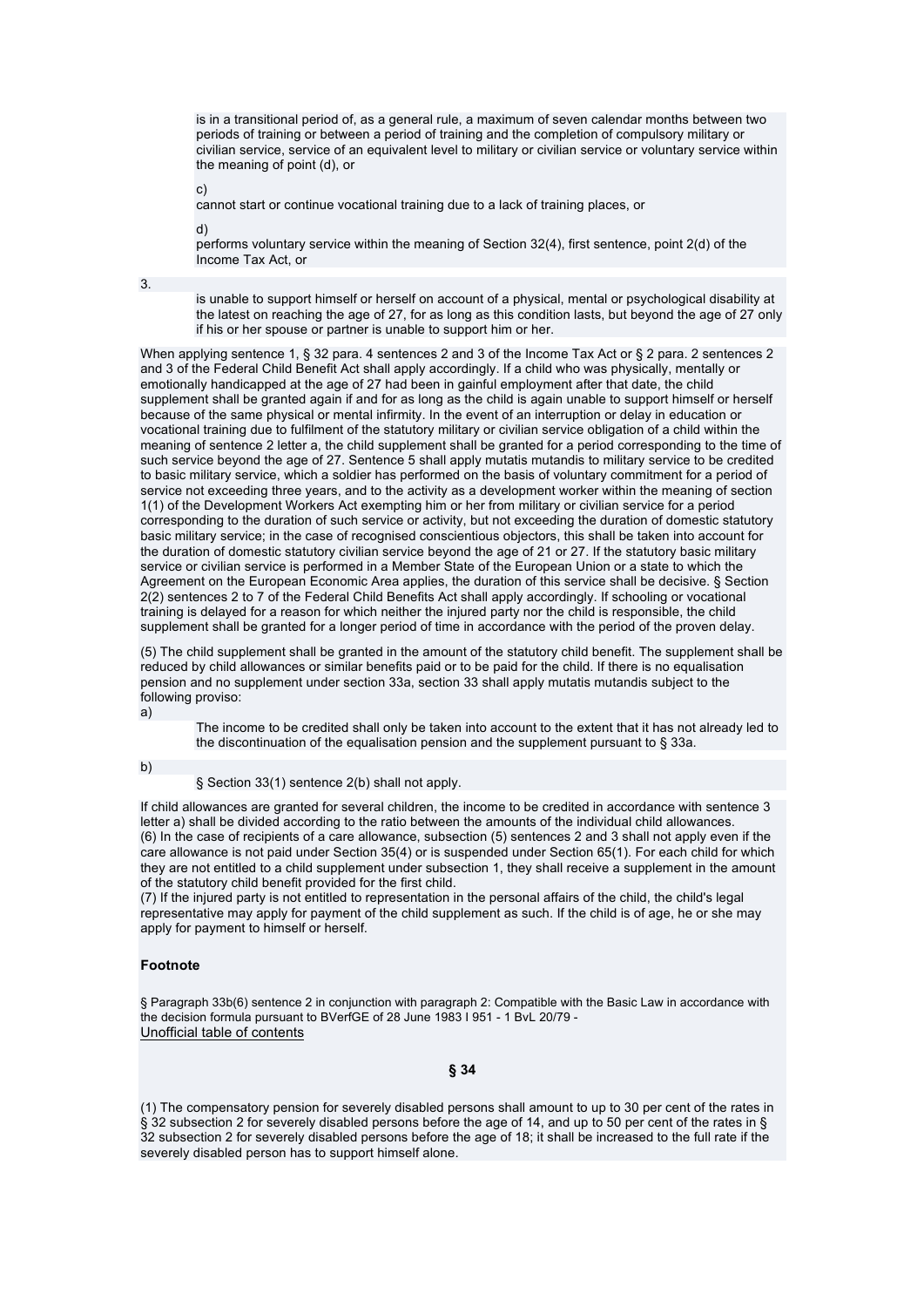2. A compensatory pension shall be granted only to the extent that it is justified by the economic circumstances of the injured person and his dependants. Apprenticeship allowances of up to EUR 77 per month shall not be taken into account.

### **Care allowance**

Unofficial table of contents

### **§ 35**

(1) As long as injured persons are helpless as a result of the injury, a care allowance of EUR 342 (Level I) shall be paid monthly. Helpless within the meaning of sentence 1 are injured persons if they require constant assistance from others for a series of frequently and regularly recurring tasks to secure their personal existence during the course of each day. These prerequisites are also fulfilled if the assistance is required in the form of supervision or instruction for the tasks mentioned in sentence 2 or if the assistance does not have to be provided continuously, but a constant readiness to provide assistance is required. If the health disorder is so serious that it requires permanent sick-leave or permanent exceptional care, the care allowance shall be increased to EUR 584, 832, 1 068, 1 386 or 1 706 (stages II, III, IV, V and VI), depending on the circumstances of the case and taking into account the extent of the care required. The principles laid down in the Regulation on § 30 Para. 17 are decisive for determining the degree of helplessness and the levels of the care allowance. Blind persons receive at least the care allowance according to level III. Brain-damaged persons with a degree of damage of 100 receive a care allowance at least according to level I. (2) If outside assistance within the meaning of subsection 1 is provided by third parties on the basis of an employment contract and the reasonable costs incurred for this exceed the amount of the flat-rate care allowance pursuant to subsection 1, the care allowance shall be increased by the amount in excess. If a person with a disability lives with his or her spouse, partner or one of the parents in the same household, the care allowance shall be increased in such a way that he or she is only required to pay one quarter of the reasonable costs incurred by him or her under the flat-rate care allowance and is left with at least half of the flat-rate care allowance. In exceptional cases, the remaining amount may be increased up to the full amount of the lump-sum care allowance where spouses, partners or one parent of care allowance recipients at least at Level V provide exceptional additional assistance in addition to third parties. If costs for external assistance arise temporarily, in particular as a result of the illness of the carer, the care allowance shall be increased for a maximum of six weeks in each case beyond the second sentence in such a way that the injured person remains entitled to the flat-rate care allowance at the same level as before the costs were temporarily incurred. Sentences 2 and 3 shall not apply if the spouse, life partner or parent does not provide care services not only temporarily; Section 40a (3) sentence 3 shall apply.

3. During in-patient treatment, the care allowance referred to in paragraphs 1 and 2 shall continue to be paid to recipients of care allowance under stages I and II until the end of the first calendar month following admission, and to the other recipients of care allowance until the end of the twelfth calendar month following admission.

(4) Beyond the date specified in paragraph 3, the care allowance during inpatient treatment shall continue to be paid until the end of the calendar month preceding discharge only to the extent specified in the following sentences. Damaged persons shall receive one quarter of the lump-sum care allowance referred to in paragraph 1 if the spouse, partner or parent has provided at least part of the care until the beginning of inpatient treatment. In addition, the care allowance shall continue to be paid in the amount of the costs incurred on the basis of a care contract, unless the costs could have been avoided by conduct to be expected of the injured party in consideration of all circumstances, in particular by terminating the care contract. Recipients of a care allowance at least according to level III receive a care allowance if a greater contribution from the carer already working free of charge until the start of inpatient treatment is medically necessary, in deviation from sentence 2, exceptionally a care allowance up to the full amount according to paragraph 1, but in cases of sentence 3 not exceeding the amount remaining from the lump-sum care allowance according to paragraph 2 sentence 2.

(5) If helplessness within the meaning of subsection (1), first sentence, occurs at the same time as the need for inpatient treatment or during inpatient treatment, there shall be no entitlement to a care allowance for the period prior to the calendar month of discharge. A care allowance shall be paid for this period, insofar as this is determined in the following sentences. A care allowance equal to one quarter of the standard care allowance under Stage I shall be paid to injured persons living with their spouse, partner or one parent in the same household. If a greater involvement of the spouses, life partners or one parent or the involvement of a person close to the injured person in the care is medically necessary, a care allowance up to the amount of

the lump-sum care allowance under Level I may be paid in justified exceptional cases. (6) For injured persons who, as a result of the injury, require permanent care within the meaning of paragraph 1, if suitable care cannot otherwise be ensured, the costs of non-temporary home care, insofar as they include

accommodation, board and lodging and care, including necessary nursing care, shall be borne by the insured person, offsetting them against the pension benefits. However, in order to meet other needs, an amount equal to the basic pension for the injured person after a degree of damage of 100 shall be left to the injured persons from their pensions to cover other needs, and an amount equal to at least the survivor<sup>3</sup>s benefits to which they would have been entitled if the injured person had died as a result of the damage. In calculating the

remuneration of the dependants, the income of the injured person shall also be taken into account, unless it is exceptionally to be used for other purposes, in particular for the fulfilment of other maintenance obligations.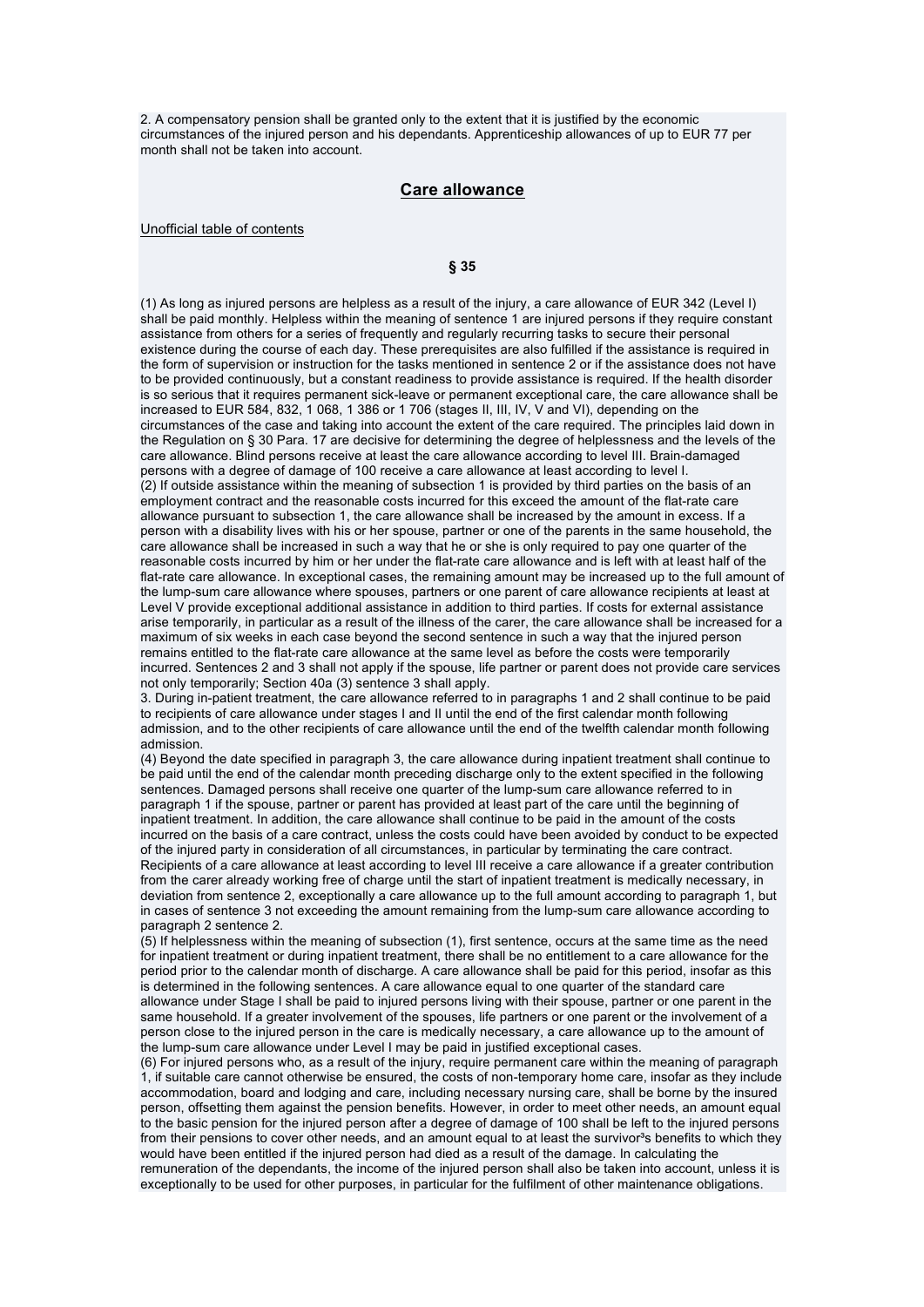Unofficial table of contents

### **§ 36**

(1) If an injured person dies as a result of the consequences of the damage, the person who arranged the transfer shall be entitled to have the costs of the transfer paid by the person who arranged the transfer. The claim to be taken over shall include the necessary and reasonable costs of transport to the place of burial. (2) If an injured person does not die from the consequences of the injury during an inpatient treatment carried out in accordance with the provisions of this Act, the person who arranged the transfer shall be entitled to have the costs of the transfer paid by the person who arranged the transfer. Paragraph 1 sentence 2 shall apply accordingly.

(3) If an injured person dies as a result of the consequences of the damage, the costs of the funeral shall be borne up to the amount of one seventh of the reference value applicable at the time of death in accordance with § 18 paragraph 1 of Book IV of the Social Security Code. The claim to assumption of the costs of the funeral shall lie with the person who arranged the funeral.

(4) If a pensionable injured party or a pensionable injured party dies as a result of the consequences of the damage, a funeral allowance of at least EUR 1 958 shall be paid. The costs of the funeral shall first be paid from this sum. If there is a surplus, the spouse, registered partner, children, parents, stepparents, foster parents, grandchildren, grandparents, siblings and sibling children are entitled to receive the allowance if they were living with the deceased at the time of death. In the absence of such entitled persons, the surplus shall not be paid out.

(5) It shall be irrefutably presumed that death is a consequence of damage when a damaged person dies from a health disorder which is recognised as a consequence of damage.

(6) If an aggrieved person entitled to a pension or an aggrieved person entitled to a pension dies without the death being a consequence of the damage, the person who arranged the funeral shall be entitled to have the costs of the funeral assumed up to an amount of EUR 982. If the funeral costs were less than 982 Euro, the excess shall be paid as a funeral allowance. Paragraph 4 sentences 3 and 4 shall apply accordingly. (7) The funeral allowance shall include one-off benefits provided on the occasion of death under public law for the purpose of reimbursing the costs of the funeral.

## **Death benefits**

Unofficial table of contents

#### **§ 37**

(1) In the event of the death of an injured person, a death grant equal to three times the pension to which he was entitled for the month of death under sections 30 to 33, 34 and 35 shall be paid. However, the nursing allowance shall not exceed level II. Reductions in the remuneration pursuant to sentence 1 which are due to special benefits within the meaning of section 60a(4) and increases in such remuneration which are due to a reduction in income as a result of death shall not be taken into account.

(2) Entitled to benefits are, in the following order of precedence, the spouse, life partner, children, parents, step-parents, foster parents, grandchildren, grandparents, brothers and sisters and siblings if they lived with the deceased in domestic community at the time of death. If the deceased was not living in the same household as any of these persons, the death grant shall be paid to the person whom the deceased was maintaining, in the order given above.

3. Where there are no beneficiaries within the meaning of paragraph 2, the death grant may be paid to the person who bore the cost of the last illness or of the funeral or who took care of the deceased until his death.

## **Survivor's pension**

Unofficial table of contents

### **§ 38**

1. Where an injured person dies as a result of an injury, the widow, surviving partner, orphans and relatives in the ascending line shall be entitled to a survivor's pension. Death shall always be regarded as the consequence of an injury if an injured person dies of a condition which was recognised as a consequence of an injury with legally binding effect and for which a pension was awarded to him at the time of death. (2) The widow or the surviving civil partner shall not be entitled to a claim if the marriage or civil partnership was entered into after the injury and did not last for at least one year, unless the special circumstances of the case do not justify the assumption that the sole or predominant purpose of the marriage or the establishment of the civil partnership was to provide the widow or the surviving civil partner with a pension.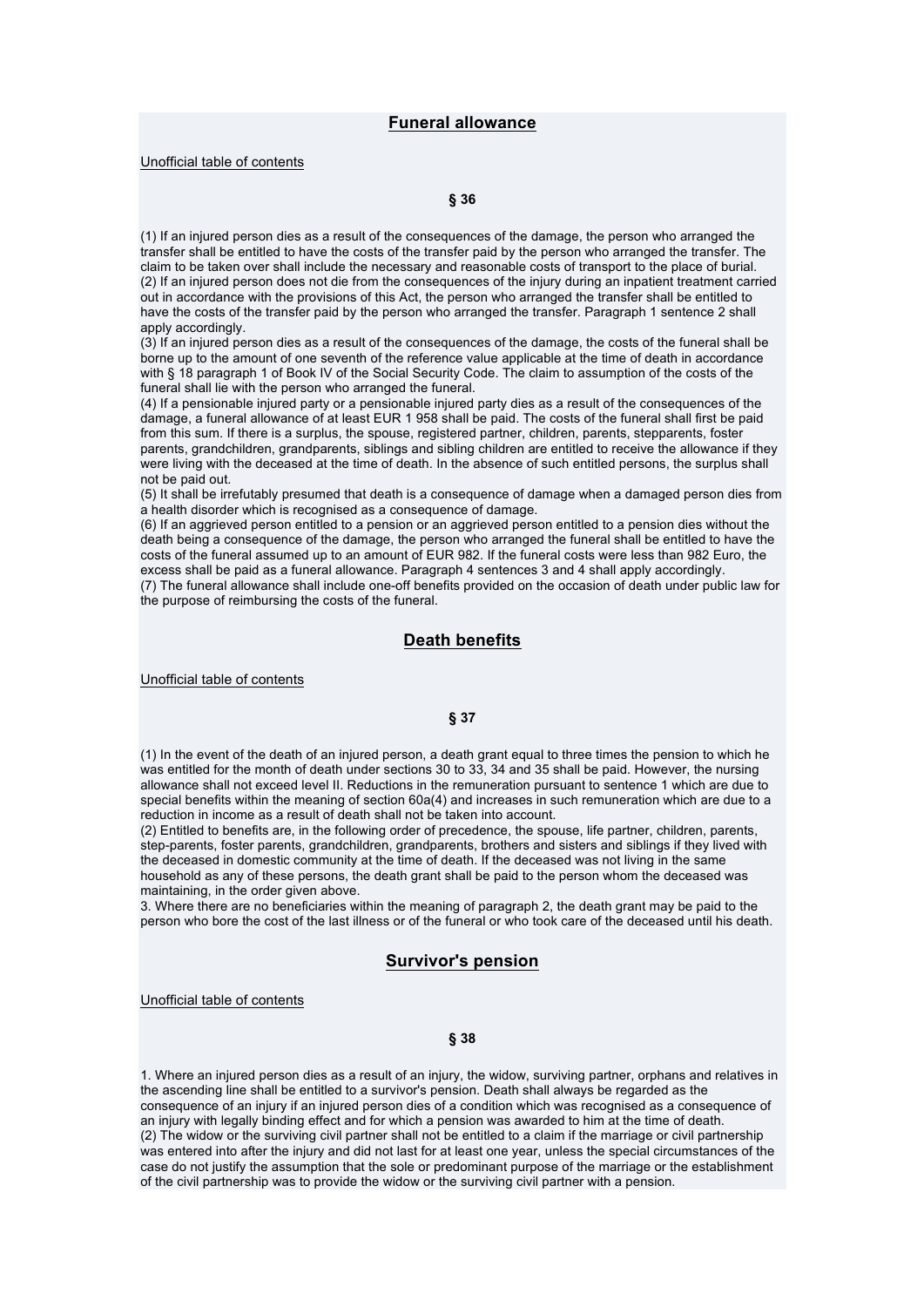(3) A surviving partner is not entitled to a pension if a widow who was married to the claimant at the time of death is entitled to a widow's pension. Unofficial table of contents

**§ 39** 

Unofficial table of contents

-

### **§ 40**

The widow or surviving partner receives a basic pension of 488 euros per month. Unofficial table of contents

## **§ 40a**

(1) Widows or surviving civil partners whose income is less than half of the income that the husband or deceased civil partner would have earned without the injury shall receive compensation amounting to 42.5 per cent of the established difference, rounded up to full euros (subsection 2), or, if this is more favourable, compensation in accordance with subsection 4. Compensation shall only be granted if the widow or surviving civil partner fulfils the requirements of section 41(1) first sentence. § Section 41 subsection (1), sentence 2 shall apply mutatis mutandis.

(2) For the purpose of determining the amount of compensation for damage, the gross income earned by the widow or surviving partner, plus the basic pension ( $\S$  40), the nursing care compensation ( $\S$  40b) and the compensation pension (§ 41 or §§ 32 and 33), shall be compared to half of the comparative income determined in accordance with § 30.5 from the basic salary of grade of Federal grade A to which the deceased would probably have been assigned in accordance with his or her living conditions, knowledge and abilities without the damage.

(3) If the deceased was entitled at the time of his death to the basic pension of an injured person with a degree of damage of 100 and to a care allowance at least under step III on account of not only temporary helplessness (§ 35) or to corresponding benefits under previous provisions of the pension law, then, if it is more favourable, one half of the comparative income determined in accordance with § 30.5 from the final basic salary of grade A 14 plus the family allowance under step 1 of the Federal Remuneration Act shall be taken into account, notwithstanding paragraph 2. The same shall apply if the deceased was unable to assert these claims only because he or she had his or her domicile or habitual residence in the territory referred to in Article 3 of the Unification Treaty before 1 January 1991. A period of more than six months shall be deemed to be not merely temporary. Compensation for damage calculated in accordance with the first sentence of this paragraph shall also be paid if the conditions in the first sentence of paragraph 1 are not fulfilled. (4) The compensation to be paid in accordance with subsection 1, first sentence, last part of the sentence shall amount to 30 per cent of the settlement income pursuant to section 30(5) less the net income of the widow or surviving partner and the basic pension (section 40), the nursing care compensation (section 40b) and the equalisation pension (section 41 or sections 32 and 33). The net income is determined by applying §

30 Para. 8 Sentence 1 accordingly.

5. Compensation for damage shall be calculated in accordance with paragraph 4 only if the application is submitted for the first time after 21 December 2007. The applicability of paragraph 3 shall remain unaffected. Otherwise, the competent authority shall make the last determination of favourability pursuant to subsection (1) sentence 1 on the cut-off date pursuant to sentence 1 and thus determine the future method of calculation. (6) Section 30(14) shall apply accordingly.

#### **Footnote**

§ Paragraph 40a(1): According to the decision formula incompatible with the Basic Law pursuant to BVerfGE of 9 November 2004, 2005 I 1047 - 1 BvR 684/98 - Unofficial table of contents

## **§ 40b**

(1) The widow or surviving partner of a disabled person who was helpless within the meaning of § 35 subsection 1 shall receive a care allowance if she has cared for the disabled person for more than 10 years during her marriage or civil partnership. Periods of care are deemed to be the calendar months in which the injured person was helpless within the meaning of § 35.1 during the marriage or civil partnership as a result of the injury at least to an extent corresponding to Stage II or the injured person was blind as a result of the injury. Calendar months in which the spouse or civil partner did not provide care free of charge shall not be counted. This also applies to calendar months in which more than only a minor part of the care was provided by third parties, unless this care activity by third parties did not last longer than three months in each case. The total care time to be credited is rounded up to full years.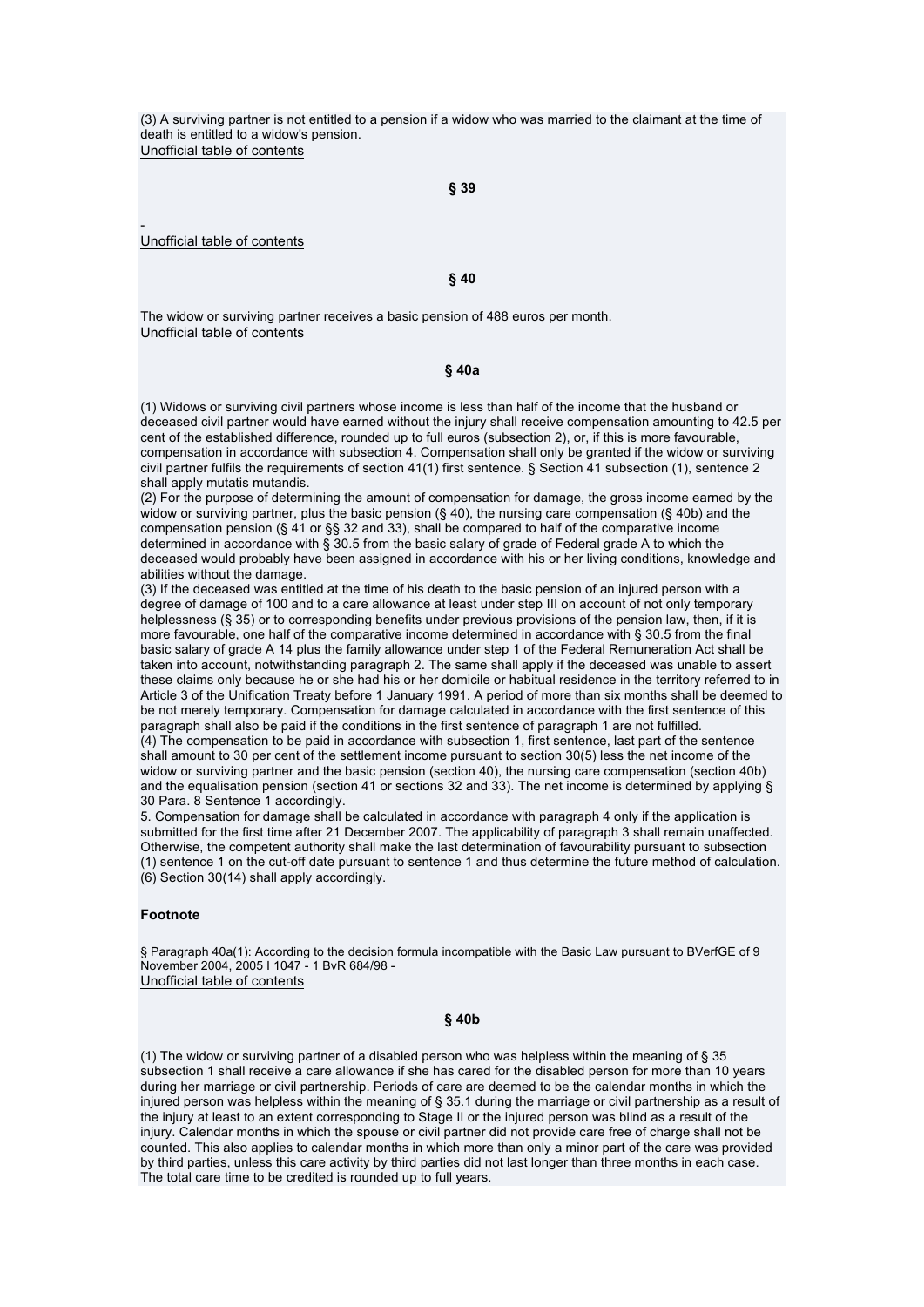(2) For each year of the period of care exceeding 10 years, the care allowance shall amount to 0.5 per cent of the amount of the care allowance level applicable at the time of commencement of benefit, according to which the injured person was entitled to the care allowance in each case or which would have corresponded to the extent of his or her helplessness in accordance with § 35 (1). In the event of a change in the level of the care allowance, one twelfth of the amount pursuant to sentence 1 shall be set for each calendar month. The nursing allowance pursuant to sentences 1 and 2 shall be adjusted annually at the percentage specified in § 56.1 sentence 1, insofar as the year 2000 is affected, at the percentage specified in § 56.3; § 15 sentence 2, second half-sentence shall be applied accordingly.

(3) Paragraphs 1 and 2 shall apply mutatis mutandis to the parent within the meaning of section 35(2). (4) If a care compensation of less than 10 euros per month results, it will be increased to this amount. (5) From 1 January 1991, in the area referred to in Article 3 of the Unification Treaty, the care allowance under subsections 1 to 3 shall, in derogation of the provision in the third sentence of subsection 2, be calculated, in the area referred to in Article 3 of the Unification Treaty, on the basis of the amount of the care allowance level applicable in that area, according to which the injured person was entitled to the care allowance in each case or which would have corresponded to the extent of his helplessness under section 35(1); the second half of the second sentence of section 15 shall apply mutatis mutandis. As soon as § 56 is applicable in the territory referred to in Article 3 of the Unification Treaty, the first sentence shall no longer be applied. Unofficial table of contents

## **§ 41**

(1) The compensatory pension is paid to widows or surviving partners who

a)

have not only temporarily lost at least half of their earning capacity through illness or other infirmities, or

#### b)

have reached the age limit for the large widow's pension or widower's pension in accordance with Book Six of the Social Code, or

c)

provide for at least one child of the deceased within the meaning of Section 33b(2) or for a child of his or her own who receives an orphan's pension under this Act or under laws providing for the corresponding application of this Act, or who received an orphan's pension under one of these laws or under previous pension legislation until the age limit is reached or until he or she is married or forms a civil partnership

A compensatory pension may also be granted if a widow or surviving partner is unable to pursue gainful employment for other compelling reasons. In the case of sentence 1 letter a, § 29 applies accordingly. (2) The full compensatory pension of the widow or surviving partner is EUR 538 per month.

(3) The full compensatory pension is to be reduced by the amount of income to be credited. This is to be determined in stages, starting from gross income, in accordance with the statutory instrument to be issued in accordance with sentence 4 in conjunction with § 33 (6), so that 1.

in the case of income from current employment, an amount of 1.1583 per cent and in the case of other income, an amount of 0.4325 per cent of the assessment amount  $(\S$  33, para. 1, letter a), rounded up to the nearest euro, is exempt (tax-free amount) and

2.

in the case of income from Step 10 onwards, the amount up to which each Step extends and the individual intervals between the amounts of imputable income correspond to the corresponding values of the statutory instrument under Section 33(6) from Step 0 onwards.

When income from current employment is combined with other income, the two step numbers determined separately for each income group are added together and the total is reduced by 8 between 1 April 1990 and 30 June 1990, by 6 between 1 July 1990 and 30 June 1991 and by 3 between 1 July 1991 and 30 June 1992, but by no more than the lower of the two step numbers. § 33, paragraphs 2, 3, 5 and 6 shall apply mutatis mutandis.

### **Footnote**

§ Section 41(1), first sentence, letter c: According to the decision formula incompatible with the Basic Law pursuant to BVerfGE of 9 November 2004, 2005 I 1047 - 1 BvR 684/98 - Unofficial table of contents

**§ 42** 

(1) In the event of divorce, annulment or annulment of marriage or dissolution of the civil partnership, the former spouse or partner of the deceased shall be treated in the same way as a widow or a surviving partner if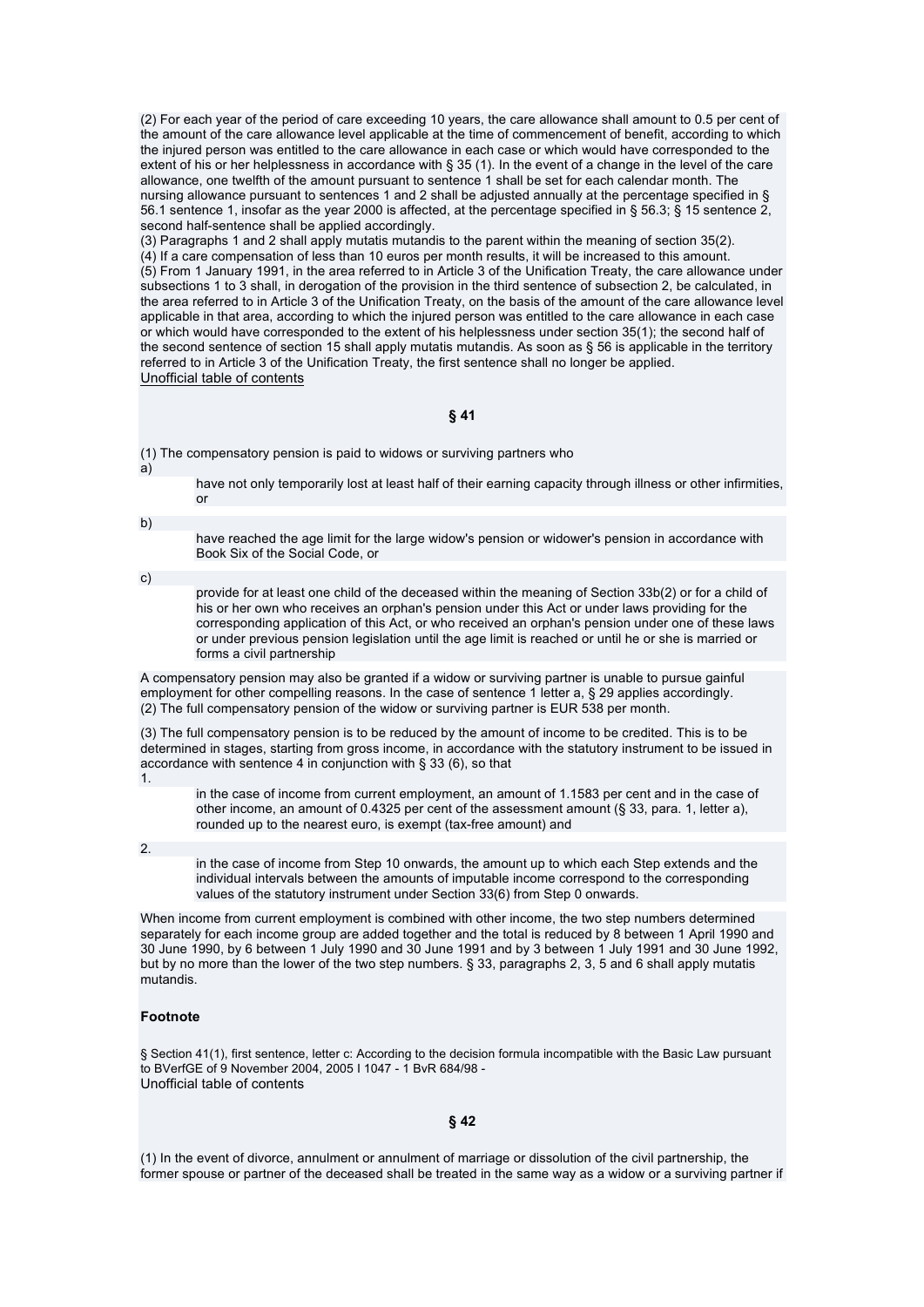the deceased was, at the time of his or her death, dependent on the spouse or partner for maintenance under marriage or family law or for other reasons, or had to pay such maintenance in the year preceding his or her death. A pension is only to be paid as long as the former spouse or partner would have been entitled to maintenance under the marriage or family law provisions or would otherwise have received maintenance payments. If there was no maintenance obligation due to war or military service, this shall not be taken into account. If the marriage has been divorced, annulled or declared null and void in connection with a health disorder of the deceased which was the consequence of an injury within the meaning of § 1, or if the civil partnership has been dissolved for the same reason, the former spouse or civil partner shall be treated in the same way as a widow or a surviving civil partner, even without the requirements of sentence 1. (2) The same shall apply mutatis mutandis if at the death of the injured party the marriage was dissolved. Unofficial table of contents

**§ 43** 

The widower receives care like a widow. Unofficial table of contents

**§ 44** 

(1) In the event of remarriage or the establishment of a civil partnership, the widow or, in the event of marriage or the establishment of a new civil partnership, the surviving civil partner shall receive a lump-sum settlement equal to fifty times the basic monthly pension instead of the entitlement to a pension. The lump-sum settlement is also payable if, at the time of remarriage or the establishment of a new civil partnership, there was no entitlement to a pension due to lack of application.

(2) If the new marriage is dissolved or declared null and void or the new civil partnership is annulled or dissolved, the entitlement to widow's pension shall be revived.

(3) If the marriage is dissolved or annulled within 50 months of remarriage or if the civil partnership is dissolved or annulled during this period, one fiftieth of the severance payment (paragraph 1) shall be credited to the widow's pension for each month until the end of this period.

(4) The widow's pension shall commence with the month in which it is applied for, but at the earliest with the month following the date of dissolution or annulment of the marriage or annulment or dissolution of the civil partnership. In the case of divorce, annulment or annulment of marriage or dissolution of civil partnership, this shall be the date on which the judgment or administrative act has become final.

(5) Pension, annuity or maintenance claims arising from the new marriage or civil partnership shall be offset against the widow's pension (paragraph 2), provided that they are realisable, have not already led to the reduction of other revived benefits under public law and have not been transferred to the funding agency for war victims' benefits. The crediting of a benefit under this Act against a revived benefit that is also based on this Act shall take precedence over any other crediting; this shall also apply if the benefit or the revived benefit is based on a law that declares this law to be applicable mutatis mutandis. If the widow or surviving partner has waived a claim within the meaning of sentence 1 without reasonable cause, the amount that the former spouse or partner would have had to pay without the waiver shall be credited.

(6) If a widow or the surviving civil partner has not received a widow's pension under this Act and if the former spouse or civil partner has died as a result of an injury (§ 1), subsections 2, 4 and 5 shall apply mutatis mutandis if, without remarrying or establishing a new civil partnership, she would be entitled to a pension. Unofficial table of contents

## **§ 45**

(1) After the death of the injured person, his children shall receive an orphan's pension until they reach the age of 18.

(2) The following shall also be considered children

Stepchildren or children of the life partner whom the deceased had taken into his household

2.

1.

foster children within the meaning of § 2 (1) sentence 1 no. 2 of the Federal Child Benefits Act (Bundeskindergeldgesetz) and

3. (dropped out)

3. An orphan's pension shall be granted after the age of 18 for an orphan who

a)

is in education or vocational training which predominantly uses his or her labour and is not linked to the payment of remuneration, wages or other benefits of an equivalent amount, at the latest until the age of 27,

b)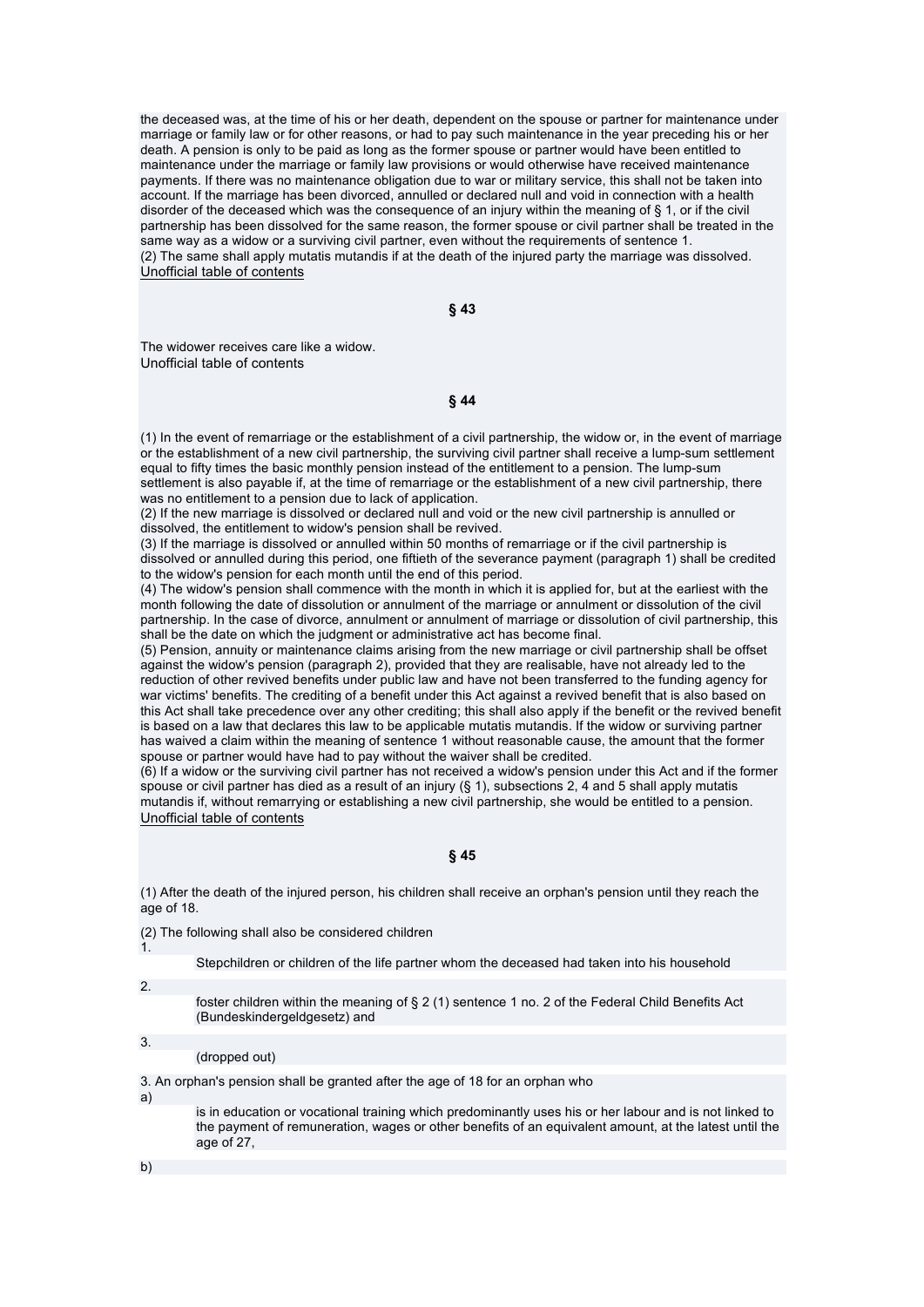is in a transitional period of normally not more than seven calendar months between two periods of training or between a period of training and the completion of statutory military or civilian service, a service equivalent to military or civilian service or voluntary service within the meaning of letter c, but not beyond the age of 27,

c)

performs voluntary service within the meaning of Section 32(4), first sentence, point 2(d) of the Income Tax Act, at the latest until the age of 27,

d)

as a result of a physical, mental or psychological disability, is unable to support himself/herself at the latest by the age of 27 for as long as this condition lasts, but beyond the age of 27 only if his/her spouse or partner is unable to support him/her.

The actual amount of time spent in school education and vocational training is irrelevant for periods in which the training relationship continues despite illness and it can be expected that the training will be continued. This also applies to the duration of the protection periods under the Maternity Protection Act. For the entitlement to an orphan's pension, it is not detrimental if an orphan who fulfils the requirements of § 1 of the Federal Parental Benefits Act looks after and brings up a child within the time frame of § 15 of the Federal Parental Benefits Act, as long as school or vocational training is interrupted in view of this. If an orphan who was physically or mentally frail at the age of 27 had been in gainful employment after that date, the orphan's pension shall be paid again if and for as long as he or she is again unable to support himself or herself because of the same physical, mental or psychological handicap. The orphan's pension shall also be paid again if, in the case of orphans whose entitlement has ceased due to the use of assets, these assets have been used up to an amount equal to the amount of the settlement amount under § 25f.2. In cases of the first sentence, letter a, the relevant age limit shall be increased in the event of interruption or delay in school education or vocational training due to statutory military service, alternative civilian service or an equivalent service by the time of this service, but not by more than a period corresponding to the duration of the statutory basic military service or alternative civilian service. Completion of a voluntary social or environmental year or voluntary service within the meaning of the first sentence of point (c) shall not constitute equivalent service within the meaning of the seventh sentence. If school education or vocational training is delayed for a reason beyond the control of the orphan, the orphan's pension shall be granted for a longer period corresponding to the period of the proven delay.

4. Acceptance of an orphan as a child shall not affect any entitlement to an orphan's pension which has accrued up to the date of acceptance.

5. Where several orphans' pensions are payable to the same orphan under this Act or under Acts providing for the application of this Act mutatis mutandis, only one pension shall be granted. Unofficial table of contents

| §46                                                     |              |  |
|---------------------------------------------------------|--------------|--|
| The basic monthly pension is                            |              |  |
| for half-orphans                                        | $213$ euros, |  |
| for orphans                                             | 373 euros.   |  |
| Unofficial table of contents                            |              |  |
| $§$ 47                                                  |              |  |
| (1) The full compensatory pension shall be paid monthly |              |  |
| for half-orphans                                        | 241 euros,   |  |
| for orphans                                             | 336 euros.   |  |
|                                                         |              |  |

(2) Section 33 shall apply mutatis mutandis with the exception of paragraph 1 sentence 2 letter b and paragraph 4. Unofficial table of contents

### **§ 48**

(1) If an aggrieved person entitled to a pension has not died from the consequences of the injury, the widow, the surviving partner and the orphans (§ 45) shall be paid a widow's and orphan's allowance if the aggrieved person was prevented by the consequences of the injury from exercising a corresponding gainful occupation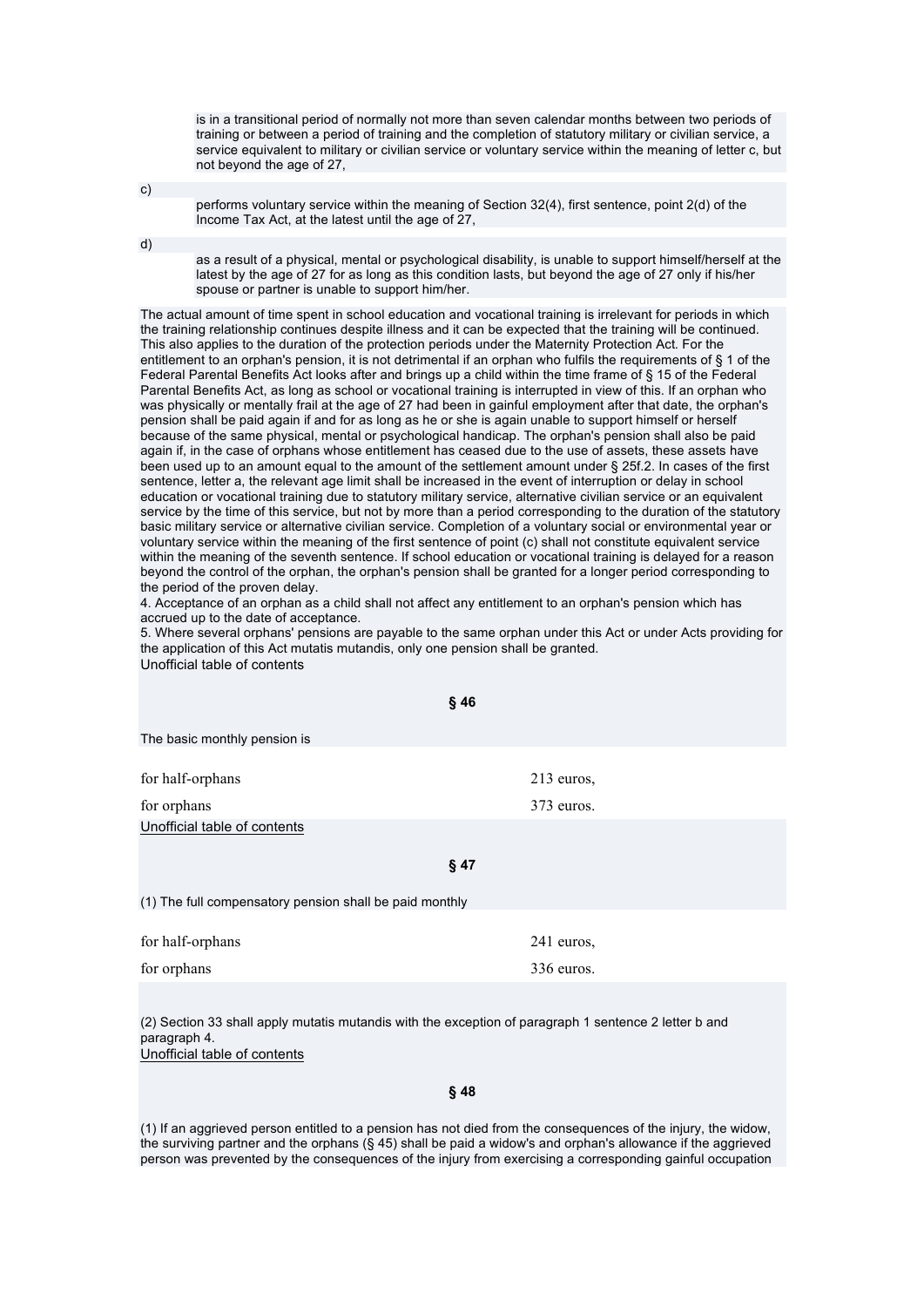and as a result the widow's pension derived from the marriage with the aggrieved person is reduced in total by at least the following percentage

| Amount of the total derived widow's pension as a percentage of one twelfth of the<br>assessment amount referred to in $\S$ 33.1 letter a | Reduction of at<br>least |
|------------------------------------------------------------------------------------------------------------------------------------------|--------------------------|
| 36 and more                                                                                                                              | fifteen percent          |
| 34 to less than 36                                                                                                                       | fourteen per<br>cent     |
| 32 to below 34                                                                                                                           | thirteen per cent        |
| $30$ to below $32$                                                                                                                       | at 12 per cent           |
| 28 to under 30                                                                                                                           | eleventh<br>percentile   |
| below 28                                                                                                                                 | $10\%$ .                 |

The amount of the widow's pension and the amount of the reduction must be determined taking into account the pension insurance regulations on the crediting of the widow's or surviving partner's own income. The percentage of the reduction applicable according to the table must be based on the widow's pension which would have been payable to the widow without the reduction within the meaning of sentence 1 and without the crediting of the widow's own income. If no widow's pension is paid, a notional widow's pension is to be calculated and the extent of the reduction is then determined. The requirements of sentence 1 shall be deemed to have been met if at the time of his death the aggrieved person was entitled to the basic pension of an aggrieved person with a degree of damage of 100 or was entitled to a care allowance on account of not only temporary helplessness; § 40a.3 sentence 3 shall apply. The requirements of the first sentence shall also be deemed to have been met if the injured person was entitled for at least five years to compensation for occupational injury on account of a loss of income within the meaning of § 30.4 or to compensation for occupational injury under § 30.6.

(2) The widow's and orphan's allowance shall be paid in the amount of two-thirds, in the case of widows, surviving life partners and orphans of injured persons with entitlement to the basic pension of an injured person with a degree of injury consequences of 100 or to a care allowance in the full amount of the corresponding widow's or orphan's pension (§§ 40, 40a, 41, 46 and 47). If the monthly gross income of the surviving dependants of injured persons who at the time of death were entitled to a pension according to a degree of the damage consequences of 30 to 90,

for the widow or surviving partner one twelfth,

| for half-orphaned children | one twenty-fourth, |
|----------------------------|--------------------|
| for an orphan              | one-eighteenth     |

of the assessment amount referred to in Section 33(1)(a), the aid to be granted shall be reduced by the excess amount; if no payment amount is calculated, the entitlement to pension shall lapse.

(3) In the event of remarriage or establishment of a civil partnership of the widow or in the event of marriage or establishment of a new civil partnership of the surviving civil partner, section 44 shall apply accordingly. Fifty times the monthly amount of a widow's basic pension shall be granted as a lump-sum settlement if widow's allowance has been drawn in the amount of the full pension, otherwise two thirds of this amount shall be granted.

(4) Paragraphs 1 to 3 shall apply to widowers.

5. The rules on orphan's pensions shall apply in the event of discontinuation of the orphan's allowance. 6. Paragraphs 1 to 5 shall apply mutatis mutandis if the injured party was unable to assert the claims solely because he had his domicile or habitual residence in the territory referred to in Article 3 of the Unification Treaty before 1 January 1991.

Unofficial table of contents

**§ 48a** 

(1) Sections 42(1), 43 and 48(4) in the version in force from 1 January 1986 shall apply only if the injured party died after 31 December 1985.

(2) Section 42(1), Section 43 and Section 48(4) in the version in force until 31 December 1985 shall continue to apply with regard to the conditions of entitlement to a survivor's pension if the injured person died before 1 January 1986.

Unofficial table of contents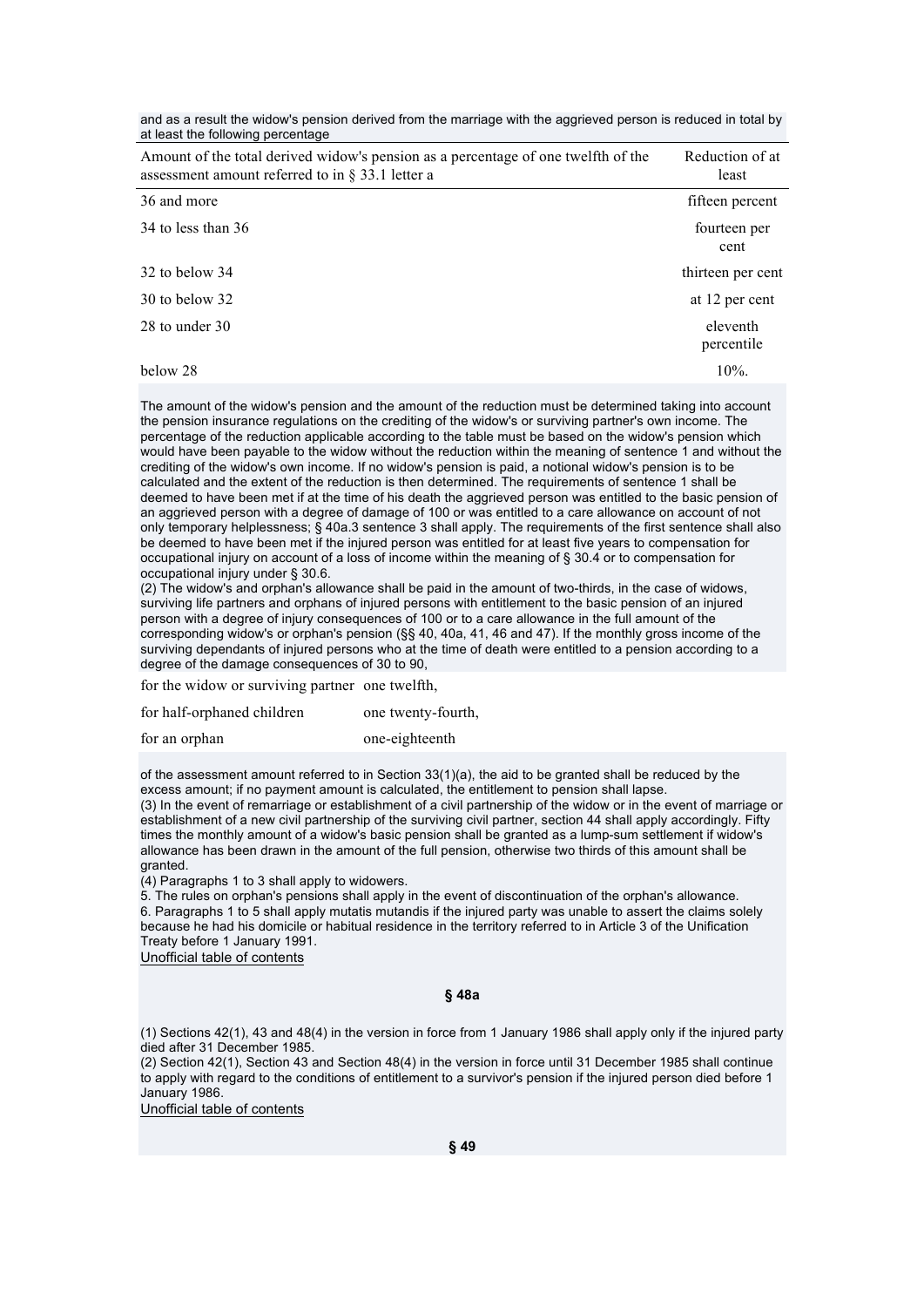(1) If the injured person died as a result of an injury, the parents receive a parental pension, but at the earliest from the month in which the injured person would have reached the age of 18.

(2) The following shall be treated equally with parents

adoptive parents, if they adopted the deceased as a child before the injury

2.

1.

stepparents and foster parents, if they provided the deceased with free maintenance before the injury,

3.

grandparents, if the deceased was or would have been supporting them.

### Unofficial table of contents

**§ 50** 

A parental pension is paid to anyone who is fully disabled or incapacitated for work within the meaning of Book Six of the Social Security Code, or who for other compelling reasons cannot reasonably be expected to work, or who has reached the age of 60.

Unofficial table of contents

| § 51                                                                                                                                                     |                            |  |
|----------------------------------------------------------------------------------------------------------------------------------------------------------|----------------------------|--|
| (1) The full monthly parental pension is                                                                                                                 |                            |  |
| with a pair of parents<br>with one parent                                                                                                                | 660 euros.<br>$460$ euros. |  |
| 2. Where several children have died as a result of an injury, the amounts referred to in paragraph 1 shall<br>increase monthly for each additional child |                            |  |
| with a couple of parents at<br>to one parent for                                                                                                         | $121$ euros.<br>91 euros.  |  |

The increase is also granted for children who

a)

died as a result of an injury within the meaning of laws which provide for the corresponding application of this Act, or

b)

have disappeared as a result of an injury within the meaning of this law or of laws which provide for the corresponding application of this law.

3. Where the only child or the last child, or where all or at least three children have died as a result of an injury, the amounts referred to in paragraph 1 shall be increased, where more favourable, on a monthly basis

| with a couple of parents at | $374$ euros. |
|-----------------------------|--------------|
| to one parent for           | 272 euros.   |

Paragraph 2 sentence 2 applies accordingly.

(4) Section 41(3) shall apply mutatis mutandis with the proviso that the income to be credited shall always be determined as if the income did not form part of the income from current employment (Section 33(2)); it shall be credited against the increase under subsections (2) or (3) only to the extent that it has not already led to the discontinuation of the parental pension.

(5) If only one partner of a married couple or civil partnership is entitled to a pension, the parental pension for one of the parents shall be reduced by the credited income of both partners; however, the pension may not exceed the full pension for one parent, including the increases referred to in paragraphs 2 and 3.

6. Where pensions are less than EUR 3 per month, they shall be increased to that amount.

7. Stepchildren and foster children shall also be considered children within the meaning of paragraphs 2 and 3. Whether the child who dies as a result of an injury is the only child or the last child depends on the circumstances at the time of the loss of the child.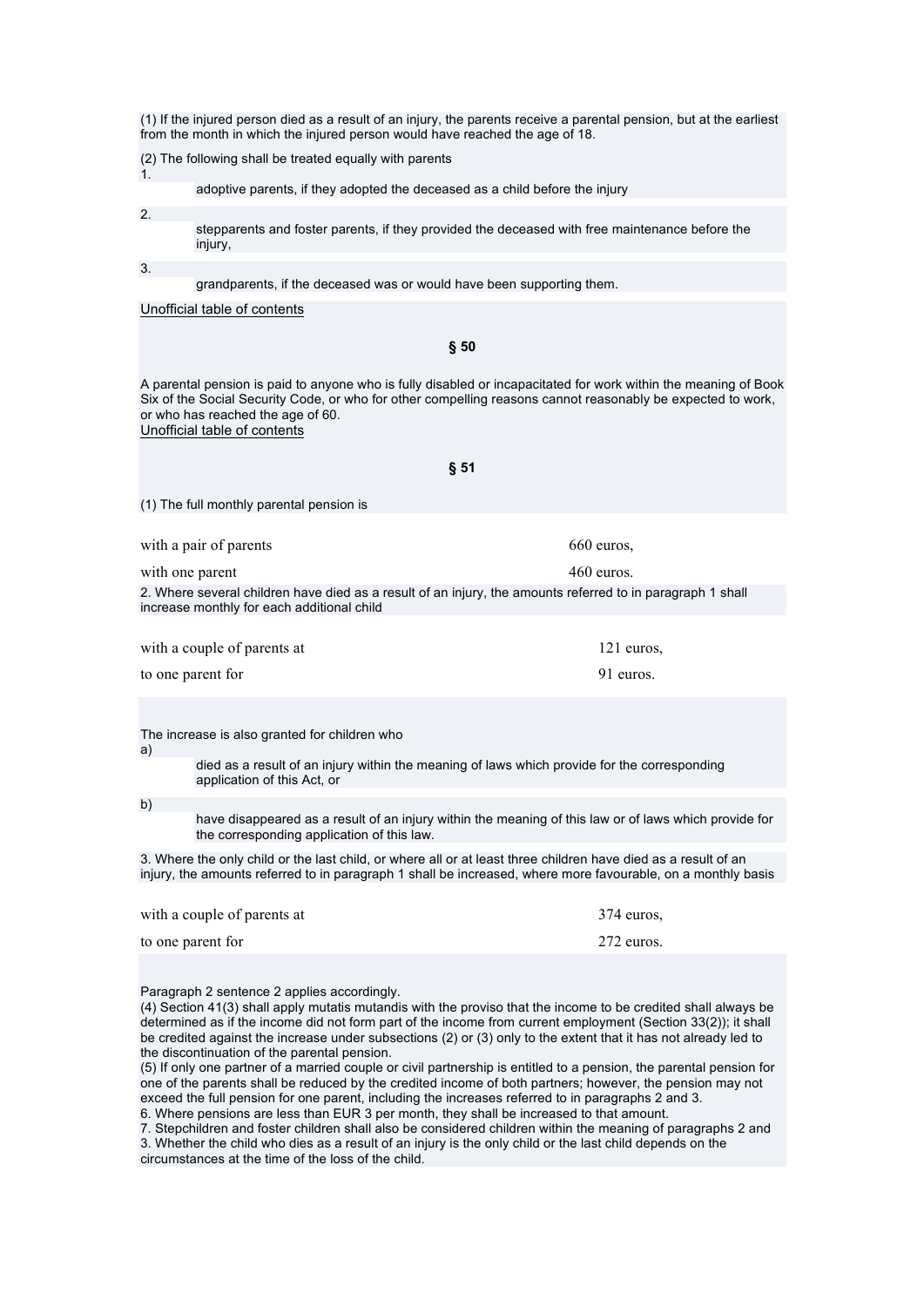(8) If a couple or one parent is eligible for more than one parental pension under this Act or under laws providing for the application of this Act, only the more favourable pension shall be granted. (9) Where, in the case of recipients of a parental pension for one parent couple, a spouse or partner dies, the surviving spouse or partner must continue to receive the parental pension for one parent couple due for the month of death instead of the pension for one parent for the following three months, where this is more favourable. Reductions in the pension for one parent couple in accordance with the first sentence above, which are due to special benefits within the meaning of § 60a para. 4, as well as increases in these benefits which are due to a reduction in income as a result of death, shall not be taken into account. Unofficial table of contents

### **§ 52**

1. Where a person whose survivors would be entitled to a pension has disappeared, such pension shall be granted before the declaration of death if the death of the person who disappeared is highly probable. If it transpires that the person who disappeared is still alive, benefits in accordance with the first sentence above shall be deemed to have been granted as well as to fulfil his legal maintenance obligation; he shall be obliged to pay compensation in accordance with the provisions on management without authority from the time when he failed to fulfil his legal maintenance obligations for reasons for which he is responsible. Further claims remain unaffected.

2. A child shall not be entitled to a pension if the mother's husband has been missing during the period of conception.

## **Funeral allowance in the event of death of a survivor**

Unofficial table of contents

### **§ 53**

In the event of the death of survivors entitled to benefits, a funeral allowance shall be granted in accordance with the provisions of § 36. On the death of a widow or surviving partner who leaves behind at least one child entitled to an orphan's pension or orphan's allowance, it amounts to EUR 1 958, in all other cases EUR 982. Unofficial table of contents

### **§ Section 53a Contributions to long-term care insurance**

(1) Beneficiaries Damaged persons and survivors entitled to a pension who are entitled to curative or sickness treatment and who are insured with a private insurance company or with a nursing care insurance fund in accordance with § 20 Para. 3 of Book Eleven of the Social Code shall be reimbursed the contribution to nursing care insurance.

(2) The amount to be refunded under subsection 1 shall not exceed the amount resulting from the equalisation pension, the spouse's supplement and the compensation for occupational injuries in the case of the injured party, and from all pension benefits under this Act in the case of survivors, based on the contribution rate pursuant to section 55(1) of Book XI of the Social Code.

(3) Section 61(6) and (7) of Book Eleven of the Social Security Code shall apply mutatis mutandis.

### **concurrence of claims**

Unofficial table of contents

#### **§ 54**

(1) If an injury within the meaning of § 1 is at the same time an accident within the meaning of the statutory accident insurance, the only entitlement shall be under this Act. This shall not apply if the damaging event occurred before 1 January 1942 or after 8 May 1945.

(2) Persons who have suffered injury within the meaning of section 1 as a result of being subjected to forced labour in the period from 8 May 1945 to 5 October 1955 in the acceding territory, as well as their survivors, shall have no claim under this Act. They are entitled to benefits from the statutory accident insurance; the activity in accordance with sentence 1 is deemed to be insured activity. Sentences 1 and 2 shall not apply to persons who took up their habitual residence before 19 May 1990 in the area of application of this Act at that time.

Unofficial table of contents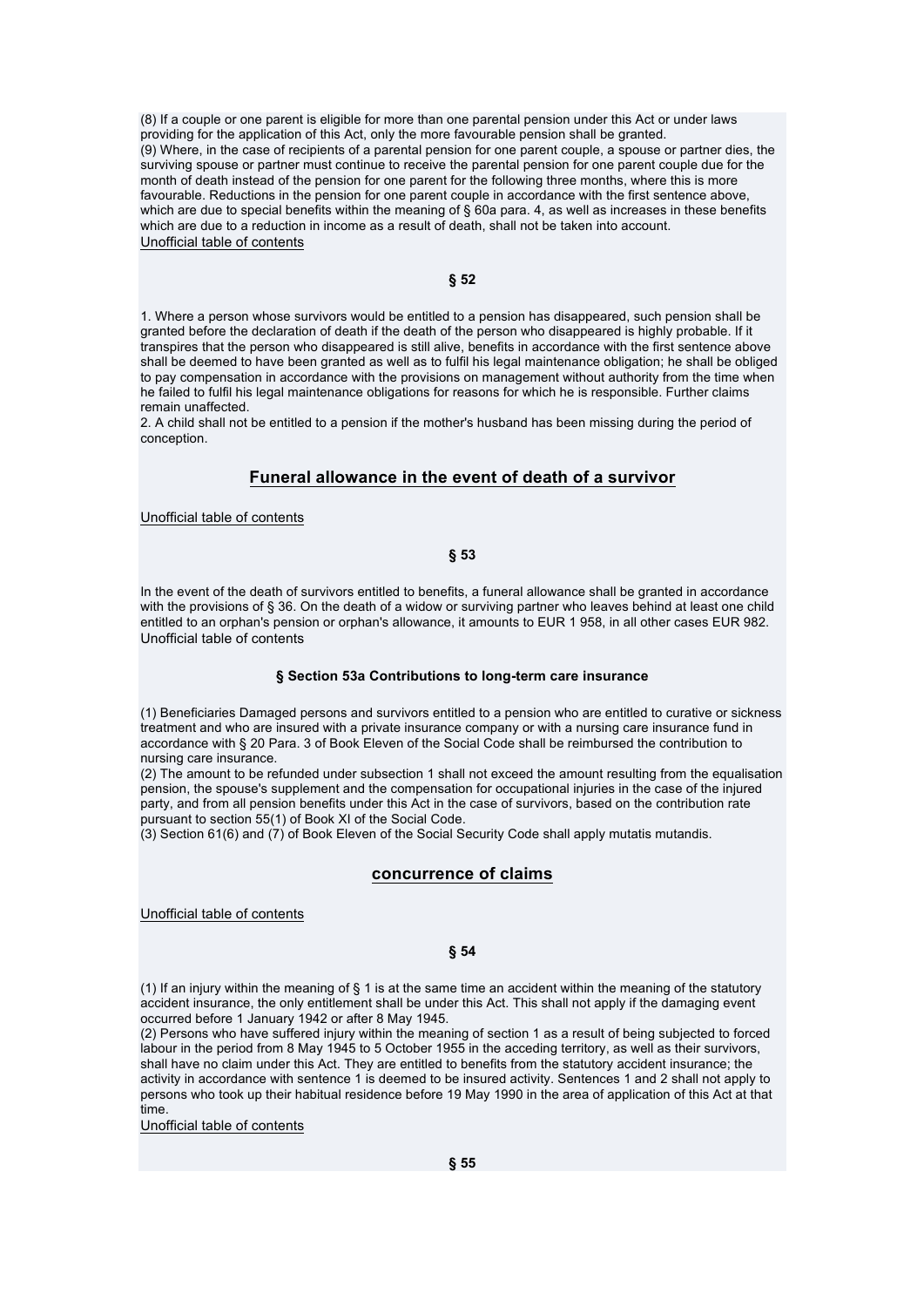(1) Meetings held pursuant to this Act

a disabled person's pension with a widow's or orphan's pension, the more favourable compensatory pension shall be granted in addition to the basic pensions,

b)

a)

an occupational injury compensation with a compensation for damage, the occupational injury compensation is to be taken into account as income when determining the compensation for damage

c)

a disabled person's or widow's pension with entitlement to a parental pension, the equalisation pension, the spouse supplement, the compensation for occupational injury and the compensation for damage must be taken into account as income when determining the parental pension.

If the widows' compensatory pension is to be granted in accordance with sentence 1 letter a, the compensatory pension only counts towards the current gross income with the amount which would have been payable as a compensatory pension for damages without the concurrence. This shall also apply if benefits under sentences 1 and 2 coincide with corresponding benefits under other laws which provide for the corresponding application of this law.

2. Paragraph 1 shall apply mutatis mutandis to widows' or orphans' benefits.

## **Adjustment of pensions**

Unofficial table of contents

### **§ 56**

(1) The benefits for the blind (section 14), the lump-sum compensation for wear and tear of clothes and linen (section 15), the basic pensions and the allowance for the severely disabled (section 31(1)), the lump-sum allowance for the severely disabled (section 31(1)) and the lump-sum allowance for the severely disabled (section 31(1)). 1 and 4, §§ 40 and 46), the equalisation and parental pensions (§§ 32, 41, 47 and 51), the spouse supplement (§ 33a), the care allowance (§ 35) and the funeral allowance (§§ 36, 53) are each adjusted according to the percentage by which the pensions of the statutory pension insurance scheme change. At the same time, the assessment amount (§ 33(1)) shall be adjusted in accordance with the percentage by which the gross wages and salaries per employee (§ 68(2) in conjunction with § 228b of Book Six of the Social Security Code), which are decisive for the pension adjustment, change. (2) The Federal Government shall amend by statutory order, with the consent of the Bundesrat, the amounts specified in §§ 14, 15, 31(1) and (4), 32, 33(1), 33a, 35, 36, 40, 41, 46, 47, 51 and 53 in accordance with subsection 1, in each case at the same time as the pensions of the statutory pension insurance scheme are adjusted. In § 15, the lump-sum amounts specified there shall be determined by multiplying the lowest and the highest valuation figure by the multiplier. The amounts resulting from sentences 1 and 2 shall be rounded down to full euros up to 0.49 euros and rounded up to full euros from 0.50 euros. Notwithstanding the above, the multiplier in § 15 shall be rounded to 3 decimal places after the decimal point.

 $(3)$  and  $(4)$  (omitted) Unofficial table of contents

**§§ Sections 57 to 59 (deleted)**

## **Start, change and end of supply**

Unofficial table of contents

### **§ 60**

(1) The provision of care for disabled persons shall begin with the month in which their conditions are fulfilled, at the earliest with the month of application. Care shall also be provided for periods before the application is made if the application is made within one year of the occurrence of the injury. If the injured person was prevented from filing the application through no fault of his own, this period shall be extended by the period of prevention. For periods prior to the month of release from war captivity or from foreign custody, no care is available.

(2) Subs. 1 sentence 1 shall apply mutatis mutandis if a higher benefit is applied for; however, if the injured person was prevented from making the application through no fault of his own, the higher benefit shall begin to accrue from the month from which the prevention is proven if the application is made within six months of the removal of the cause of the impediment. However, due to a reduction in income or an increase in expenses caused by the injury, the higher benefit shall commence, irrespective of the month of application, from the month in which the conditions are fulfilled if the application is submitted within six months of the occurrence of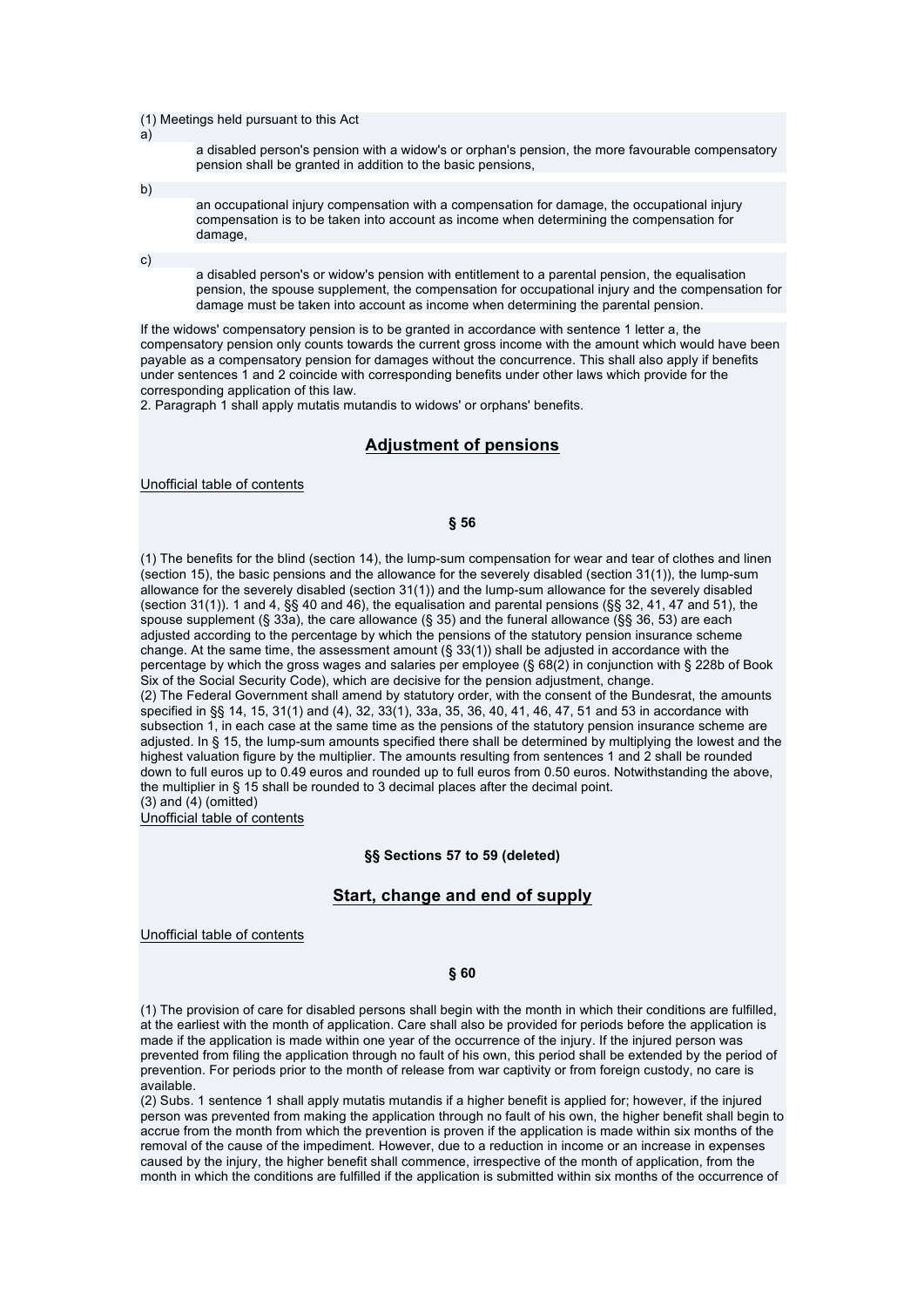the change or of receipt of notification of the change. The date of receipt shall be proved by the applicant. If a claim for compensation for occupational injury (§ 30 subsection (3) or (6)) arises as a result of an increase in the settlement income within the meaning of § 30 subsection (5), the second sentence shall apply accordingly if the application is filed within six months.

(3) If the higher benefit is determined ex officio, it shall begin to run from the month in which the facts giving rise to the claim became known to a department of the war victims' benefit scheme. If the higher benefit is due to a change in marital status, the number of children to be taken into account or the attainment of a certain age limit, it shall begin with the month in which the event occurred; this shall also apply if a higher compensation for occupational injury (section 30 subs. 3 or 6) is based on a change in comparative income within the meaning of section 30 subs. 5.

(4) Any reduction or withdrawal of benefits shall take effect at the end of the month in which the conditions for granting them cease to apply. A reduction or withdrawal of benefits due to improvement in the state of health shall take effect at the end of the month following the notification of the decision making the change. Where the reduction or withdrawal of benefits, the amount of which is influenced by income, is due to an increase in that income, the reduction or withdrawal shall take effect from the month in which the income increased. Unofficial table of contents

### **§ 60a**

(1) The equalisation pension (§§ 32, 33, 41 and 47) shall be definitively determined in the case of income that is fixed monthly. In all other cases, the equalisation pension shall be determined provisionally in accordance with the income situation known at the time of notification and shall be finally determined subsequently. (2) Monthly fixed income is income for which a certain monthly amount is determined by law, collective agreement, employment or other contract.

3. Where the compensatory pension provisionally paid is higher than that finally determined, only the amount exceeding EUR 3 per month shall be regarded as overpaid.

(4) Special benefits, such as Christmas bonuses, 13th month's salary and success bonuses, shall be taken into account as income in the months in which they are paid.

(5) Paragraphs 1 to 4 shall apply mutatis mutandis to the determination of all current pension benefits, the amount of which is influenced by income, unless otherwise provided by this Act. Paragraph 3 shall be applied in the case of overlapping of several provisionally paid benefits in such a way that the total amounts are compared.

Unofficial table of contents

## **§ 61**

Section 60 shall apply mutatis mutandis to the survivor's pension subject to the following provision: a)

If the first application is submitted before the end of a year after death, the care begins at the earliest in the month following the month of death.

b)

In the case of widows, compensation for occupational injury pursuant to § 30 para. 3 or 6 shall be replaced by compensation for damage pursuant to § 40a.

c)

For orphans, the death of the father or mother is equivalent to a change in marital status.

Unofficial table of contents

### **§ 62**

(1) A benefit influenced by income shall not be redetermined as long as the gross income has increased by less than 5 Euros per month in total since the last determination of this benefit or the comparative income within the meaning of § 30 para. 5 has decreased by less than 5 Euros per month in total, unless a new determination of one of these benefits becomes necessary for other reasons.

(2) The extent of the consequences of the damage suffered by aggrieved persons entitled to a pension may not be reduced before two years have elapsed since the notification of the notice of assessment. If a substantial and lasting improvement in the injury-induced state of health has been achieved by curative treatment, the lower level may be fixed earlier, but not before one year has elapsed after the end of such treatment.

(3) In the case of beneficiaries who have reached the age of 55 years, the degree of damage consequences due to an improvement in the damage-related state of health or an amendment to the Ordinance pursuant to Section 30(17) as a result of new medical and scientific findings shall not be set lower if it has remained unchanged in the last ten years since it was established under this Act. The same applies to the severely disabled allowance if its level has remained unchanged in the last ten years since its determination. Changes for reasons other than medical reasons shall not be taken into account in the calculation of the period. (4) If the joint household which a severely disabled person or a severely disabled person has maintained with the persons named in § 30 subsection (12), first sentence, is dissolved, the degree of the consequences of the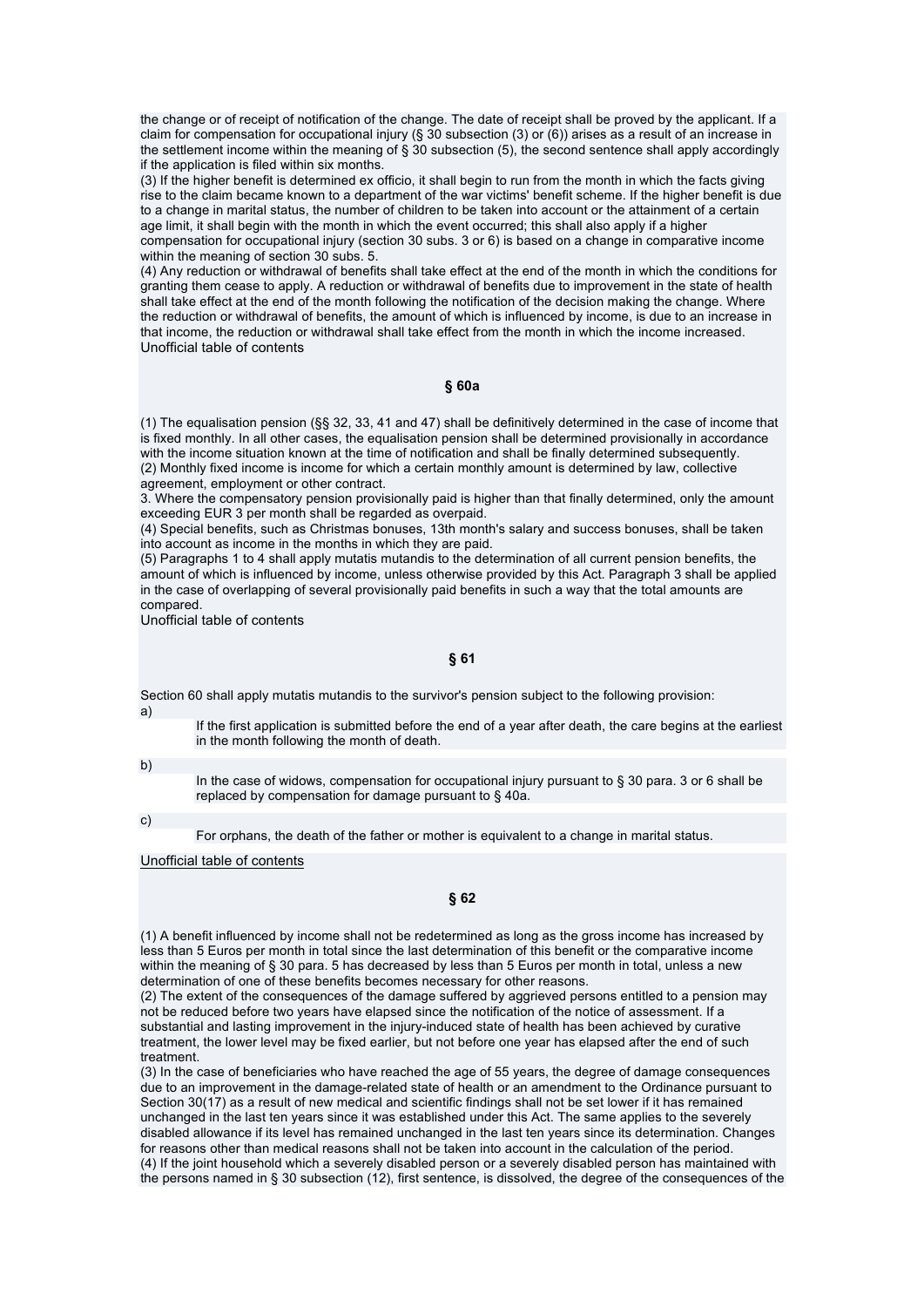injury in accordance with § 30 subsection (2) and the compensation for occupational injury in accordance with § 30 subsection (16) shall be re-assessed ex officio only if he or she could reasonably be expected to take up another occupation without the consequences of the injury or if, after discontinuation of the compensation for occupational injury in accordance with § 30 subsection (16), he or she is entitled to compensation for occupational injury in accordance with § 30 subsections (3) to (11). Unofficial table of contents

**§ 63** 

(dropped out)

## **-Special provisions for beneficiaries outside the scope of this Act**

Unofficial table of contents

#### **§ 64**

Beneficiaries with residence or habitual abode abroad shall receive care as entitled persons within the scope of this Act, unless §§ 64a to 64f provide otherwise. Benefits may be wholly or partly refused or withdrawn with the consent of the Federal Ministry of Labour and Social Affairs if 1.

the purpose of the benefit cannot be achieved, in particular the foreign state credits pensions under this Act in whole or in part against its own pensions, or

2.

there is an important reason in the person of the beneficiary for which he is responsible, in particular an act of the beneficiary directed against the Federal Republic of Germany.

Unofficial table of contents

### **§ 64a**

(1) Injured persons shall themselves carry out the curative treatment due to the recognised consequences of an injury, insofar as it is not granted within the scope of this Act. They shall be reimbursed for the proven medically necessary and reasonable costs up to twice the amount of the costs of corresponding curative treatment within the scope of this Act; in specially justified cases, the amount in excess thereof may also be reimbursed in part or in full. The costs of medicines, dressings and remedies may be reimbursed in full. Medical treatment due to the consequences of damage may also be provided within the scope of this Act after prior approval by the competent administrative authority if medical or cost reasons make this necessary. (2) Sickness benefit and assistance under section 17 are excluded. Benefits for medical treatment and sickness pursuant to § 10 (2), (4), (5) and (6), first sentence, and § 11 (4) shall be reimbursed in the amount of the benefits customary in the country of residence; paragraph 6 shall remain unaffected. If it is not possible to determine the costs of medical treatment in the country of residence, a benefit may be paid up to the simple amount of the usual benefits which the beneficiary would receive in Germany.

3. For curative actions, costs shall be reimbursed and grants shall be made only with the prior agreement of the competent managing authority. Benefits for physical disability exercises outside the scope of this Act shall be excluded.

(4) Claims which the beneficiary has against institutions of statutory or private insurance or similar institutions shall be set off against the benefits of curative and medical treatment under this Act, insofar as they are to be realised.

(5) Section 24 shall apply mutatis mutandis to the reimbursement of travel expenses and compensation for lost earnings.

(6) The competent administrative authority may, instead of providing benefits in accordance with paragraphs 1 to 3, also take over contributions to an insurance scheme for entitled persons in the State of residence where there is particular hardship, or provide benefits in cooperation with a foreign sickness insurance scheme with which it has concluded a contract.

Unofficial table of contents

#### **§ 64b**

(1) Beneficiaries under section 64 shall receive in case of indigence

Sickness assistance according to § 26b,

2.

1.

Care allowance under Section 26c(1),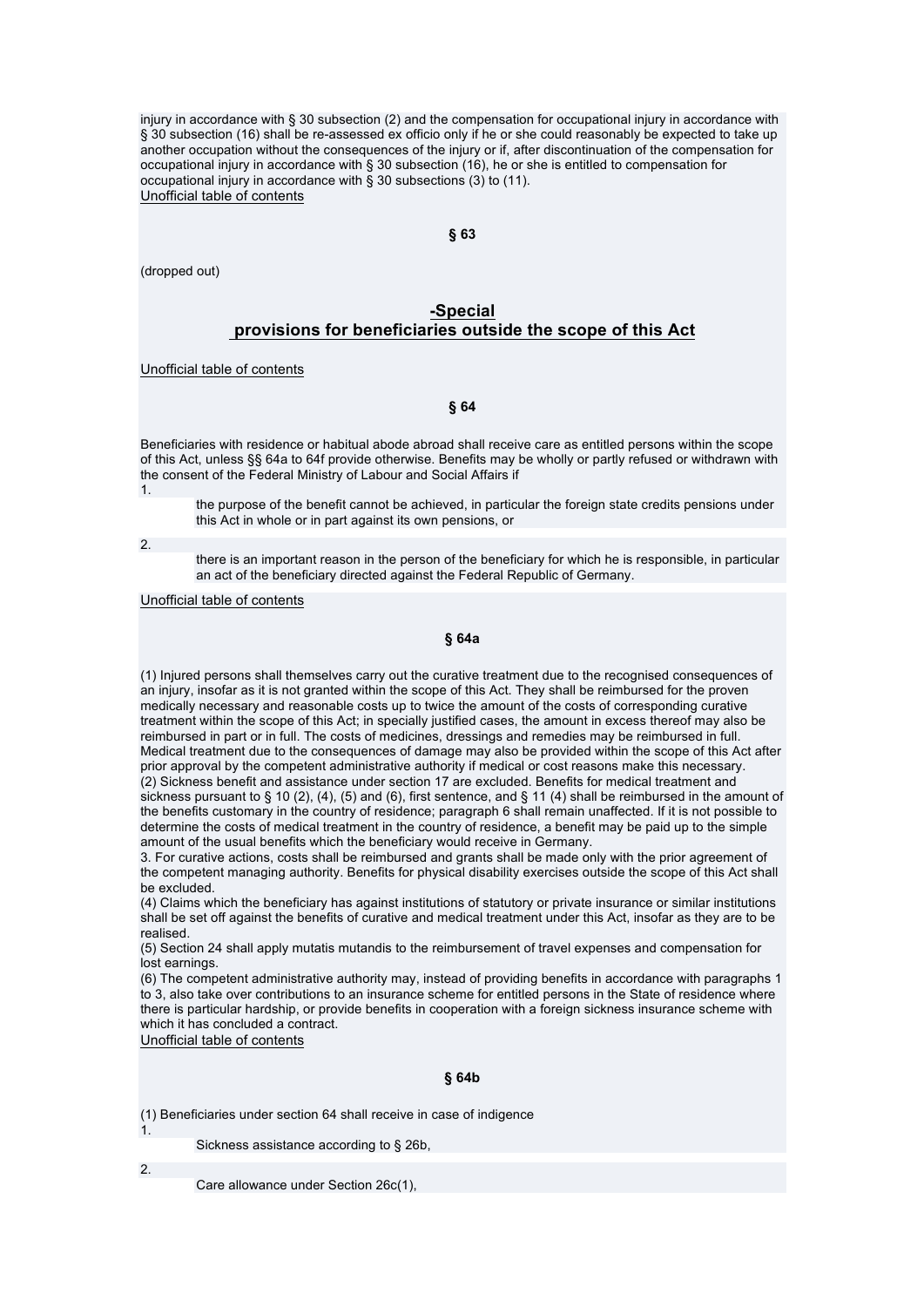supplementary assistance for subsistence in accordance with § 27a.

The same shall apply to the relatives living in the same household as entitled persons in accordance with the first sentence above if the damaged person predominantly makes up the living of the family member, as well as to widows, widowers, surviving life partners, surviving female life partners and orphans.

(2) Benefits shall be paid only to the extent that the injured person or survivors do not receive any other benefits for the same purpose.

(3) The nature, form and extent of the benefits and the use of income and assets shall be determined by the special circumstances of the State of residence, taking into account the necessary local living requirements. The institutions responsible for the care of war victims shall decide on the provision of benefits according to their best judgment.

(4) The certificate of an officially appointed physician or of the medical officer of the competent German mission abroad may be consulted when deciding on the provision of sickness assistance under section 26b and when determining the degree of care required for the provision of care allowance under section 26c(1). If such doctors are not available, the certificate of other local doctors may be consulted.

(5) Insofar as in individual cases a particular hardship results from the application of the provision of subsection (1) first sentence above, further benefits specified in sections 26 to 27d may be provided with the consent of the competent Federal Ministry.

Unofficial table of contents

### **§ 64c**

(1) When determining the pension, foreign income shall be taken into account in the same way as comparable domestic income.

(2) Section 30 subsections 3 to 15 shall apply to the determination of the compensation for occupational injury: If the injured party receives predominantly foreign income, his actual income from current or previous employment (first sentence of Section 30 subsection 4) shall be replaced by the average income of the basic salary of the grades of Federal grade A to which the injured party would be assigned in Germany. If the condition in the second sentence is not satisfied and the aggrieved person has transferred his residence or habitual abode abroad after 30 June 1984, the average income of the basic salary of grade of Federal pay scale A to which the aggrieved person would have been assigned before the transfer shall take the place of his previously earned income. In the cases of sentences 2 and 3, § 30.11 sentence 2 shall apply accordingly. (3) Section 40a shall apply to the determination of the compensation for damages.

(4) Sections 60 to 62 and 66 shall apply unless special features of the care of war victims outside the Federal territory require a deviation. A deviation may be made only in agreement with the Federal Ministry of Labour and Social Affairs; it may also determine, in agreement with the competent supreme Land authority, how the pensions shall be paid.

(5) Capital compensation shall not be granted.

(6) In the event of the death of an injured party, funeral allowance shall be paid up to the amount specified in the second alternative in § 36(1), second sentence, and in the event of the death of survivors up to the amount specified in § 53, second sentence.

Unofficial table of contents

### **§ 64d**

1. The payment of pensions shall be governed by the provisions of foreign exchange legislation. In the case of income from states with fluctuating monetary values and the associated substantial exchange rate changes, the procedure shall be that set out in § 60a (1) sentence 2. In these cases, provided that the exchange rate changes remain within a constant range during the calendar year, the average exchange rate for that year after the end of the previous calendar year shall be used as the basis for determining the income-related benefits. In cases where the rates are subject to major fluctuations during the calendar year, the average rate may be determined for a longer period of time.

(2) If the person entitled to benefits under this Act cannot be provided with the benefits to which he/she is entitled, substitute benefits may be granted with the consent of the Federal Ministry of Labour and Social Affairs. There shall be no entitlement to retrospective payment of the difference to full benefits. Unofficial table of contents

### **§ Section 64e (omitted)**

Unofficial table of contents

#### **§ 64f**

(1) The relevant procedural provisions shall apply unless special features of the care of war victims outside the Federal territory require a simplified regulation. A simplified regulation requires approval by the Federal

3.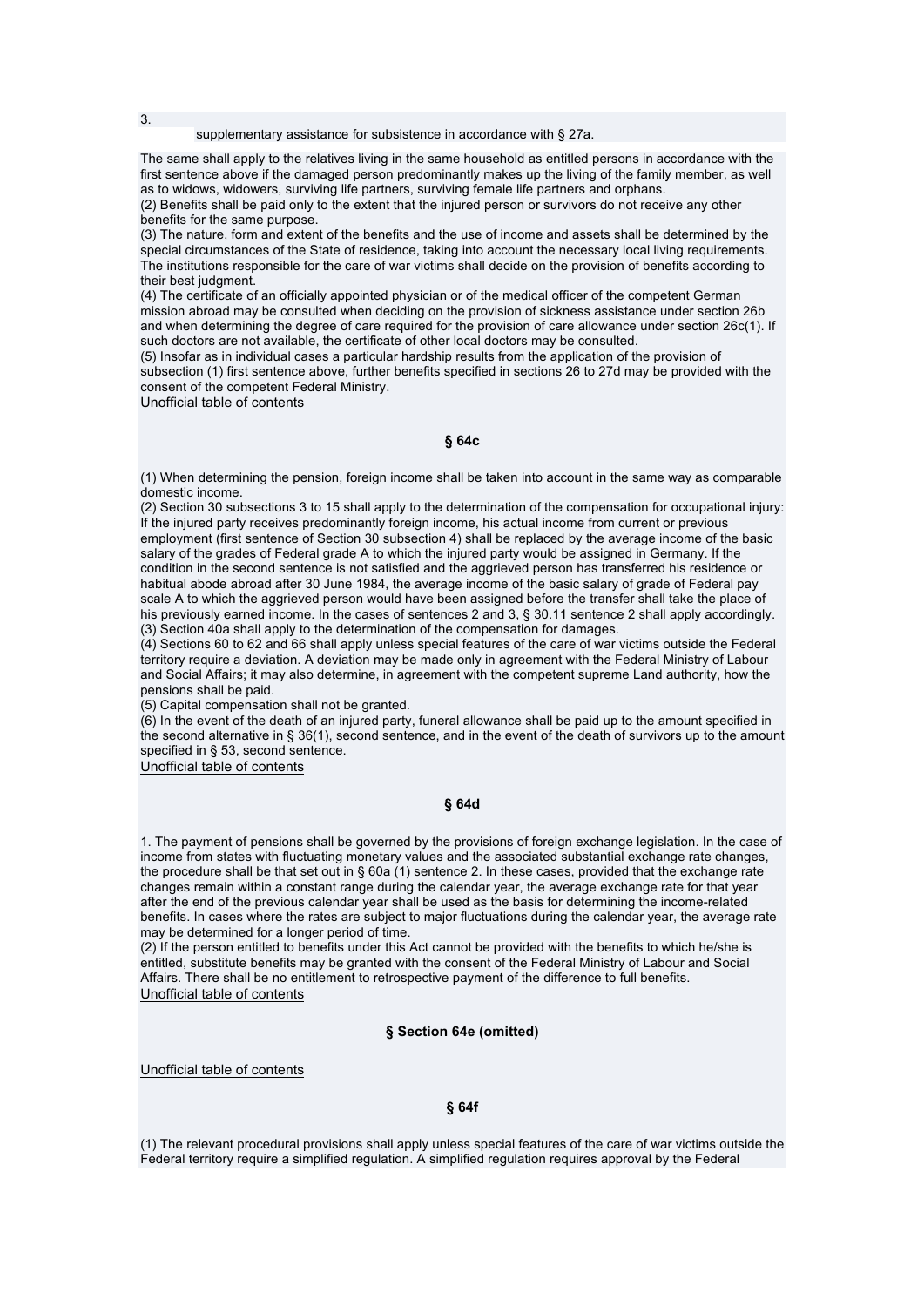Ministry of Labour and Social Affairs. This applies in particular to the justification of decisions and the involvement of third parties in the proceedings.

(2) If there is a need, a special representative may be appointed, without prejudice to §§ 13 to 15 of Book of Tenths of the Social Code, if he and the applicant or pensioner agree. The consent of the applicant or pensioner may be assumed if there are special reasons. § Section 15(3) of Book Tenths of the Social Code shall apply mutatis mutandis.

(3) Section 60 shall apply subject to the proviso that in the cases of subsection (4) a reduction or withdrawal of benefit shall not occur until the end of the third month following the end of the month in which the notice or communication was announced.

(4) The institutions responsible for the care of war victims and the welfare of war victims cooperate directly with the German services abroad.

## **suspension of pension rights**

Unofficial table of contents

### **§ 65**

1. Entitlement to a pension shall be suspended where both claims are based on the same cause 1.

in the amount of the remuneration from the statutory accident insurance,

2.

in the amount of the difference between a pension under general civil servant law provisions and the civil servant's accident insurance.

Child allowances for injury pensions from the statutory accident insurance are not taken into account with the amount of child allowance or equivalent benefits that would have to be paid by other service providers without the child allowance.

(2) Entitlement to the basic pension (§ 31) shall be suspended in the amount of the benefits granted in addition to remuneration under the civil service accident insurance scheme if both claims are based on the same cause.

(3) The claim to medical treatment (§ 10 para. 1) and to the lump sum as compensation for wear and tear of clothes and linen (§ 15) shall be suspended insofar as 1.

for the same cause there are claims to corresponding benefits from the statutory accident insurance or under the civil service regulations on accident care;

2.

there are entitlements to corresponding benefits in accordance with the provisions on medical care for members of the Federal Police and for soldiers (Section 69a, Section 70(2) of the Federal Salary Act and Section 1(1) of the Military Salary Pay Act) and in accordance with the provisions of Land law for police officers of the Länder.

4. In the territory referred to in Article 3 of the Unification Treaty, other rights based on the same cause shall also give rise to suspension of entitlement to a pension. This shall apply in the case of the war-disabled person's pension, the nursing allowance, the allowance for the blind and the special nursing allowance, as well as in the case of the survivor's pension derived from a war-disabled person's pension under the Pension Adjustment Act of 28 June 1990 (Federal Law Gazette I No. 38 p. 495) to the amount paid by the pension insurance institution solely on the basis of the war-disability.

5. The suspension shall take effect from the date on which its conditions are fulfilled. Payment of pensions shall be discontinued or reduced at the end of the month in which the suspension takes effect and resumed or increased at the beginning of the month in which the suspension ends.

## **Payment**

Unofficial table of contents

**§ 66** 

1. Pensions shall be awarded in monthly instalments, rounded up to the nearest euro and paid monthly in advance. Sickness benefit and allowance under section 17 shall be awarded on a daily basis and paid at the end of each week.

(2) All cash benefits shall be transferred free of charge to an account of the beneficiary or a third party living in the same household as the beneficiary, as specified by the beneficiary. If requested by the Authorized Recipient, they shall be paid to him free of charge by means of a payment order issued by Deutsche Postbank AG at his place of residence or habitual abode. In special cases, they may be paid in cash at the competent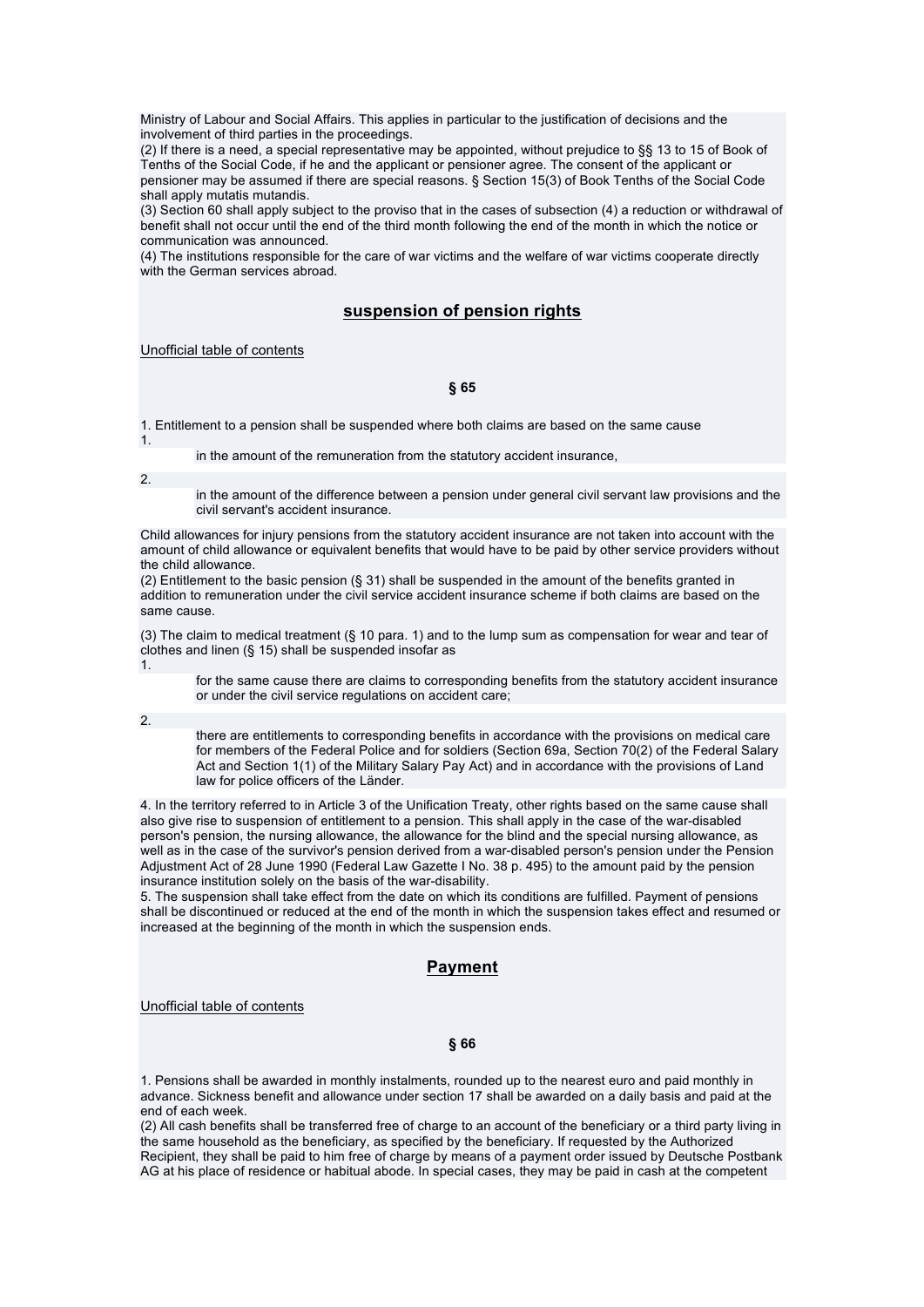administrative office. § Section 118(3) to (4a) of Book Six of the Social Security Code shall apply mutatis mutandis. Unofficial table of contents

**§ Section 66a (omitted)**

Unofficial table of contents

-

**§ Section 66b (omitted)**

- Unofficial table of contents

**§ Section 66c (omitted)**

- Unofficial table of contents

#### **§ 66d Conversion to the euro in the area referred to in Article 3 of the Unification Treaty**

The provisions set out in Annex I, Chapter VIII, Section K, Section III, Nos. 1 to 21 of the Unification Treaty of 31 August 1990 in conjunction with Article 1 of the Act of 23 September 1990 (Federal Law Gazette 1990 II pp. 885, 1067) shall be applied as from 1 January 2002, provided that the words "Deutsche Mark" are replaced by the word "euro".

Unofficial table of contents

#### **§§ Sections 67 to 70a (deleted)**

## **Accommodation care**

Unofficial table of contents

### **§ 71**

If the beneficiary (§ 49 of Book One of the Social Security Code) is accommodated in order to serve a custodial sentence or a detention order for the purpose of reformation and security, income which is reduced by the accommodation shall be taken as a basis for the calculation of the pension in the amount received up to the accommodation; at the time of the adjustment of the pension (§ 56) it shall be increased by the percentage by which the current pension benefits are adjusted. If the execution of a custodial sentence or a detention order involving deprivation of liberty for the purpose of rectification and preservation of property directly follows detention pending trial, the first sentence shall be applied with the proviso that income reduced by the detention pending trial shall be taken as a basis in the amount received up to the beginning of the detention pending trial.

Unofficial table of contents

**§ 71a** 

(dropped out)

### **Transmission by law**

Unofficial table of contents

### **§ 71b**

Where the competent administrative authority has paid pension benefits, sections 104 and 106 to 114 of Book 10 of the Social Security Code shall apply if the person entitled to a pension has claims against a social insurance institution or a public-law fund, and section 115 of Book 10 of the Social Security Code shall apply if the person entitled to a pension has claims against a public-law employer, provided that the claims are due to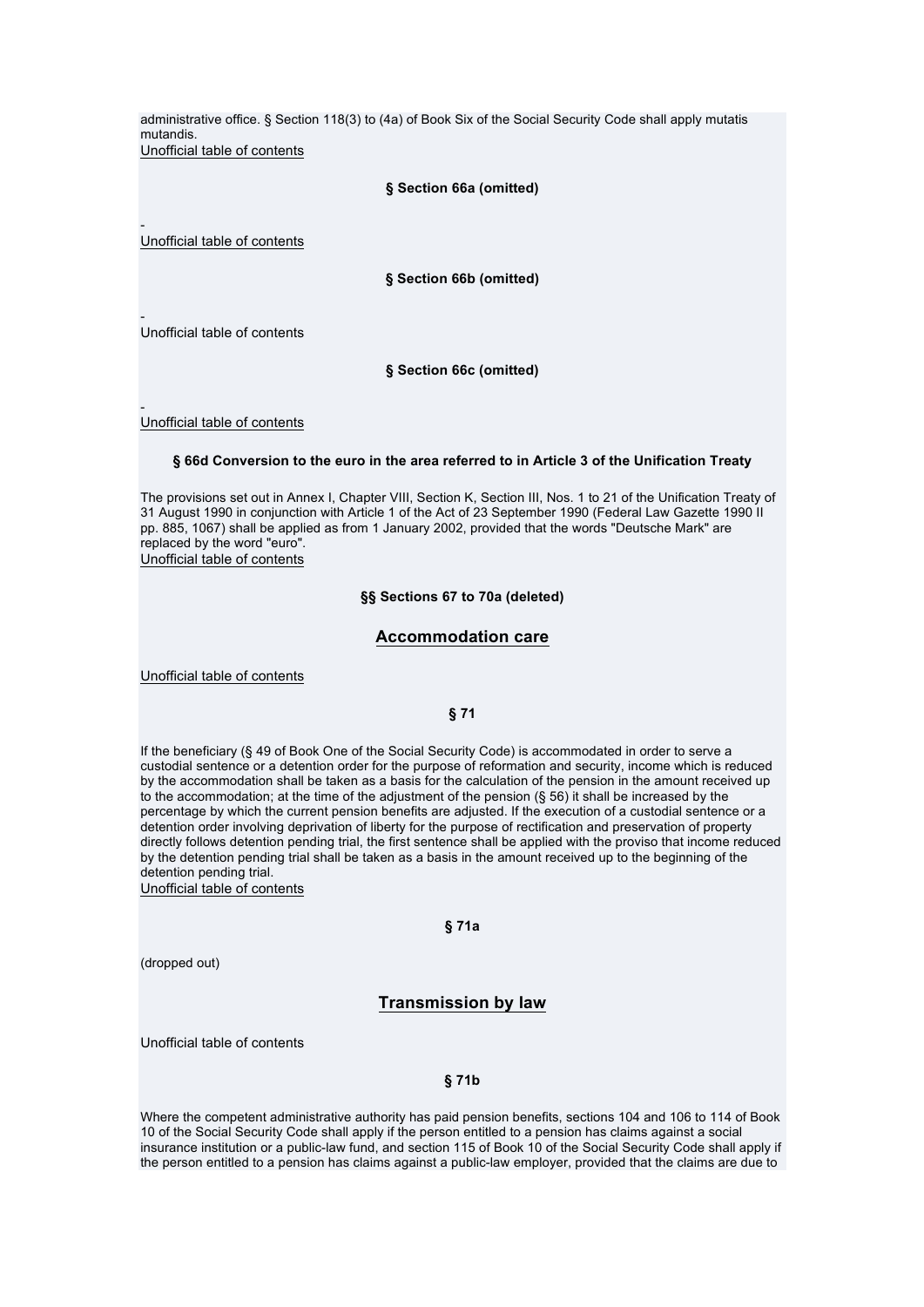the payer of the provision for war victims. This shall also apply if the cost-bearer of the war victims' benefit scheme has to bear these benefits as well.

## **Capital compensation**

Unofficial table of contents

**§ 72** 

(1) Damaged persons receiving a pension may be granted a capital settlement for the acquisition or economic strengthening of their own property.

(2) A capital settlement may also be granted

for the acquisition or economic strengthening of a residential property in accordance with the German Condominium Act,

2.

1.

to finance owner-occupied residential property within the meaning of Section 17(2) of the Housing Promotion Act, if the early transfer of ownership to the claimant is ensured,

3.

to acquire a permanent right of residence in accordance with the German Condominium Act, if the person entitled to permanent residence is economically equivalent to a condominium owner and the continued existence of the permanent right of residence is agreed in the event of a compulsory auction in accordance with § 39 of the German Condominium Act,

4.

to finance their own bauspar contract with a bausparkasse or the Beamtenheimstättenwerk for the purposes of Para. 1 and Nos. 1 to 3.

(3) The leasehold is equal to the ownership of a property, the residential property is equal to the residential building lease.

Unofficial table of contents

#### **§ 73**

(1) A lump-sum settlement may only be granted if

the injured party is under 55 years of age at the time of the application,

2.

1.

the pension entitlement is recognised,

3.

it is not to be expected that the pension will cease to exist within the severance period,

4.

for a useful use of the money is guaranteed.

(2) A lump-sum settlement may exceptionally be granted after the age of 55, but not if the application is submitted after the age of 65. Unofficial table of contents

**§ 74** 

(1) The lump-sum settlement may comprise an amount up to the amount of the basic pension (§ 31 para. 1 sentence 1). If a reduction in the reduction in earning capacity is to be expected within the compensation period, the capital compensation can only be based on the pension that corresponds to the expected degree of the damage consequences.

(2) The severance payment shall be limited to the basic pension to which it is entitled for a period of ten years. Nine times the annual amount on which the lump-sum settlement is based shall be paid as the settlement sum. The entitlement to the remuneration replaced by the lump-sum settlement shall expire for a period of ten years at the end of the month following the month in which the lump-sum settlement was paid.

3. By way of derogation from paragraph 2, the severance grant shall be limited to the basic pension due for a period of five years if the application is submitted after the age of 60. Fifty-seven times the monthly amount on which the lump-sum settlement is based shall be paid as the lump-sum settlement. The entitlement to the remuneration which is replaced by the lump-sum settlement expires for a period of five years at the end of the month following the month in which the lump-sum settlement was paid.

Unofficial table of contents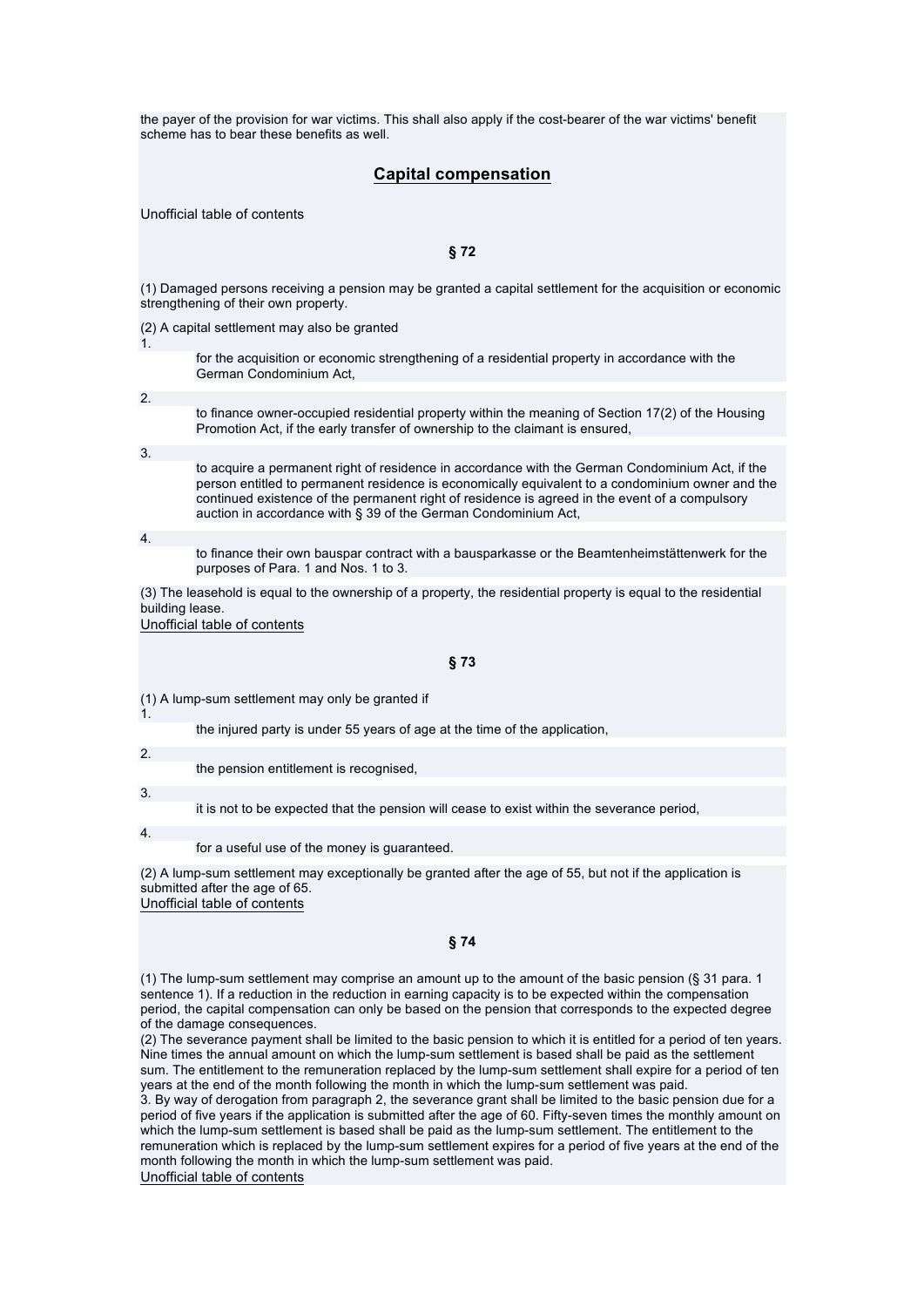(1) The intended use of the capital shall be ensured by the form of payment and, as a rule, by measures to prevent the immediate sale of the property, heritable building right, residential property, residential building right or right of permanent residence. To this end, it may be ordered in particular that the sale and encumbrance of the real estate, heritable building right, residential property or residential building right acquired or economically strengthened with the capital settlement within a period of up to five years shall only be permitted with the approval of the competent administrative authority. This order becomes effective upon entry in the land register. The entry is made at the request of the competent administrative authority. (2) Furthermore, the compensation may be made conditional upon the registration of a security mortgage to secure the claim for repayment of the capital compensation pursuant to §§ 76 and 77. Unofficial table of contents

### **§ 76**

(1) The compensation shall be repaid on demand to the extent that it has not been used as intended within a period set by the competent administrative authority.

(2) The severance payment may be reclaimed if the intended purpose has been frustrated within the severance payment period.

(3) If there are important reasons, the person who has been compensated may, on application, be granted the benefits which have lapsed as a result of the lump-sum settlement in return for repayment of the lump-sum settlement before the end of the settlement period.

Unofficial table of contents

#### **§ 77**

(1) The obligation to repay (Section 76) shall be limited in the case of the severance payment pursuant to Section 74(2) after expiry of the

first year on

91 percent of the settlement amount,

second year on

third year on

72 percent of the settlement,

82% of the settlement,

fourth year on

fifth year to

52% of the settlement,

62 percent of the settlement,

sixth year on

42% of the settlement,

seventh year on

32 percent of the settlement,

eight year on

22 percent of the settlement amount,

ninth year to

11 percent of the settlement.

In the case of the severance payment pursuant to Section 74 (3), the obligation to repay is limited after the end of the

first year on

81% of the settlement,

second year on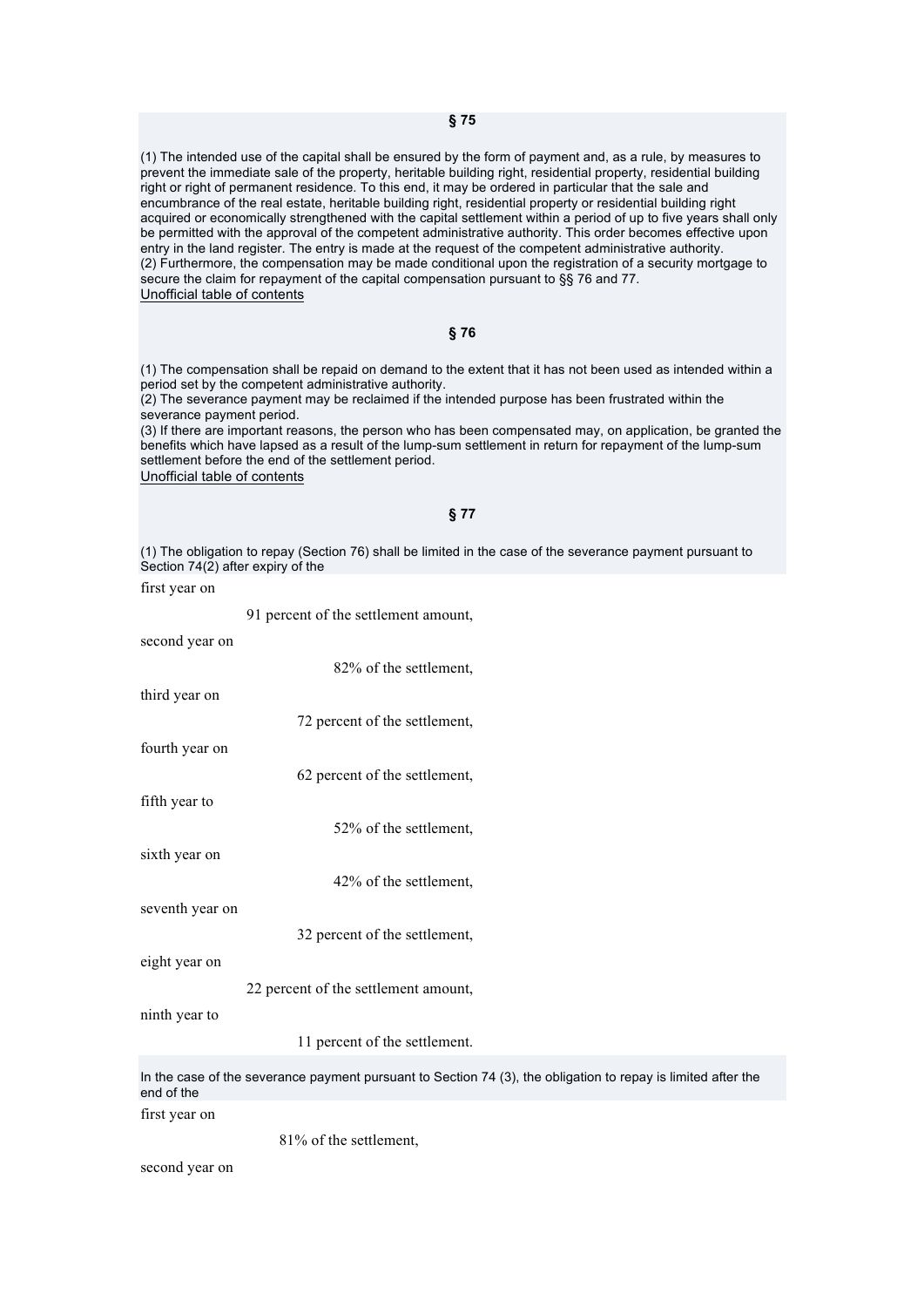62 percent of the settlement,

third year on

### 42% of the settlement,

fourth year on

### 21% of the settlement.

The periods count from the first of the second month following the payment of the severance pay until the end of the month in which the severance pay has been repaid.

(2) If the amount of compensation is not repaid at the end of a year, the percentages for full years as well as the percentages for the months of the year or part thereof which have elapsed up to the date of repayment shall be taken into account. The same applies if the settlement sum is repaid before the end of the first year. (3) After repayment of the severance payment, the remuneration on which the severance payment is based shall resurrect on the first day of the month following repayment. Unofficial table of contents

#### **§ 78**

Within the period provided for in § 76 par. 1, an amount of money, securities and claims equal to the amount paid out as compensation is not subject to attachment. Unofficial table of contents

#### **§ 78a**

(1) A lump-sum settlement may also be granted to widows entitled to a pension or widow's allowance (§ 48) and spouses of missing persons (§ 52 para. 1). The provisions of §§ 72 to 80 shall apply accordingly. 2. Where a widow who has been compensated remarries, the amount of the compensation shall be repaid after the remarriage to the extent that it exceeds the total amount of pension which had lapsed until the remarriage. The severance payment pursuant to § 44 shall be credited against the amount to be repaid. If it transpires that the person who has disappeared is still alive, the compensation shall be repaid to the extent that it exceeds the total of the lapsed pensions which would have been payable under this Act and the Act on Maintenance Assistance for Dependants of Prisoners of War until the return of the missing person. (3) Paragraphs 1 and 2 shall apply mutatis mutandis to surviving civil partners. Unofficial table of contents

#### **§ 79**

(dropped out) Unofficial table of contents

### **§ 80**

Lump-sum settlements granted up to 9 May 1945 shall not have the effect of reducing pensions awarded under this Act.

## **Compensation, refund**

Unofficial table of contents

#### **§ 81**

If persons fulfil the requirements of § 1 or corresponding provisions of other laws which provide for the corresponding application of this Act, they shall have claims against the Federal Government on account of an injury only on the basis of this Act; however, the provisions of the Accident Insurance Fund for Civil Servants, the Act on the Extended Admission of Claims for Damages in the Event of Occupational Accidents as amended in the Federal Law Gazette Part III, Section No. 2030-2-19, and § 82 of the Civil Servants' Pensions Act shall apply.

Unofficial table of contents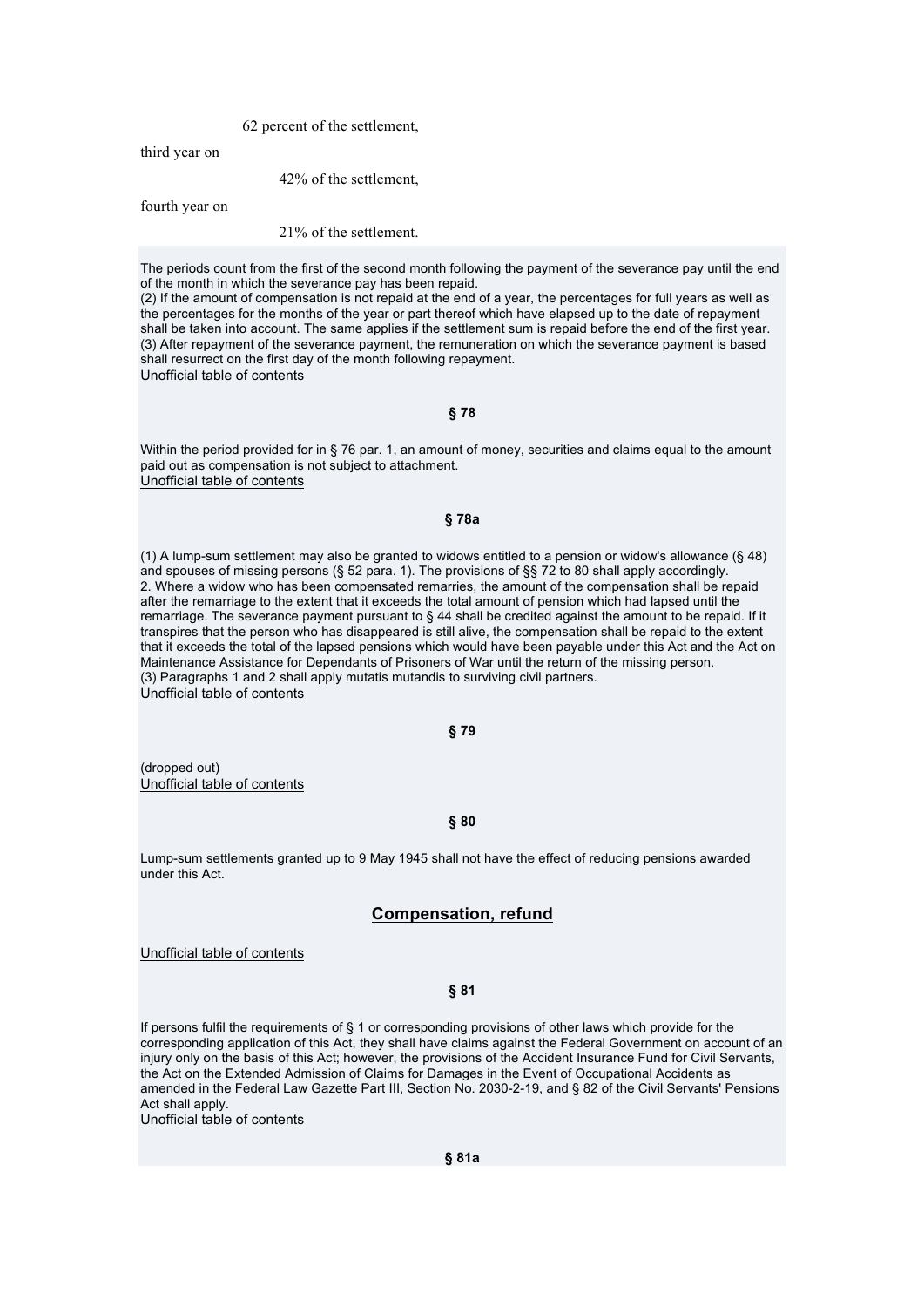(1) Insofar as the beneficiaries are entitled by law to compensation from third parties for the damage caused to them by the injury, this claim shall pass to the Federal Government to the extent of the obligation to provide benefits established by this Act. This shall not apply to claims arising from pregnancy and childbirth. The transfer of the claim may not be asserted to the detriment of the person entitled.

(2) Paragraph 1 shall apply mutatis mutandis insofar as claims under this Act are concerned which are not based on injury.

3. The sickness insurance fund shall notify the administrative authority of facts showing that a third party has caused the damage. It shall, on request, provide the administrative authority with information on the amount of medical treatment it has provided, with the exception of out-patient medical treatment and the supply of medicines and bandages.

(4) Section 116(8) of Book Ten of the Social Security Code shall apply mutatis mutandis. Unofficial table of contents

### **§ 81b**

If an administrative authority or another institution providing care for war victims has granted benefits and it subsequently turns out that another public-law body which is not a benefit provider within the meaning of § 12 of Book One of the Social Code would have been obliged to provide benefits instead, the body obliged to provide benefits shall reimburse the expenses to the extent that they were incurred by it under the legal provisions applicable to it.

Unofficial table of contents

### **§ 81c**

If benefits are provided under this Act, the amount of which is influenced by the extent of a claim against a third party who is not a benefit provider, the administrative authority may transfer the claim to be taken into account up to the amount of its benefit by written notification to the payer of the war victims' benefit.

## **Expansion of the circle of persons**

Unofficial table of contents

**§ 82** 

(1) This Act shall apply mutatis mutandis to

1.

persons who have been awarded benefits for injury to life and limb

a) on the basis of § 18 of the Law on Compensation for Personal Injury Caused by War (Kriegspersonenschadengesetz) in the version promulgated on 22 December 1927 (RGBl. I p. 515, 533)

or

b)

on the basis of § 1 No. 2 of the Law on Compensation for Personal Injury Caused by the Occupation of German Reich Territory (Besatzungspersonenschadengesetz) in the version published on 12 April 1927 (RGBl. I p. 103)

2.

Germans within the meaning of Article 116 of the Basic Law who fought in Spain on the Republican side in the period from 18 July 1936 to 31 March 1939 and suffered damage to their health as a result of an accident or exposure to explosive ordnance, as well as their survivors

(2) Care under this Act may also be granted to displaced persons within the meaning of Section 1 of the Federal Act on Expellees who are Germans or German nationals if they have suffered injury within the meaning of Section 1(1) after 8 May 1945 in the performance of their statutory military service in accordance with the provisions in force in the area of expulsion; this shall not apply if they have a claim to care against the country which demanded the service obligation for the same reason and are able to realise this claim. Sentence 1 also applies to late repatriates within the meaning of § 4 of the Federal Expellees Act.

## **-exclusion of the offsetting of pensions against remuneration**

Unofficial table of contents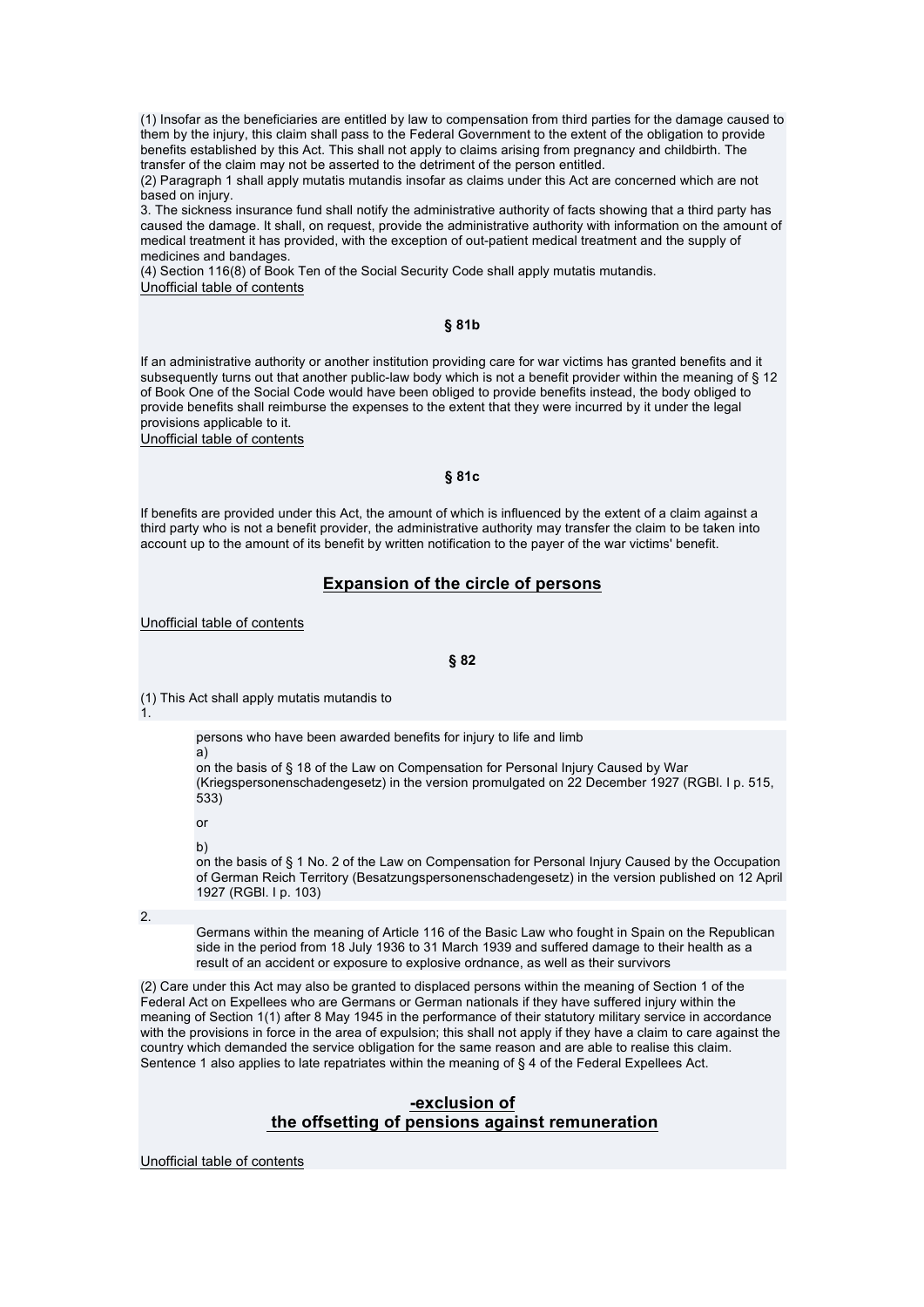When calculating the remuneration of employees who receive pensions under this Act, such remuneration may not be taken into account to the detriment of the employee; in particular, it is not permitted to set off the pension in whole or in part against the remuneration. This shall also apply to benefits which are paid to the former employee or his surviving dependants with regard to a previous employment in order to satisfy a legal claim or which are paid voluntarily.

## **Transitional provisions**

Unofficial table of contents

### **§ 84**

(1) Widow's and orphan's benefits granted before 1 July 1985 shall not be affected by the amendment to § 48 which entered into force on 1 July 1985.

(2) If, in the month of June 1988, entitled persons with residence or habitual abode abroad have a claim to compensation for occupational injury or damage based on foreign settlement income, section 64c in the version applicable up to 30 June 1988 shall apply for as long as this is more favourable. The current income is to be compared with the foreign comparative income applicable for the month of July 1988; this comparative income will be changed in the following years on 1 July of each year to the same extent as the amount of the assessment (§ 33.1).

Unofficial table of contents

### **§ 84a**

The provisions of Annex I, Chapter VIII, Subject Area K, Section III, point 1(a) in conjunction with Article 3 of the Unification Treaty of 31 August 1990 (Federal Law Gazette 1990 II pp. 885, 1067) shall no longer apply from 1 July 2011.

Unofficial table of contents

#### **§ 85**

Insofar as a decision has been made in accordance with the provisions of the law on pensions in force before 1 October 1950 on the question of the causal connection between a health impairment and an injury within the meaning of § 1, the decision shall also be legally binding under this Act. The first sentence shall not apply to a decision denying the causal connection which was taken after 8 May 1945 in the territory referred to in Article 3 of the Unification Treaty.

Unofficial table of contents

#### **§ Section 86 Maintenance allowance for relatives of prisoners of war and political prisoners**

Persons who on 20 December 2007 are entitled to maintenance assistance under the Act on Maintenance Assistance for Dependants of Prisoners of War as amended by the Announcement of 18 March 1964 (Federal Law Gazette I p. 218) or under section 8 of the Prisoner of War Assistance Act shall receive the same benefits as survivors under this Act.

Unofficial table of contents

### **§ 87**

(1) If the compensation for occupational injury was applied for before 1 July 2011, the amount of the respective settlement income shall be determined as of 30 June 2011 and then adjusted annually by the percentage specified in section 56(1) first sentence. Section 15 sentence 3 shall be applied accordingly. Sentences 1 and 2 shall also apply to applications for adjustment of the compensation for occupational injury under section 30(16) in the version applicable until 30 June 2011.

(2) If compensation for damages was applied for before 1 July 2011, the amount of the respective settlement income shall be determined as of 30 June 2011 in accordance with section 30(5) and then adjusted annually by the percentage specified in the first sentence of section 56(1). Section 15, third sentence, shall apply mutatis mutandis. If a higher comparative income than the comparative income resulting from the first sentence above was determined for the deceased prior to 1 July 2011, this shall replace the comparative income determined in accordance with section 30(5).

(3) For benefits under Section 64a, Section 10(7) shall apply with the proviso that benefits shall be excluded if, after 2 February 2011, beneficiaries or those persons for whom sickness treatment is sought have cancelled a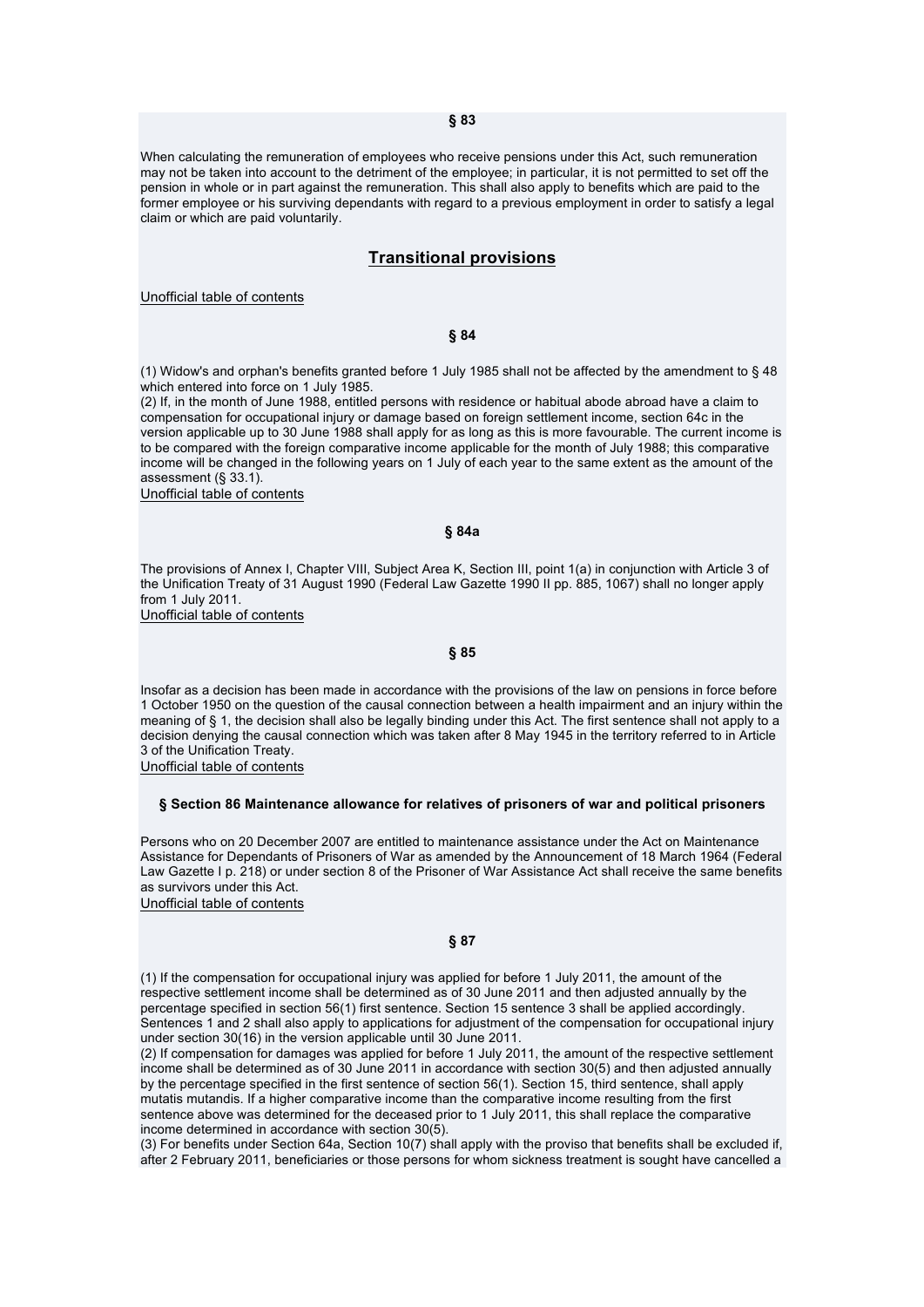statutory or comparable insurance policy customary in the country of residence or have been exempted from compulsory insurance upon application.

(4) The provisions of Annex I, Chapter VIII, Subject Area K, Section III, No. 1 letter a of the Unification Treaty of 31 August 1990 (Federal Law Gazette 1990 II pp. 885, 1067) shall not apply when calculating the benefits under paragraphs 1 and 2.

Unofficial table of contents

#### **§ Section 88 Transitional provision to prevent a payment shortfall**

#### Beneficiaries,

who are living in an inpatient facility on 31 December 2019 and are receiving integration assistance benefits in accordance with section 27d(1) no. 3,

2.

1.

who are entitled to benefits under Section 27a, and

3.

who will receive a current pension from the statutory pension insurance in January 2020,

notwithstanding section 25d, the income received in January 2020 shall not be used for supplementary subsistence assistance under section 27a. A current pension from the statutory pension insurance scheme is equivalent to pensions and pension-like permanent benefits from other social benefit institutions, provided that these are not due until the end of the current month.

Unofficial table of contents

### **§ 88a**

(1) Supplementary subsistence assistance under section 27a for approval periods beginning in the period from 1 March 2020 to 30 June 2020 shall be provided in accordance with subsections 2 to 4.

(2) Notwithstanding sections 25c and 25f, assets shall not be taken into account for a period of six months. Sentence 1 shall not apply if the property is substantial; it shall be presumed that no substantial property exists if the applicant declares this in the application.

(3) Notwithstanding § 27a of this Act in conjunction with § 35 of Book 12 of the Social Security Code, the actual expenditure on accommodation and heating shall be deemed reasonable for a period of six months. After expiry of the period under sentence 1, section 27a of this Act in conjunction with section 35(2) sentence 2 of Book Twelfth Book of the Social Code shall apply with the proviso that the period under sentence 1 shall not count towards the period under section 35(2) sentence 2 of Book Twelfth Book of the Social Code. Sentence 1 shall not apply in those cases in which the reasonable and not the actual expenses were recognised as requirements in the previous approval period.

(4) If cash benefits of supplementary subsistence assistance are to be granted in advance in accordance with § 42 of Book One of the Social Security Code, a final decision on the monthly entitlement to benefits shall only be taken at the request of the person entitled to benefits.

(5) Notwithstanding section 60 subsection (1) of this Act in conjunction with section 54 subsection (1) first sentence of the Ordinance on War Victims' Welfare, no new application shall be required for the continued granting of benefits under section 27a whose authorisation period ends in the period from 31 March 2020 to before 31 August 2020. In this respect, the most recently submitted application shall continue to apply once for a further approval period. The benefits shall continue to be granted for twelve months, assuming that the circumstances remain unchanged. Any changes in the actual circumstances which become known to the implementing institution before the decision on granting the benefits is issued must be taken into account. § Section 60 of Book One of the Social Code and Sections 45, 48 and 50 of Book Ten of the Social Code shall remain unaffected.

(6) The Federal Government is authorised to extend the period referred to in paragraph 1 by statutory instrument without the consent of the Bundesrat until 31 December 2020 at the latest. Unofficial table of contents

#### **§ 88b**

(1) Notwithstanding Section 27a sentence 2 of this Act in conjunction with Section 34(6) sentence 1 of Book 12 of the German Social Security Code (Sozialgesetzbuch), it shall not be necessary for lunch to be communal in the period from 1 March 2020 to 31 July 2020. Expenses within the meaning of Section 27a sentence 2 of this Act in conjunction with Section 34 para. 6 sentence 1 of Book 12 of the German Social Security Code include payment obligations incurred by the beneficiaries even if they are calculated at a different amount due to the pandemic or on the basis of different tax routes. This also includes the costs of delivery. § Section 27a sentence 2 of this Act in conjunction with Section 34 (6) sentence 2 of Book Twelfth Book of the Social Security Code shall not apply.

(2) If an additional requirement has been recognised for February 2020 in accordance with section 27a sentence 2 of this Act in conjunction with section 30(8) and section 42b(2) of Book 12 of the Social Security Code, it shall continue to be recognised for the period from 1 May 2020 to 31 August 2020 in unchanged